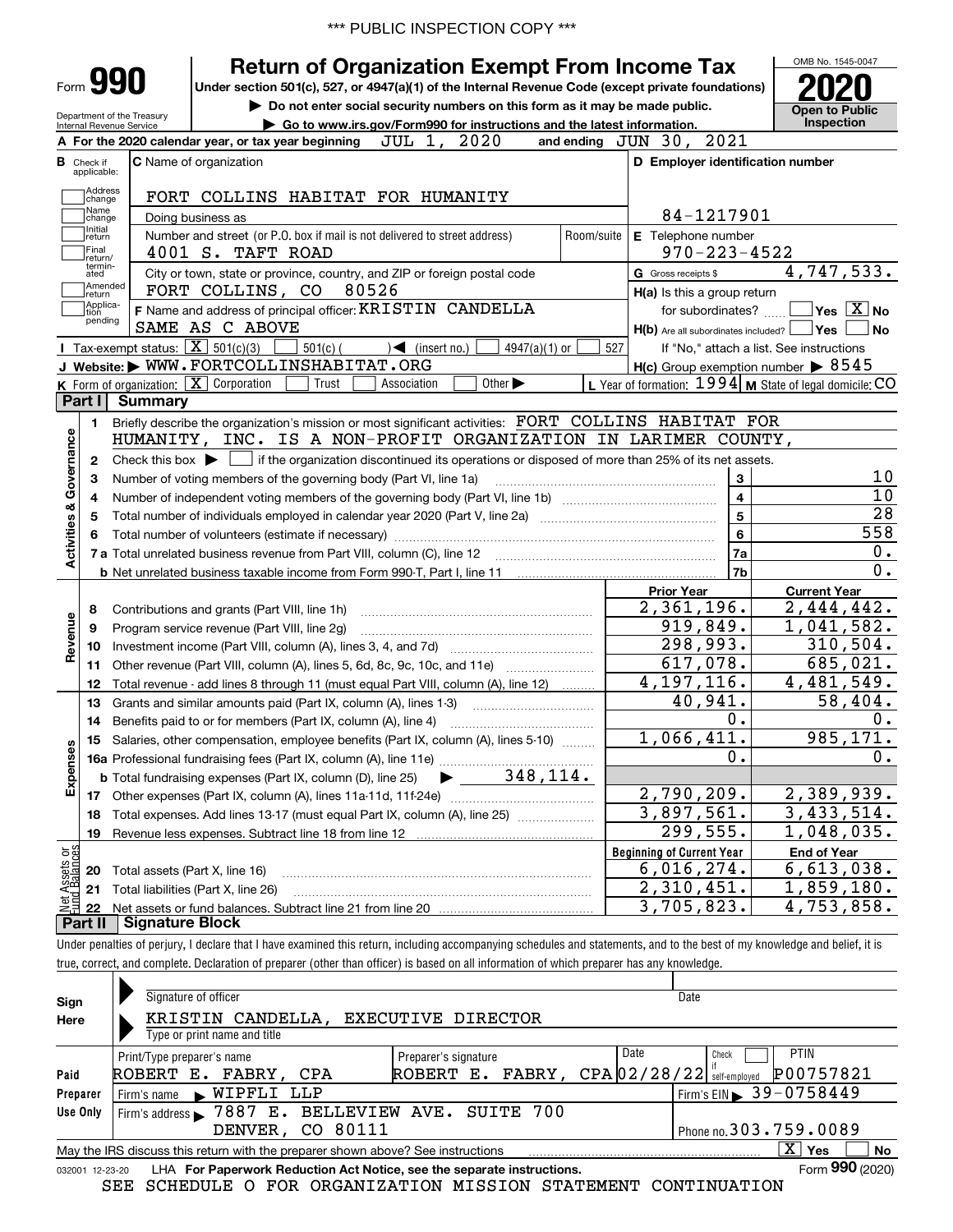|              | FORT COLLINS HABITAT FOR HUMANITY<br>Form 990 (2020)                                                                                         | 84-1217901<br>Page 2             |
|--------------|----------------------------------------------------------------------------------------------------------------------------------------------|----------------------------------|
| Part III     | <b>Statement of Program Service Accomplishments</b>                                                                                          |                                  |
|              |                                                                                                                                              | $\overline{\mathbf{x}}$          |
| 1            | Briefly describe the organization's mission:                                                                                                 |                                  |
|              | FORT COLLINS HABITAT FOR HUMANITY, INC. IS A NON-PROFIT ORGANIZATION                                                                         |                                  |
|              | IN LARIMER COUNTY, COLORADO, WHOSE SOLE FUNCTION IS TO PROMOTE THE<br>WELFARE OF LOW-INCOME PERSONS OR FAMILIES WHO HAVE INADEQUATE HOUSING  |                                  |
|              | BY MAKING LOW- COST HOUSING OWNERSHIP AVAILABLE TO SUCH PERSONS OR                                                                           |                                  |
| $\mathbf{2}$ | Did the organization undertake any significant program services during the year which were not listed on the                                 |                                  |
|              | prior Form 990 or 990-EZ?                                                                                                                    | $\sqrt{}$ Yes $\sqrt{X}$ No      |
|              | If "Yes," describe these new services on Schedule O.                                                                                         |                                  |
| 3            | Did the organization cease conducting, or make significant changes in how it conducts, any program services?                                 | $\Box$ Yes $\boxed{\text{X}}$ No |
|              | If "Yes," describe these changes on Schedule O.                                                                                              |                                  |
| 4            | Describe the organization's program service accomplishments for each of its three largest program services, as measured by expenses.         |                                  |
|              | Section 501(c)(3) and 501(c)(4) organizations are required to report the amount of grants and allocations to others, the total expenses, and |                                  |
|              | revenue, if any, for each program service reported.                                                                                          |                                  |
| 4a           | 2,879,828. including grants of \$58,404.) (Revenue \$1,724,996.)<br>$\begin{array}{c}\n\text{Expenses }\\ \text{\$}\n\end{array}$<br>(Code:  |                                  |
|              | COMPLETED AND TRANSFERRED AFFORDABLE HOMES TO LOW INCOME FAMILIES.                                                                           |                                  |
|              | SUPPORTED OVERSEAS LOW INCOME HOUSING PROJECTS. PROVIDED ZERO INTEREST                                                                       |                                  |
|              | LOANS.                                                                                                                                       |                                  |
|              |                                                                                                                                              |                                  |
|              |                                                                                                                                              |                                  |
|              |                                                                                                                                              |                                  |
|              |                                                                                                                                              |                                  |
|              |                                                                                                                                              |                                  |
|              |                                                                                                                                              |                                  |
|              |                                                                                                                                              |                                  |
|              |                                                                                                                                              |                                  |
| 4b           |                                                                                                                                              |                                  |
|              |                                                                                                                                              |                                  |
|              |                                                                                                                                              |                                  |
|              |                                                                                                                                              |                                  |
|              |                                                                                                                                              |                                  |
|              |                                                                                                                                              |                                  |
|              |                                                                                                                                              |                                  |
|              |                                                                                                                                              |                                  |
|              |                                                                                                                                              |                                  |
|              |                                                                                                                                              |                                  |
|              |                                                                                                                                              |                                  |
|              |                                                                                                                                              |                                  |
| 4c           | (Code: ) (Expenses \$<br>$\blacksquare$ including grants of \$                                                                               | ) (Revenue \$                    |
|              |                                                                                                                                              |                                  |
|              |                                                                                                                                              |                                  |
|              |                                                                                                                                              |                                  |
|              |                                                                                                                                              |                                  |
|              |                                                                                                                                              |                                  |
|              |                                                                                                                                              |                                  |
|              |                                                                                                                                              |                                  |
|              |                                                                                                                                              |                                  |
|              |                                                                                                                                              |                                  |
|              |                                                                                                                                              |                                  |
|              |                                                                                                                                              |                                  |
|              |                                                                                                                                              |                                  |
| 4d           | Other program services (Describe on Schedule O.)                                                                                             |                                  |
|              | (Expenses \$<br>(Revenue \$<br>including grants of \$<br>2,879,828.<br>4e Total program service expenses $\blacktriangleright$               |                                  |
|              |                                                                                                                                              | Form 990 (2020)                  |
|              | 032002 12-23-20                                                                                                                              |                                  |
|              | 3                                                                                                                                            |                                  |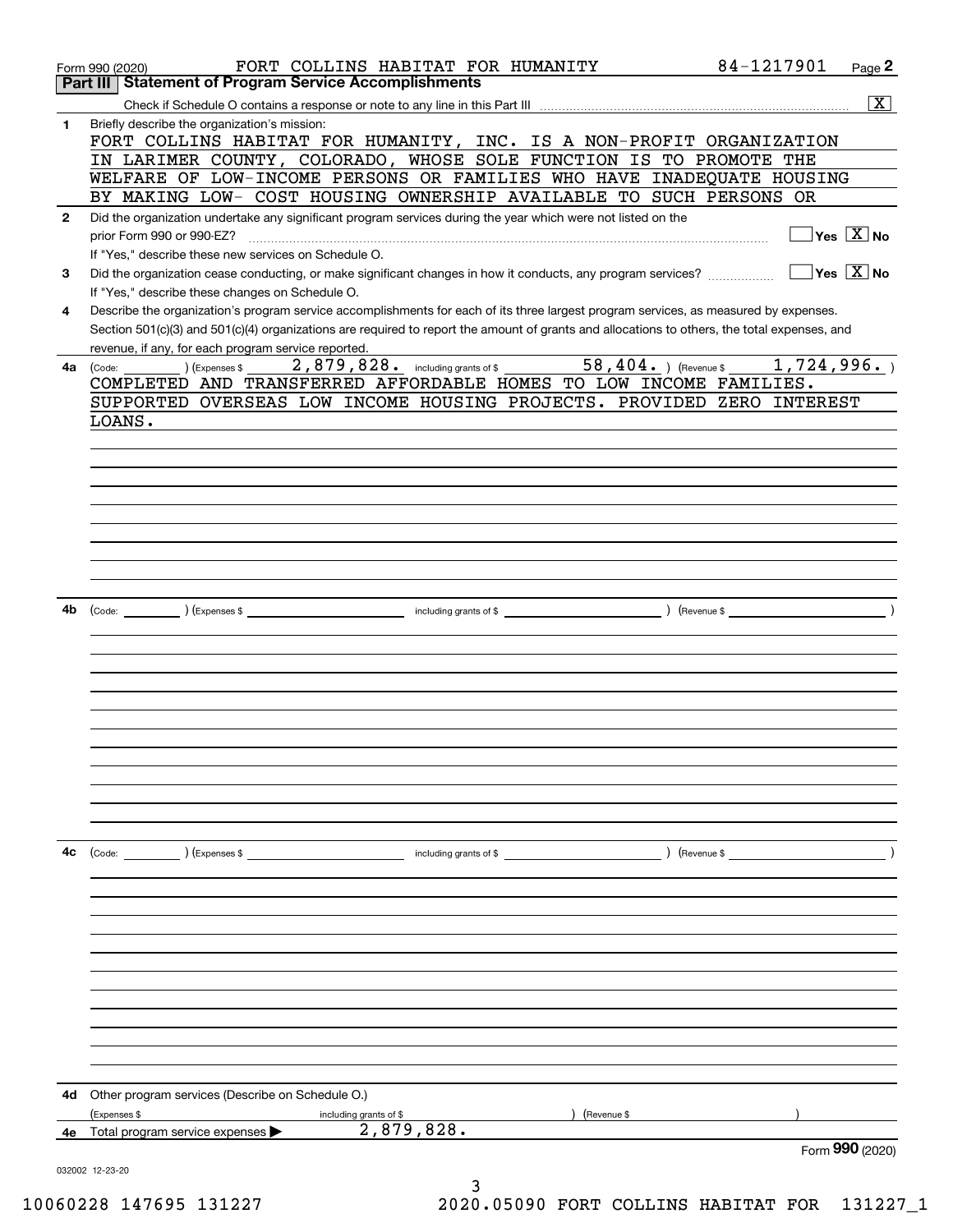|  | Form 990 (2020) |
|--|-----------------|

|     |                                                                                                                                  |                 | Yes                     | No                      |
|-----|----------------------------------------------------------------------------------------------------------------------------------|-----------------|-------------------------|-------------------------|
| 1   | Is the organization described in section $501(c)(3)$ or $4947(a)(1)$ (other than a private foundation)?                          |                 |                         |                         |
|     |                                                                                                                                  | 1.              | X                       |                         |
| 2   |                                                                                                                                  | $\overline{2}$  | $\overline{\mathbf{x}}$ |                         |
| 3   | Did the organization engage in direct or indirect political campaign activities on behalf of or in opposition to candidates for  |                 |                         |                         |
|     |                                                                                                                                  | 3               |                         | x                       |
| 4   | Section 501(c)(3) organizations. Did the organization engage in lobbying activities, or have a section 501(h) election in effect |                 |                         |                         |
|     |                                                                                                                                  | 4               |                         | x                       |
| 5   | Is the organization a section 501(c)(4), 501(c)(5), or 501(c)(6) organization that receives membership dues, assessments, or     |                 |                         |                         |
|     |                                                                                                                                  | 5               |                         | x                       |
| 6   | Did the organization maintain any donor advised funds or any similar funds or accounts for which donors have the right to        |                 |                         |                         |
|     | provide advice on the distribution or investment of amounts in such funds or accounts? If "Yes," complete Schedule D, Part I     | 6               |                         | X.                      |
| 7   | Did the organization receive or hold a conservation easement, including easements to preserve open space,                        |                 |                         |                         |
|     |                                                                                                                                  | $\overline{7}$  |                         | x                       |
| 8   | Did the organization maintain collections of works of art, historical treasures, or other similar assets? If "Yes," complete     |                 |                         |                         |
|     |                                                                                                                                  | 8               |                         | x                       |
| 9   | Did the organization report an amount in Part X, line 21, for escrow or custodial account liability, serve as a custodian for    |                 |                         |                         |
|     | amounts not listed in Part X; or provide credit counseling, debt management, credit repair, or debt negotiation services?        |                 |                         |                         |
|     |                                                                                                                                  | 9               |                         | x                       |
| 10  | Did the organization, directly or through a related organization, hold assets in donor-restricted endowments                     |                 |                         | x.                      |
|     |                                                                                                                                  | 10              |                         |                         |
| 11  | If the organization's answer to any of the following questions is "Yes," then complete Schedule D, Parts VI, VII, VIII, IX, or X |                 |                         |                         |
|     | as applicable.                                                                                                                   |                 |                         |                         |
|     | a Did the organization report an amount for land, buildings, and equipment in Part X, line 10? If "Yes," complete Schedule D,    | 11a             | X                       |                         |
|     | Did the organization report an amount for investments - other securities in Part X, line 12, that is 5% or more of its total     |                 |                         |                         |
|     |                                                                                                                                  | 11 <sub>b</sub> |                         | x                       |
| c   | Did the organization report an amount for investments - program related in Part X, line 13, that is 5% or more of its total      |                 |                         |                         |
|     |                                                                                                                                  | 11c             |                         | X.                      |
|     | d Did the organization report an amount for other assets in Part X, line 15, that is 5% or more of its total assets reported in  |                 |                         |                         |
|     |                                                                                                                                  | 11d             |                         | x                       |
|     | e Did the organization report an amount for other liabilities in Part X, line 25? If "Yes," complete Schedule D, Part X          | 11e             |                         | $\overline{\mathbf{x}}$ |
| f   | Did the organization's separate or consolidated financial statements for the tax year include a footnote that addresses          |                 |                         |                         |
|     | the organization's liability for uncertain tax positions under FIN 48 (ASC 740)? If "Yes," complete Schedule D, Part X           | 11f             | Х                       |                         |
|     | 12a Did the organization obtain separate, independent audited financial statements for the tax year? If "Yes," complete          |                 |                         |                         |
|     |                                                                                                                                  | 12a             | Χ                       |                         |
|     | <b>b</b> Was the organization included in consolidated, independent audited financial statements for the tax year?               |                 |                         |                         |
|     | If "Yes," and if the organization answered "No" to line 12a, then completing Schedule D, Parts XI and XII is optional            | 12b             |                         | ᅀ                       |
| 13  |                                                                                                                                  | 13              |                         | X                       |
| 14a | Did the organization maintain an office, employees, or agents outside of the United States?                                      | 14a             |                         | х                       |
| b   | Did the organization have aggregate revenues or expenses of more than \$10,000 from grantmaking, fundraising, business,          |                 |                         |                         |
|     | investment, and program service activities outside the United States, or aggregate foreign investments valued at \$100,000       |                 |                         |                         |
|     |                                                                                                                                  | 14b             |                         | X.                      |
| 15  | Did the organization report on Part IX, column (A), line 3, more than \$5,000 of grants or other assistance to or for any        |                 |                         |                         |
|     |                                                                                                                                  | 15              |                         | x                       |
| 16  | Did the organization report on Part IX, column (A), line 3, more than \$5,000 of aggregate grants or other assistance to         |                 |                         |                         |
|     |                                                                                                                                  | 16              |                         | x                       |
| 17  | Did the organization report a total of more than \$15,000 of expenses for professional fundraising services on Part IX,          |                 |                         |                         |
|     |                                                                                                                                  | 17              |                         | x                       |
| 18  | Did the organization report more than \$15,000 total of fundraising event gross income and contributions on Part VIII, lines     |                 |                         |                         |
|     |                                                                                                                                  | 18              | х                       |                         |
| 19  | Did the organization report more than \$15,000 of gross income from gaming activities on Part VIII, line 9a? If "Yes."           |                 |                         |                         |
|     |                                                                                                                                  | 19              |                         | X                       |
| 20a |                                                                                                                                  | <b>20a</b>      |                         | х                       |
| b   | If "Yes" to line 20a, did the organization attach a copy of its audited financial statements to this return?                     | 20 <sub>b</sub> |                         |                         |
| 21  | Did the organization report more than \$5,000 of grants or other assistance to any domestic organization or                      |                 |                         |                         |
|     |                                                                                                                                  | 21              | х                       |                         |
|     | 032003 12-23-20                                                                                                                  |                 |                         | Form 990 (2020)         |

4

032003 12-23-20

10060228 147695 131227 2020.05090 FORT COLLINS HABITAT FOR 131227\_1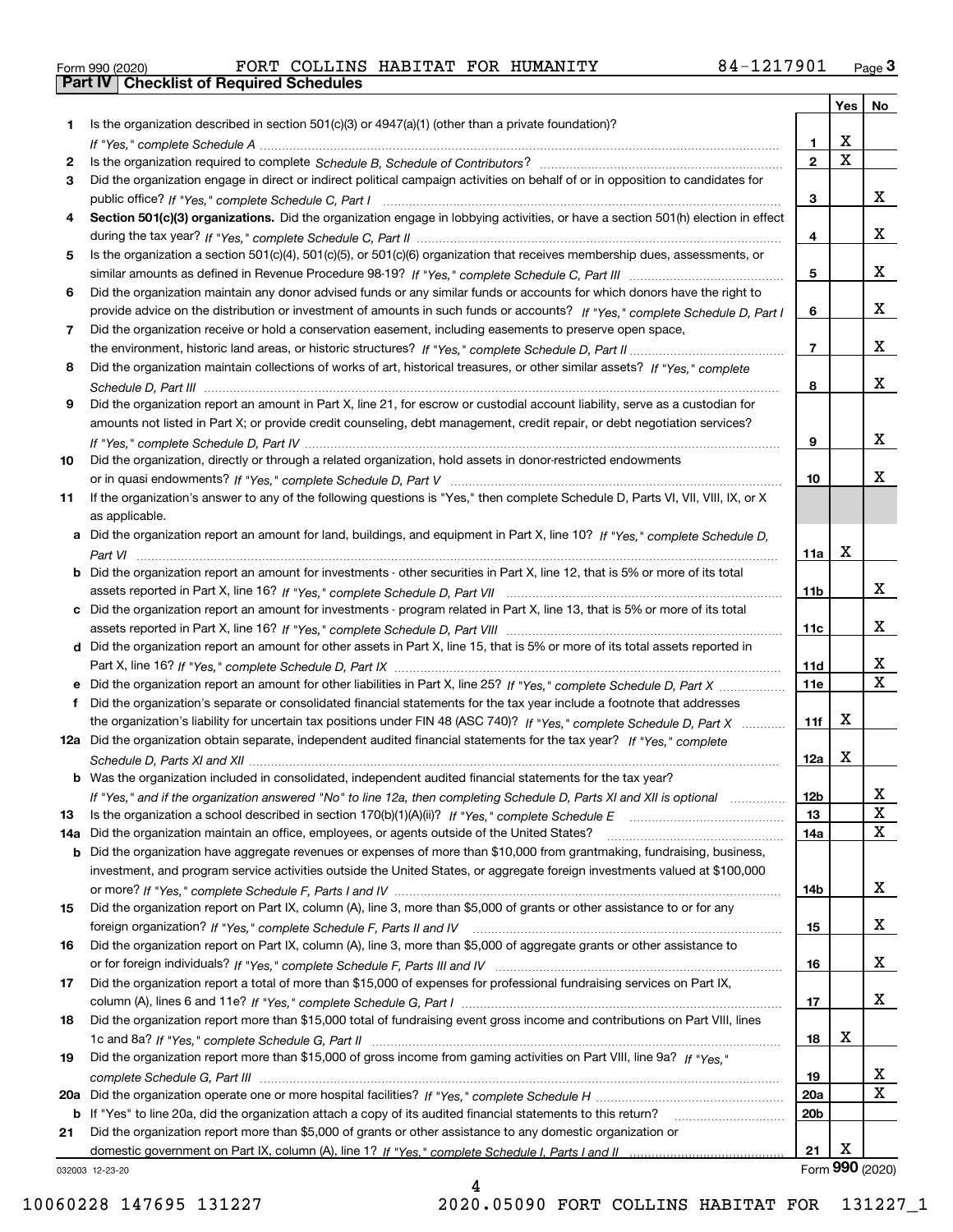|  | Form 990 (2020) |
|--|-----------------|
|  |                 |

*(continued)*

|               |                                                                                                                                    |                 | Yes        | No              |
|---------------|------------------------------------------------------------------------------------------------------------------------------------|-----------------|------------|-----------------|
| 22            | Did the organization report more than \$5,000 of grants or other assistance to or for domestic individuals on                      |                 |            |                 |
|               |                                                                                                                                    | 22              |            | x               |
| 23            | Did the organization answer "Yes" to Part VII, Section A, line 3, 4, or 5 about compensation of the organization's current         |                 |            |                 |
|               | and former officers, directors, trustees, key employees, and highest compensated employees? If "Yes," complete                     |                 |            |                 |
|               |                                                                                                                                    | 23              |            | x               |
|               | 24a Did the organization have a tax-exempt bond issue with an outstanding principal amount of more than \$100,000 as of the        |                 |            |                 |
|               | last day of the year, that was issued after December 31, 2002? If "Yes," answer lines 24b through 24d and complete                 |                 |            |                 |
|               |                                                                                                                                    | 24a             |            | x               |
|               | b Did the organization invest any proceeds of tax-exempt bonds beyond a temporary period exception?                                | 24b             |            |                 |
|               | c Did the organization maintain an escrow account other than a refunding escrow at any time during the year to defease             |                 |            |                 |
|               | any tax-exempt bonds?                                                                                                              | 24c             |            |                 |
|               |                                                                                                                                    | 24d             |            |                 |
|               | 25a Section 501(c)(3), 501(c)(4), and 501(c)(29) organizations. Did the organization engage in an excess benefit                   |                 |            |                 |
|               |                                                                                                                                    | 25a             |            | x               |
|               | b Is the organization aware that it engaged in an excess benefit transaction with a disqualified person in a prior year, and       |                 |            |                 |
|               | that the transaction has not been reported on any of the organization's prior Forms 990 or 990-EZ? If "Yes," complete              |                 |            |                 |
|               | Schedule L. Part I                                                                                                                 | 25b             |            | x               |
| 26            | Did the organization report any amount on Part X, line 5 or 22, for receivables from or payables to any current                    |                 |            |                 |
|               | or former officer, director, trustee, key employee, creator or founder, substantial contributor, or 35%                            |                 |            |                 |
|               |                                                                                                                                    | 26              |            | x               |
| 27            | Did the organization provide a grant or other assistance to any current or former officer, director, trustee, key employee,        |                 |            |                 |
|               | creator or founder, substantial contributor or employee thereof, a grant selection committee member, or to a 35% controlled        |                 |            |                 |
|               | entity (including an employee thereof) or family member of any of these persons? If "Yes," complete Schedule L, Part III           | 27              |            | x               |
| 28            | Was the organization a party to a business transaction with one of the following parties (see Schedule L, Part IV                  |                 |            |                 |
|               | instructions, for applicable filing thresholds, conditions, and exceptions):                                                       |                 |            |                 |
|               | a A current or former officer, director, trustee, key employee, creator or founder, or substantial contributor? If                 |                 |            |                 |
|               |                                                                                                                                    | 28a             |            | х               |
|               |                                                                                                                                    | 28 <sub>b</sub> |            | Χ               |
|               | c A 35% controlled entity of one or more individuals and/or organizations described in lines 28a or 28b? If                        |                 |            |                 |
|               |                                                                                                                                    | 28c             |            | x               |
| 29            |                                                                                                                                    | 29              |            | $\mathbf X$     |
| 30            | Did the organization receive contributions of art, historical treasures, or other similar assets, or qualified conservation        |                 |            |                 |
|               |                                                                                                                                    | 30              |            | x               |
| 31            | Did the organization liquidate, terminate, or dissolve and cease operations? If "Yes," complete Schedule N, Part I                 | 31              |            | $\mathbf X$     |
| 32            | Did the organization sell, exchange, dispose of, or transfer more than 25% of its net assets? If "Yes," complete                   |                 |            |                 |
|               |                                                                                                                                    | 32              |            | х               |
|               |                                                                                                                                    |                 |            |                 |
| 33            | Did the organization own 100% of an entity disregarded as separate from the organization under Regulations                         |                 |            | х               |
|               |                                                                                                                                    | 33              |            |                 |
| 34            | Was the organization related to any tax-exempt or taxable entity? If "Yes," complete Schedule R, Part II, III, or IV, and          |                 |            | X               |
|               |                                                                                                                                    | 34              |            | Χ               |
|               | 35a Did the organization have a controlled entity within the meaning of section 512(b)(13)?                                        | 35a             |            |                 |
|               | <b>b</b> If "Yes" to line 35a, did the organization receive any payment from or engage in any transaction with a controlled entity |                 |            |                 |
|               |                                                                                                                                    | 35 <sub>b</sub> |            |                 |
| 36            | Section 501(c)(3) organizations. Did the organization make any transfers to an exempt non-charitable related organization?         |                 |            | x               |
|               |                                                                                                                                    | 36              |            |                 |
| 37            | Did the organization conduct more than 5% of its activities through an entity that is not a related organization                   |                 |            | х               |
|               |                                                                                                                                    | 37              |            |                 |
| 38            | Did the organization complete Schedule O and provide explanations in Schedule O for Part VI, lines 11b and 19?                     |                 | х          |                 |
| <b>Part V</b> | Note: All Form 990 filers are required to complete Schedule O<br><b>Statements Regarding Other IRS Filings and Tax Compliance</b>  | 38              |            |                 |
|               |                                                                                                                                    |                 |            |                 |
|               | Check if Schedule O contains a response or note to any line in this Part V                                                         |                 |            |                 |
|               |                                                                                                                                    |                 | <b>Yes</b> | No              |
|               | 30<br><b>1a</b> Enter the number reported in Box 3 of Form 1096. Enter -0- if not applicable <i>manumumumum</i><br>1a<br>0         |                 |            |                 |
|               | 1b                                                                                                                                 |                 |            |                 |
|               | c Did the organization comply with backup withholding rules for reportable payments to vendors and reportable gaming               |                 |            |                 |
|               | (gambling) winnings to prize winners?                                                                                              | 1c              |            | Form 990 (2020) |
|               | 032004 12-23-20<br>5                                                                                                               |                 |            |                 |
|               |                                                                                                                                    |                 |            |                 |

10060228 147695 131227 2020.05090 FORT COLLINS HABITAT FOR 131227\_1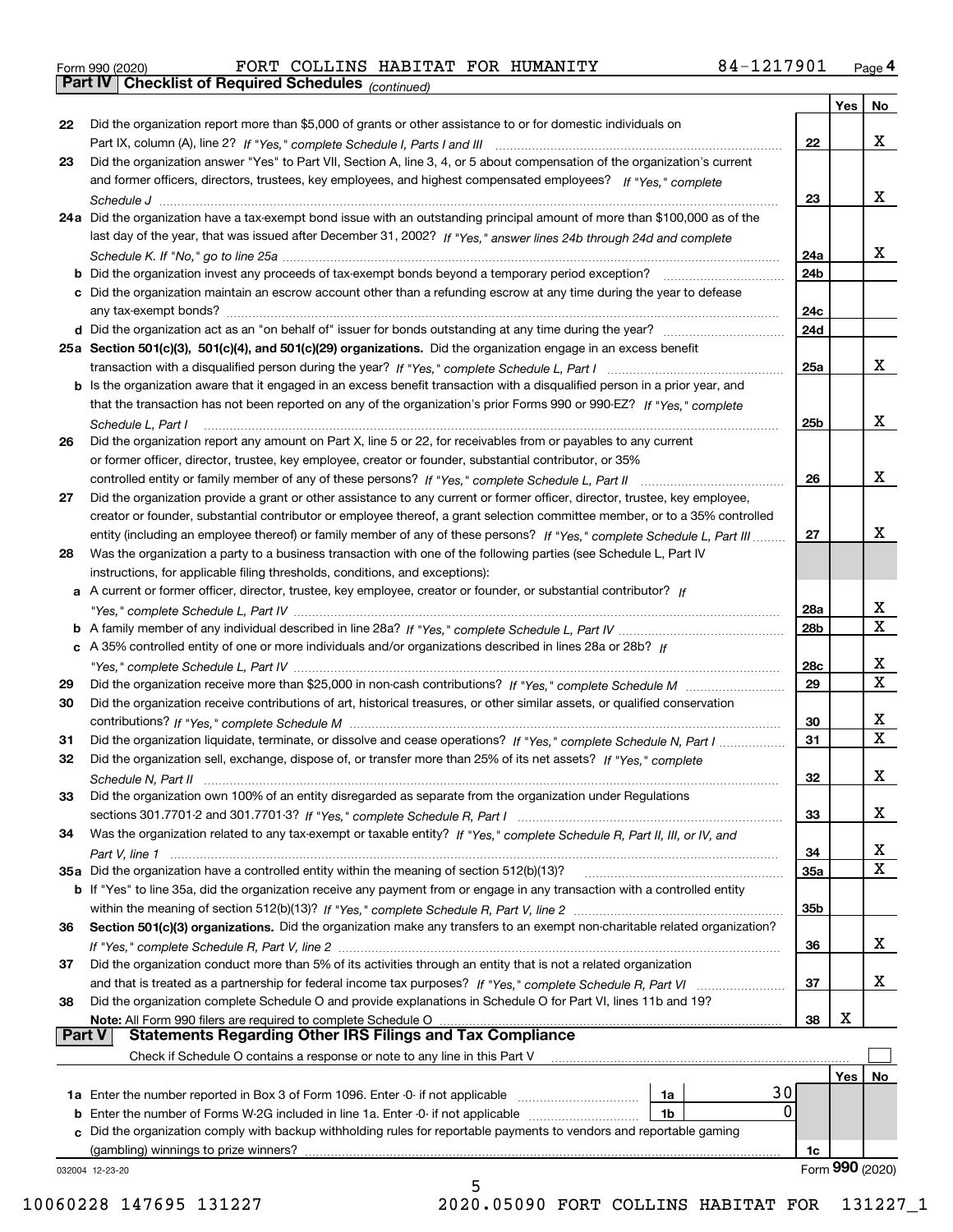| Form 990 (2020) |  |  | FORT COLLINS HABITAT FOR HUMANITY                                                              | 84-1217901 | Page 5 |
|-----------------|--|--|------------------------------------------------------------------------------------------------|------------|--------|
|                 |  |  | <b>Part V</b> Statements Regarding Other IRS Filings and Tax Compliance <sub>(continued)</sub> |            |        |

| Part V | Statements Regarding Other IRS Fillings and Tax Compilance $_{(continued)}$                                                                                                                                                         |    |                |     |    |  |  |  |  |
|--------|-------------------------------------------------------------------------------------------------------------------------------------------------------------------------------------------------------------------------------------|----|----------------|-----|----|--|--|--|--|
|        |                                                                                                                                                                                                                                     |    |                | Yes | No |  |  |  |  |
|        | 2a Enter the number of employees reported on Form W-3, Transmittal of Wage and Tax Statements,                                                                                                                                      |    |                |     |    |  |  |  |  |
|        | filed for the calendar year ending with or within the year covered by this return<br>2a                                                                                                                                             | 28 |                |     |    |  |  |  |  |
|        |                                                                                                                                                                                                                                     |    | 2 <sub>b</sub> | X   |    |  |  |  |  |
|        |                                                                                                                                                                                                                                     |    |                |     |    |  |  |  |  |
|        | 3a Did the organization have unrelated business gross income of \$1,000 or more during the year?                                                                                                                                    |    | За             |     | х  |  |  |  |  |
|        | b If "Yes," has it filed a Form 990-T for this year? If "No" to line 3b, provide an explanation on Schedule O                                                                                                                       |    | 3b             |     |    |  |  |  |  |
|        | 4a At any time during the calendar year, did the organization have an interest in, or a signature or other authority over, a                                                                                                        |    |                |     |    |  |  |  |  |
|        |                                                                                                                                                                                                                                     |    | 4a             |     | х  |  |  |  |  |
|        | <b>b</b> If "Yes," enter the name of the foreign country                                                                                                                                                                            |    |                |     |    |  |  |  |  |
|        | See instructions for filing requirements for FinCEN Form 114, Report of Foreign Bank and Financial Accounts (FBAR).                                                                                                                 |    |                |     | х  |  |  |  |  |
|        | 5a Was the organization a party to a prohibited tax shelter transaction at any time during the tax year?                                                                                                                            |    | 5а             |     | Χ  |  |  |  |  |
|        |                                                                                                                                                                                                                                     |    | 5b             |     |    |  |  |  |  |
|        |                                                                                                                                                                                                                                     |    | 5c             |     |    |  |  |  |  |
|        | 6a Does the organization have annual gross receipts that are normally greater than \$100,000, and did the organization solicit<br>any contributions that were not tax deductible as charitable contributions?                       |    |                |     | х  |  |  |  |  |
|        | <b>b</b> If "Yes," did the organization include with every solicitation an express statement that such contributions or gifts                                                                                                       |    | 6a             |     |    |  |  |  |  |
|        | were not tax deductible?                                                                                                                                                                                                            |    | 6b             |     |    |  |  |  |  |
| 7      | Organizations that may receive deductible contributions under section 170(c).                                                                                                                                                       |    |                |     |    |  |  |  |  |
| а      | Did the organization receive a payment in excess of \$75 made partly as a contribution and partly for goods and services provided to the payor?                                                                                     |    | 7a             | х   |    |  |  |  |  |
| b      | If "Yes," did the organization notify the donor of the value of the goods or services provided?                                                                                                                                     |    | 7b             | X   |    |  |  |  |  |
|        | c Did the organization sell, exchange, or otherwise dispose of tangible personal property for which it was required                                                                                                                 |    |                |     |    |  |  |  |  |
|        | to file Form 8282?                                                                                                                                                                                                                  |    | 7c             |     | х  |  |  |  |  |
|        | d If "Yes," indicate the number of Forms 8282 filed during the year<br>7d                                                                                                                                                           |    |                |     |    |  |  |  |  |
| е      | Did the organization receive any funds, directly or indirectly, to pay premiums on a personal benefit contract?                                                                                                                     |    | 7e             |     | х  |  |  |  |  |
| f      | Did the organization, during the year, pay premiums, directly or indirectly, on a personal benefit contract?                                                                                                                        |    |                |     |    |  |  |  |  |
|        | If the organization received a contribution of qualified intellectual property, did the organization file Form 8899 as required?<br>g                                                                                               |    |                |     |    |  |  |  |  |
| h      | If the organization received a contribution of cars, boats, airplanes, or other vehicles, did the organization file a Form 1098-C?                                                                                                  |    |                |     |    |  |  |  |  |
| 8      | Sponsoring organizations maintaining donor advised funds. Did a donor advised fund maintained by the                                                                                                                                |    |                |     |    |  |  |  |  |
|        | sponsoring organization have excess business holdings at any time during the year?                                                                                                                                                  |    | 8              |     |    |  |  |  |  |
| 9      | Sponsoring organizations maintaining donor advised funds.                                                                                                                                                                           |    |                |     |    |  |  |  |  |
| а      | Did the sponsoring organization make any taxable distributions under section 4966?                                                                                                                                                  |    | 9а             |     |    |  |  |  |  |
|        | <b>b</b> Did the sponsoring organization make a distribution to a donor, donor advisor, or related person?                                                                                                                          |    | 9b             |     |    |  |  |  |  |
| 10     | Section 501(c)(7) organizations. Enter:                                                                                                                                                                                             |    |                |     |    |  |  |  |  |
| а      | Initiation fees and capital contributions included on Part VIII, line 12<br>10a                                                                                                                                                     |    |                |     |    |  |  |  |  |
|        | b Gross receipts, included on Form 990, Part VIII, line 12, for public use of club facilities<br>10 <sub>b</sub>                                                                                                                    |    |                |     |    |  |  |  |  |
| 11.    | Section 501(c)(12) organizations. Enter:                                                                                                                                                                                            |    |                |     |    |  |  |  |  |
|        | 11a                                                                                                                                                                                                                                 |    |                |     |    |  |  |  |  |
|        | <b>b</b> Gross income from other sources (Do not net amounts due or paid to other sources against                                                                                                                                   |    |                |     |    |  |  |  |  |
|        | 11b                                                                                                                                                                                                                                 |    |                |     |    |  |  |  |  |
|        | 12a Section 4947(a)(1) non-exempt charitable trusts. Is the organization filing Form 990 in lieu of Form 1041?                                                                                                                      |    | 12a            |     |    |  |  |  |  |
|        | 12b<br><b>b</b> If "Yes," enter the amount of tax-exempt interest received or accrued during the year                                                                                                                               |    |                |     |    |  |  |  |  |
| 13     | Section 501(c)(29) qualified nonprofit health insurance issuers.                                                                                                                                                                    |    |                |     |    |  |  |  |  |
|        | a Is the organization licensed to issue qualified health plans in more than one state?                                                                                                                                              |    | 13a            |     |    |  |  |  |  |
|        | Note: See the instructions for additional information the organization must report on Schedule O.                                                                                                                                   |    |                |     |    |  |  |  |  |
|        | <b>b</b> Enter the amount of reserves the organization is required to maintain by the states in which the                                                                                                                           |    |                |     |    |  |  |  |  |
|        | 13 <sub>b</sub>                                                                                                                                                                                                                     |    |                |     |    |  |  |  |  |
|        | 13с                                                                                                                                                                                                                                 |    |                |     | x  |  |  |  |  |
|        | 14a Did the organization receive any payments for indoor tanning services during the tax year?                                                                                                                                      |    | 14a            |     |    |  |  |  |  |
| 15     | <b>b</b> If "Yes," has it filed a Form 720 to report these payments? If "No," provide an explanation on Schedule O<br>Is the organization subject to the section 4960 tax on payment(s) of more than \$1,000,000 in remuneration or |    | 14b            |     |    |  |  |  |  |
|        |                                                                                                                                                                                                                                     |    | 15             |     | х  |  |  |  |  |
|        | If "Yes," see instructions and file Form 4720, Schedule N.                                                                                                                                                                          |    |                |     |    |  |  |  |  |
| 16     | Is the organization an educational institution subject to the section 4968 excise tax on net investment income?                                                                                                                     |    | 16             |     | х  |  |  |  |  |
|        | If "Yes," complete Form 4720, Schedule O.                                                                                                                                                                                           |    |                |     |    |  |  |  |  |
|        |                                                                                                                                                                                                                                     |    |                |     |    |  |  |  |  |

Form (2020) **990**

032005 12-23-20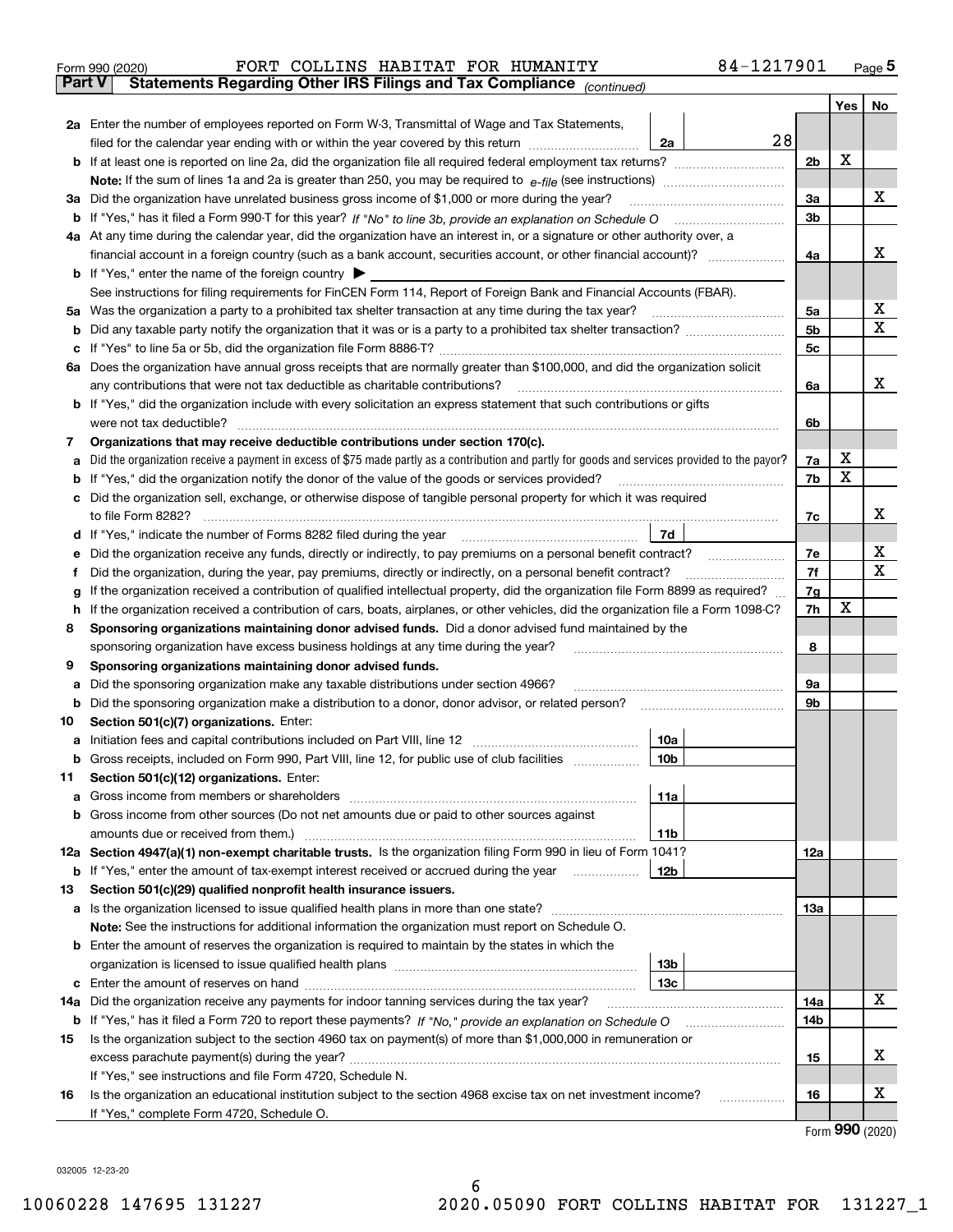|  | Form 990 (2020) |  |
|--|-----------------|--|
|  |                 |  |

### FORT COLLINS HABITAT FOR HUMANITY 84-1217901

*For each "Yes" response to lines 2 through 7b below, and for a "No" response to line 8a, 8b, or 10b below, describe the circumstances, processes, or changes on Schedule O. See instructions.* Form 990 (2020) **FORT COLLINS HABITAT FOR HUMANITY 1999 1-1217901** Page **6**<br>**Part VI Governance, Management, and Disclosure** *For each "Yes" response to lines 2 through 7b below, and for a "No" response* Check if Schedule O contains a response or note to any line in this Part VI

|    |                                                                                                                                                                               |    |                 |                         | Yes             | No                      |
|----|-------------------------------------------------------------------------------------------------------------------------------------------------------------------------------|----|-----------------|-------------------------|-----------------|-------------------------|
|    | <b>1a</b> Enter the number of voting members of the governing body at the end of the tax year                                                                                 | 1a | 10 <sub>l</sub> |                         |                 |                         |
|    | If there are material differences in voting rights among members of the governing body, or if the governing                                                                   |    |                 |                         |                 |                         |
|    | body delegated broad authority to an executive committee or similar committee, explain on Schedule O.                                                                         |    |                 |                         |                 |                         |
|    |                                                                                                                                                                               | 1b | 10              |                         |                 |                         |
| 2  | Did any officer, director, trustee, or key employee have a family relationship or a business relationship with any other                                                      |    |                 |                         |                 |                         |
|    | officer, director, trustee, or key employee?                                                                                                                                  |    |                 | $\mathbf{2}$            |                 | X                       |
| 3  | Did the organization delegate control over management duties customarily performed by or under the direct supervision                                                         |    |                 |                         |                 |                         |
|    |                                                                                                                                                                               |    |                 | 3                       |                 | X                       |
| 4  | Did the organization make any significant changes to its governing documents since the prior Form 990 was filed?                                                              |    |                 | $\overline{\mathbf{4}}$ |                 | $\overline{\textbf{X}}$ |
| 5  |                                                                                                                                                                               |    |                 | 5                       |                 | $\mathbf X$             |
| 6  | Did the organization have members or stockholders?                                                                                                                            |    |                 | 6                       |                 | $\mathbf x$             |
|    | 7a Did the organization have members, stockholders, or other persons who had the power to elect or appoint one or                                                             |    |                 |                         |                 |                         |
|    |                                                                                                                                                                               |    |                 | 7a                      |                 | x                       |
|    | <b>b</b> Are any governance decisions of the organization reserved to (or subject to approval by) members, stockholders, or                                                   |    |                 |                         |                 |                         |
|    | persons other than the governing body?                                                                                                                                        |    |                 | 7b                      |                 | х                       |
| 8  | Did the organization contemporaneously document the meetings held or written actions undertaken during the year by the following:                                             |    |                 |                         |                 |                         |
| a  |                                                                                                                                                                               |    |                 | 8a                      | X               |                         |
|    |                                                                                                                                                                               |    |                 | 8b                      | X               |                         |
| 9  | Is there any officer, director, trustee, or key employee listed in Part VII, Section A, who cannot be reached at the                                                          |    |                 |                         |                 |                         |
|    |                                                                                                                                                                               |    |                 | 9                       |                 | х                       |
|    | Section B. Policies (This Section B requests information about policies not required by the Internal Revenue Code.)                                                           |    |                 |                         |                 |                         |
|    |                                                                                                                                                                               |    |                 |                         | Yes             | No                      |
|    |                                                                                                                                                                               |    |                 | 10a                     |                 | X                       |
|    | <b>b</b> If "Yes," did the organization have written policies and procedures governing the activities of such chapters, affiliates,                                           |    |                 |                         |                 |                         |
|    |                                                                                                                                                                               |    |                 | 10 <sub>b</sub>         |                 |                         |
|    | 11a Has the organization provided a complete copy of this Form 990 to all members of its governing body before filing the form?                                               |    |                 | 11a                     | X               |                         |
|    | <b>b</b> Describe in Schedule O the process, if any, used by the organization to review this Form 990.                                                                        |    |                 |                         |                 |                         |
|    |                                                                                                                                                                               |    |                 | 12a                     | X               |                         |
| b  |                                                                                                                                                                               |    |                 | 12b                     | X               |                         |
|    | c Did the organization regularly and consistently monitor and enforce compliance with the policy? If "Yes," describe                                                          |    |                 |                         |                 |                         |
|    | in Schedule O how this was done manufactured and continuum control of the Schedule O how this was done manufactured and continuum control of the Schedule O how this was done |    |                 | 12c                     | х               |                         |
| 13 |                                                                                                                                                                               |    |                 | 13                      | X               |                         |
| 14 | Did the organization have a written document retention and destruction policy? manufactured and the organization have a written document retention and destruction policy?    |    |                 | 14                      | X               |                         |
| 15 | Did the process for determining compensation of the following persons include a review and approval by independent                                                            |    |                 |                         |                 |                         |
|    | persons, comparability data, and contemporaneous substantiation of the deliberation and decision?                                                                             |    |                 |                         |                 |                         |
|    |                                                                                                                                                                               |    |                 | 15a                     | X               |                         |
|    |                                                                                                                                                                               |    |                 | 15b                     | X               |                         |
|    | If "Yes" to line 15a or 15b, describe the process in Schedule O (see instructions).                                                                                           |    |                 |                         |                 |                         |
|    | 16a Did the organization invest in, contribute assets to, or participate in a joint venture or similar arrangement with a                                                     |    |                 |                         |                 |                         |
|    | taxable entity during the year?                                                                                                                                               |    |                 | 16a                     |                 | X                       |
|    | b If "Yes," did the organization follow a written policy or procedure requiring the organization to evaluate its participation                                                |    |                 |                         |                 |                         |
|    | in joint venture arrangements under applicable federal tax law, and take steps to safequard the organization's                                                                |    |                 |                         |                 |                         |
|    | exempt status with respect to such arrangements?                                                                                                                              |    |                 | 16b                     |                 |                         |
|    | <b>Section C. Disclosure</b>                                                                                                                                                  |    |                 |                         |                 |                         |
| 17 | <b>NONE</b><br>List the states with which a copy of this Form 990 is required to be filed $\blacktriangleright$                                                               |    |                 |                         |                 |                         |
| 18 | Section 6104 requires an organization to make its Forms 1023 (1024 or 1024-A, if applicable), 990, and 990-T (Section 501(c)(3)s only) available                              |    |                 |                         |                 |                         |
|    | for public inspection. Indicate how you made these available. Check all that apply.                                                                                           |    |                 |                         |                 |                         |
|    | $\boxed{\text{X}}$ Upon request<br>  X   Own website<br>$X$ Another's website<br>Other (explain on Schedule O)                                                                |    |                 |                         |                 |                         |
| 19 | Describe on Schedule O whether (and if so, how) the organization made its governing documents, conflict of interest policy, and financial                                     |    |                 |                         |                 |                         |
|    | statements available to the public during the tax year.                                                                                                                       |    |                 |                         |                 |                         |
| 20 | State the name, address, and telephone number of the person who possesses the organization's books and records                                                                |    |                 |                         |                 |                         |
|    | THE ORGANIZATION - 970-223-4522                                                                                                                                               |    |                 |                         |                 |                         |
|    | 80526<br>4001 S. TAFT ROAD, FORT COLLINS,<br>$\rm CO$                                                                                                                         |    |                 |                         |                 |                         |
|    |                                                                                                                                                                               |    |                 |                         | Form 990 (2020) |                         |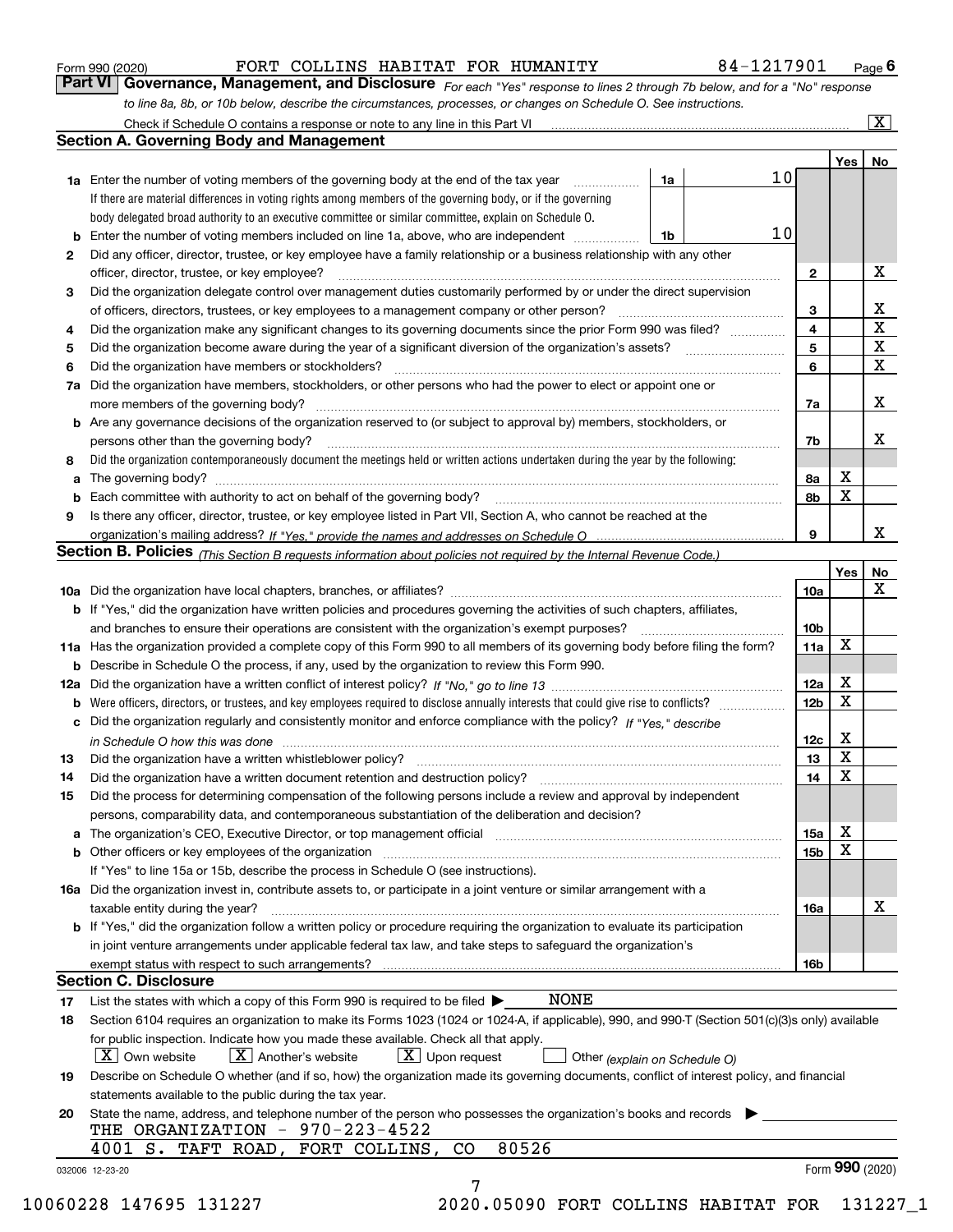Form 990 (2020) FORT COLLINS HABITAT FOR HUMANITY 84-1217901 <sub>Page</sub>

 $\mathcal{L}^{\text{max}}$ 

**7Part VII Compensation of Officers, Directors, Trustees, Key Employees, Highest Compensated Employees, and Independent Contractors**

Check if Schedule O contains a response or note to any line in this Part VII

**Section A. Officers, Directors, Trustees, Key Employees, and Highest Compensated Employees**

**1a**  Complete this table for all persons required to be listed. Report compensation for the calendar year ending with or within the organization's tax year. **•** List all of the organization's current officers, directors, trustees (whether individuals or organizations), regardless of amount of compensation.

Enter -0- in columns (D), (E), and (F) if no compensation was paid.

 $\bullet$  List all of the organization's  $\,$ current key employees, if any. See instructions for definition of "key employee."

**•** List the organization's five current highest compensated employees (other than an officer, director, trustee, or key employee) who received reportable compensation (Box 5 of Form W-2 and/or Box 7 of Form 1099-MISC) of more than \$100,000 from the organization and any related organizations.

**•** List all of the organization's former officers, key employees, and highest compensated employees who received more than \$100,000 of reportable compensation from the organization and any related organizations.

**former directors or trustees**  ¥ List all of the organization's that received, in the capacity as a former director or trustee of the organization, more than \$10,000 of reportable compensation from the organization and any related organizations.

See instructions for the order in which to list the persons above.

Check this box if neither the organization nor any related organization compensated any current officer, director, or trustee.  $\mathcal{L}^{\text{max}}$ 

| (A)                           | (B)            | (C)                            |                               |                                         |              |                                   |            | (D)             | (E)             | (F)            |  |  |  |  |
|-------------------------------|----------------|--------------------------------|-------------------------------|-----------------------------------------|--------------|-----------------------------------|------------|-----------------|-----------------|----------------|--|--|--|--|
| Name and title                | Average        |                                |                               | Position<br>(do not check more than one |              |                                   | Reportable | Reportable      | Estimated       |                |  |  |  |  |
|                               | hours per      |                                | box, unless person is both an |                                         |              |                                   |            | compensation    | compensation    | amount of      |  |  |  |  |
|                               | week           |                                |                               | officer and a director/trustee)         |              |                                   |            | from            | from related    | other          |  |  |  |  |
|                               | (list any      |                                |                               |                                         |              |                                   |            | the             | organizations   | compensation   |  |  |  |  |
|                               | hours for      |                                |                               |                                         |              |                                   |            | organization    | (W-2/1099-MISC) | from the       |  |  |  |  |
|                               | related        |                                |                               |                                         |              |                                   |            | (W-2/1099-MISC) |                 | organization   |  |  |  |  |
|                               | organizations  |                                |                               |                                         |              |                                   |            |                 |                 | and related    |  |  |  |  |
|                               | below<br>line) | Individual trustee or director | Institutional trustee         | Officer                                 | Key employee | Highest compensated<br>  employee | Former     |                 |                 | organizations  |  |  |  |  |
| KRISTIN CANDELLA<br>(1)       | 40.00          |                                |                               |                                         |              |                                   |            |                 |                 |                |  |  |  |  |
| EXECUTIVE DIRECTOR            |                |                                |                               | X                                       |              |                                   |            | 103,546.        | 0.              | 8,171.         |  |  |  |  |
| HUGH GRINOLDS<br>(2)          | 1.00           |                                |                               |                                         |              |                                   |            |                 |                 |                |  |  |  |  |
| PRESIDENT                     |                | $\mathbf X$                    |                               | X                                       |              |                                   |            | 0.              | 0.              | 0.             |  |  |  |  |
| <b>KEN ROPER</b><br>(3)       | 1.00           |                                |                               |                                         |              |                                   |            |                 |                 |                |  |  |  |  |
| VICE PRESIDENT                |                | $\mathbf x$                    |                               | X                                       |              |                                   |            | 0.              | 0.              | $\mathbf 0$ .  |  |  |  |  |
| (4)<br>REX SMITHGALL          | 1.00           |                                |                               |                                         |              |                                   |            |                 |                 |                |  |  |  |  |
| <b>TREASURER</b>              |                | $\mathbf X$                    |                               | X                                       |              |                                   |            | 0.              | 0.              | $0_{.}$        |  |  |  |  |
| JIM SHUMAKER<br>(5)           | 1.00           |                                |                               |                                         |              |                                   |            |                 |                 |                |  |  |  |  |
| <b>BOARD MEMBER</b>           |                | $\rm X$                        |                               |                                         |              |                                   |            | $0$ .           | $0$ .           | $\mathbf 0$ .  |  |  |  |  |
| <b>JEFF SOLOMONSON</b><br>(6) | 1.00           |                                |                               |                                         |              |                                   |            |                 |                 |                |  |  |  |  |
| BOARD MEMBER                  |                | $\mathbf X$                    |                               |                                         |              |                                   |            | 0.              | 0.              | $\mathbf 0$ .  |  |  |  |  |
| STEVE TAYLOR<br>(7)           | 1.00           |                                |                               |                                         |              |                                   |            |                 |                 |                |  |  |  |  |
| <b>BOARD MEMBER</b>           |                | $\mathbf X$                    |                               |                                         |              |                                   |            | $\mathbf 0$ .   | 0.              | $\mathbf 0$ .  |  |  |  |  |
| MITCH MAJESKI<br>(8)          | 1.00           |                                |                               |                                         |              |                                   |            |                 |                 |                |  |  |  |  |
| BOARD MEMBER                  |                | $\mathbf X$                    |                               |                                         |              |                                   |            | 0.              | 0.              | 0.             |  |  |  |  |
| <b>LANDON HOOVER</b><br>(9)   | 1.00           |                                |                               |                                         |              |                                   |            |                 |                 |                |  |  |  |  |
| <b>BOARD MEMBER</b>           |                | $\mathbf X$                    |                               |                                         |              |                                   |            | $0$ .           | 0.              | $0_{.}$        |  |  |  |  |
| (10) TRAVIS STORIN            | 1.00           |                                |                               |                                         |              |                                   |            |                 |                 |                |  |  |  |  |
| BOARD MEMBER                  |                | $\overline{\mathbf{X}}$        |                               |                                         |              |                                   |            | 0.              | 0.              | $0$ .          |  |  |  |  |
| (11) KARA JONES               | 1.00           |                                |                               |                                         |              |                                   |            |                 |                 |                |  |  |  |  |
| <b>BOARD MEMBER</b>           |                | $\mathbf X$                    |                               |                                         |              |                                   |            | 0.              | 0.              | 0.             |  |  |  |  |
|                               |                |                                |                               |                                         |              |                                   |            |                 |                 |                |  |  |  |  |
|                               |                |                                |                               |                                         |              |                                   |            |                 |                 |                |  |  |  |  |
|                               |                |                                |                               |                                         |              |                                   |            |                 |                 |                |  |  |  |  |
|                               |                |                                |                               |                                         |              |                                   |            |                 |                 |                |  |  |  |  |
|                               |                |                                |                               |                                         |              |                                   |            |                 |                 |                |  |  |  |  |
|                               |                |                                |                               |                                         |              |                                   |            |                 |                 |                |  |  |  |  |
|                               |                |                                |                               |                                         |              |                                   |            |                 |                 |                |  |  |  |  |
|                               |                |                                |                               |                                         |              |                                   |            |                 |                 |                |  |  |  |  |
|                               |                |                                |                               |                                         |              |                                   |            |                 |                 |                |  |  |  |  |
|                               |                |                                |                               |                                         |              |                                   |            |                 |                 | $\overline{2}$ |  |  |  |  |

032007 12-23-20

Form (2020) **990**

10060228 147695 131227 2020.05090 FORT COLLINS HABITAT FOR 131227\_1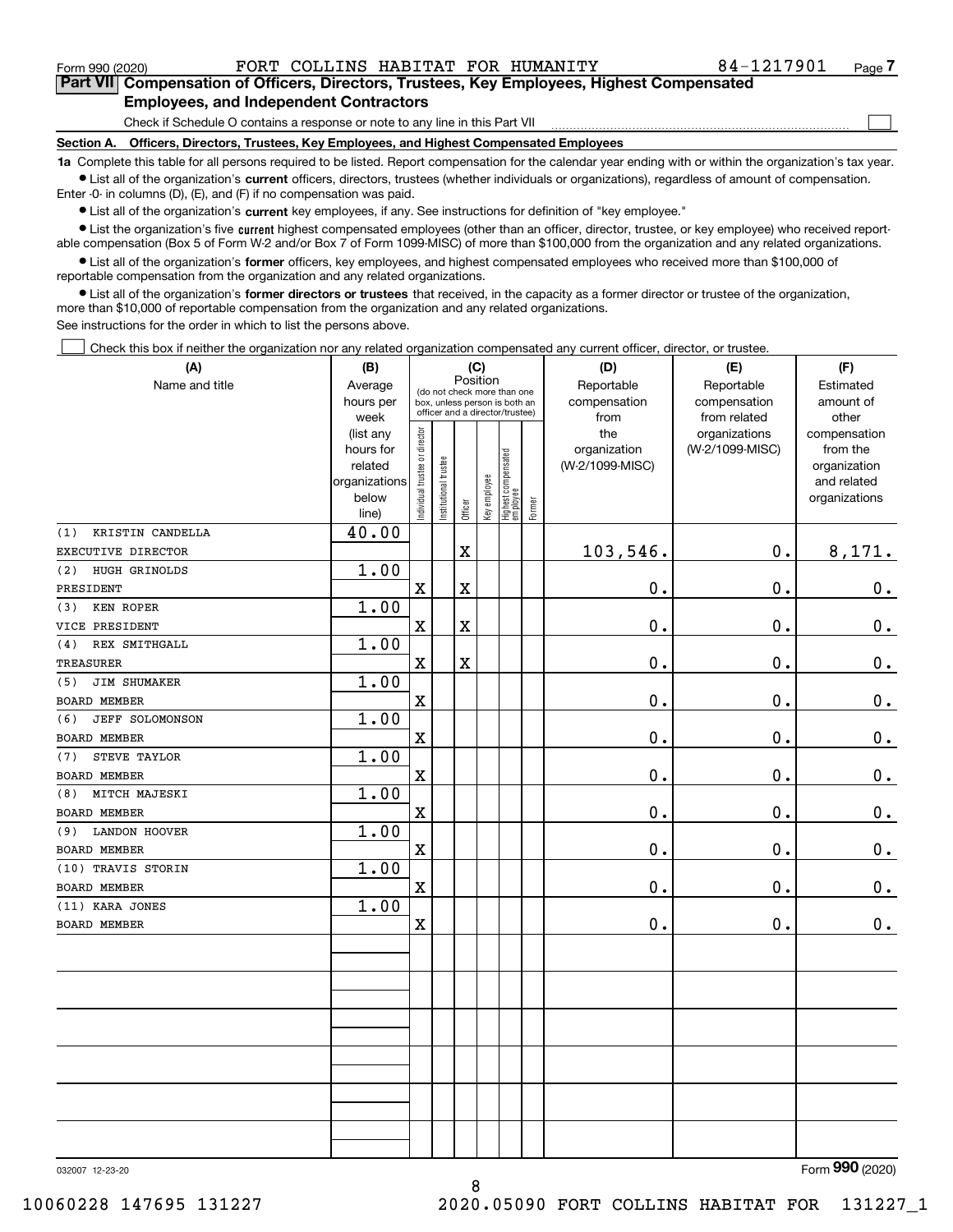|              | 84-1217901<br>FORT COLLINS HABITAT FOR HUMANITY<br>Page 8<br>Form 990 (2020)                                                                                                                                                                                 |                                                                      |                                                                                                                    |                       |         |              |                                 |        |                                                                                                |                                  |                                      |                                        |                                                                          |         |
|--------------|--------------------------------------------------------------------------------------------------------------------------------------------------------------------------------------------------------------------------------------------------------------|----------------------------------------------------------------------|--------------------------------------------------------------------------------------------------------------------|-----------------------|---------|--------------|---------------------------------|--------|------------------------------------------------------------------------------------------------|----------------------------------|--------------------------------------|----------------------------------------|--------------------------------------------------------------------------|---------|
|              | <b>Part VII</b><br>Section A. Officers, Directors, Trustees, Key Employees, and Highest Compensated Employees (continued)                                                                                                                                    |                                                                      |                                                                                                                    |                       |         |              |                                 |        |                                                                                                |                                  |                                      |                                        |                                                                          |         |
|              | (B)<br>(A)<br>Average<br>Name and title<br>hours per<br>week                                                                                                                                                                                                 |                                                                      | (C)<br>Position<br>(do not check more than one<br>box, unless person is both an<br>officer and a director/trustee) |                       |         |              |                                 |        | (D)<br>(E)<br>Reportable<br>Reportable<br>compensation<br>compensation<br>from related<br>from |                                  |                                      | (F)<br>Estimated<br>amount of<br>other |                                                                          |         |
|              |                                                                                                                                                                                                                                                              | (list any<br>hours for<br>related<br>organizations<br>below<br>line) | Individual trustee or director                                                                                     | Institutional trustee | Officer | Key employee | Highest compensated<br>employee | Former | the<br>organization<br>(W-2/1099-MISC)                                                         | organizations<br>(W-2/1099-MISC) |                                      |                                        | compensation<br>from the<br>organization<br>and related<br>organizations |         |
|              |                                                                                                                                                                                                                                                              |                                                                      |                                                                                                                    |                       |         |              |                                 |        |                                                                                                |                                  |                                      |                                        |                                                                          |         |
|              |                                                                                                                                                                                                                                                              |                                                                      |                                                                                                                    |                       |         |              |                                 |        |                                                                                                |                                  |                                      |                                        |                                                                          |         |
|              |                                                                                                                                                                                                                                                              |                                                                      |                                                                                                                    |                       |         |              |                                 |        |                                                                                                |                                  |                                      |                                        |                                                                          |         |
|              |                                                                                                                                                                                                                                                              |                                                                      |                                                                                                                    |                       |         |              |                                 |        |                                                                                                |                                  |                                      |                                        |                                                                          |         |
|              |                                                                                                                                                                                                                                                              |                                                                      |                                                                                                                    |                       |         |              |                                 |        |                                                                                                |                                  |                                      |                                        |                                                                          |         |
|              |                                                                                                                                                                                                                                                              |                                                                      |                                                                                                                    |                       |         |              |                                 |        |                                                                                                |                                  |                                      |                                        |                                                                          |         |
|              |                                                                                                                                                                                                                                                              |                                                                      |                                                                                                                    |                       |         |              |                                 |        |                                                                                                |                                  |                                      |                                        |                                                                          |         |
|              | 1b Subtotal                                                                                                                                                                                                                                                  |                                                                      |                                                                                                                    |                       |         |              |                                 |        | 103,546.                                                                                       |                                  | 0.                                   |                                        | 8,171.                                                                   |         |
| c<br>d       | Total from continuation sheets to Part VII, Section A<br>Total (add lines 1b and 1c).                                                                                                                                                                        |                                                                      |                                                                                                                    |                       |         |              |                                 |        | $0$ .<br>103,546.                                                                              |                                  | $\overline{0}$ .<br>$\overline{0}$ . | 0.<br>8,171.                           |                                                                          |         |
| $\mathbf{2}$ | Total number of individuals (including but not limited to those listed above) who received more than \$100,000 of reportable<br>compensation from the organization $\blacktriangleright$                                                                     |                                                                      |                                                                                                                    |                       |         |              |                                 |        |                                                                                                |                                  |                                      |                                        |                                                                          |         |
| з            | Did the organization list any former officer, director, trustee, key employee, or highest compensated employee on<br>line 1a? If "Yes," complete Schedule J for such individual manufactured contained and the Yes," complete Schedule J for such individual |                                                                      |                                                                                                                    |                       |         |              |                                 |        |                                                                                                |                                  |                                      | З                                      | Yes                                                                      | No<br>x |
| 4            | For any individual listed on line 1a, is the sum of reportable compensation and other compensation from the organization                                                                                                                                     |                                                                      |                                                                                                                    |                       |         |              |                                 |        |                                                                                                |                                  |                                      | 4                                      |                                                                          | x       |
| 5            | Did any person listed on line 1a receive or accrue compensation from any unrelated organization or individual for services<br><b>Section B. Independent Contractors</b>                                                                                      |                                                                      |                                                                                                                    |                       |         |              |                                 |        |                                                                                                |                                  |                                      | 5                                      |                                                                          | x       |
| 1            | Complete this table for your five highest compensated independent contractors that received more than \$100,000 of compensation from                                                                                                                         |                                                                      |                                                                                                                    |                       |         |              |                                 |        |                                                                                                |                                  |                                      |                                        |                                                                          |         |
|              | the organization. Report compensation for the calendar year ending with or within the organization's tax year.<br>(A)<br>Name and business address                                                                                                           |                                                                      |                                                                                                                    |                       |         |              |                                 |        | (B)<br>Description of services                                                                 |                                  |                                      | (C)                                    | Compensation                                                             |         |
|              |                                                                                                                                                                                                                                                              |                                                                      |                                                                                                                    | <b>NONE</b>           |         |              |                                 |        |                                                                                                |                                  |                                      |                                        |                                                                          |         |
|              |                                                                                                                                                                                                                                                              |                                                                      |                                                                                                                    |                       |         |              |                                 |        |                                                                                                |                                  |                                      |                                        |                                                                          |         |
|              |                                                                                                                                                                                                                                                              |                                                                      |                                                                                                                    |                       |         |              |                                 |        |                                                                                                |                                  |                                      |                                        |                                                                          |         |
|              |                                                                                                                                                                                                                                                              |                                                                      |                                                                                                                    |                       |         |              |                                 |        |                                                                                                |                                  |                                      |                                        |                                                                          |         |
| 2            | Total number of independent contractors (including but not limited to those listed above) who received more than                                                                                                                                             |                                                                      |                                                                                                                    |                       |         | 0            |                                 |        |                                                                                                |                                  |                                      |                                        |                                                                          |         |
|              | \$100,000 of compensation from the organization                                                                                                                                                                                                              |                                                                      |                                                                                                                    |                       |         |              |                                 |        |                                                                                                |                                  |                                      |                                        | Form 990 (2020)                                                          |         |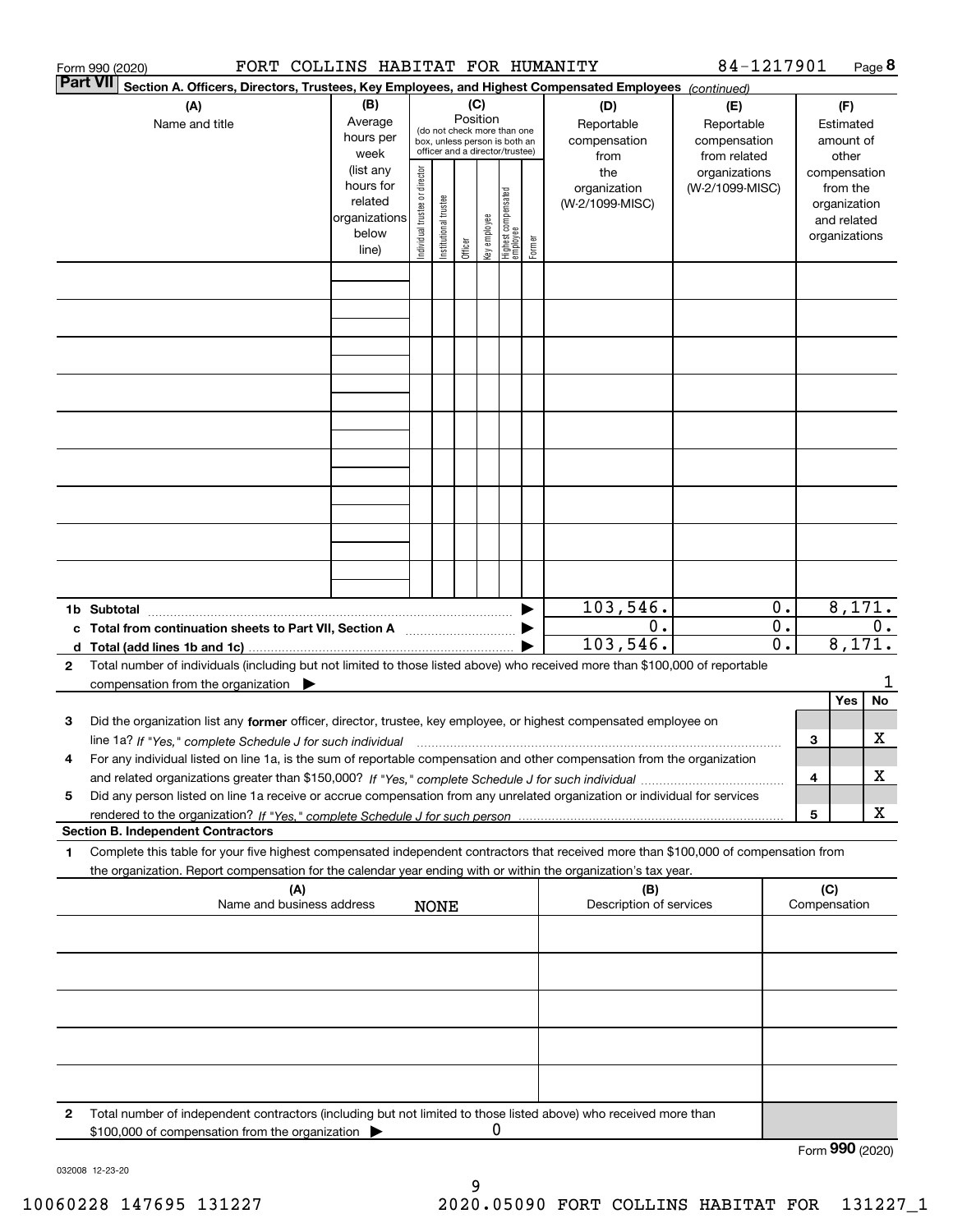|                                                                                         | <b>Part VIII</b>                          | <b>Statement of Revenue</b>                                                                                                                                                                                                                                                                                                                                                                                                                                                      |                                                                                         |                                               |                                              |                                                 |                                                                 |
|-----------------------------------------------------------------------------------------|-------------------------------------------|----------------------------------------------------------------------------------------------------------------------------------------------------------------------------------------------------------------------------------------------------------------------------------------------------------------------------------------------------------------------------------------------------------------------------------------------------------------------------------|-----------------------------------------------------------------------------------------|-----------------------------------------------|----------------------------------------------|-------------------------------------------------|-----------------------------------------------------------------|
|                                                                                         |                                           | Check if Schedule O contains a response or note to any line in this Part VIII                                                                                                                                                                                                                                                                                                                                                                                                    |                                                                                         |                                               |                                              |                                                 |                                                                 |
|                                                                                         |                                           |                                                                                                                                                                                                                                                                                                                                                                                                                                                                                  |                                                                                         | (A)<br>Total revenue                          | (B)<br>Related or exempt<br>function revenue | $\overline{C}$<br>Unrelated<br>business revenue | (D)<br>Revenue excluded<br>from tax under<br>sections 512 - 514 |
| Contributions, Gifts, Grants<br>and Other Similar Amounts<br>Program Service<br>Revenue | c<br>d<br>е<br>f<br>b<br>C<br>d<br>е<br>f | 1a<br>1 a Federated campaigns<br>1 <sub>b</sub><br><b>b</b> Membership dues<br>1 <sub>c</sub><br>Fundraising events<br>1 <sub>d</sub><br>Related organizations<br>1e<br>Government grants (contributions)<br>All other contributions, gifts, grants, and<br>1f<br>similar amounts not included above<br>$1g$ \$<br>Noncash contributions included in lines 1a-1f<br>2 a HOME SALES<br>SECOND MORTGAGES<br>MORTGAGE DISCOUNT<br>All other program service revenue <i>mimimini</i> | 88,592.<br>348,100.<br>2,007,750.<br><b>Business Code</b><br>531339<br>531390<br>525990 | 2,444,442.<br>923,752.<br>77,569.<br>40, 261. | 923,752.<br>77,569.<br>40, 261.              |                                                 |                                                                 |
|                                                                                         |                                           |                                                                                                                                                                                                                                                                                                                                                                                                                                                                                  |                                                                                         | $\blacktriangleright$ 1,041,582.              |                                              |                                                 |                                                                 |
|                                                                                         | 3<br>4                                    | Investment income (including dividends, interest, and<br>Income from investment of tax-exempt bond proceeds                                                                                                                                                                                                                                                                                                                                                                      |                                                                                         | 140.                                          |                                              |                                                 | 140.                                                            |
|                                                                                         | 5<br>6а<br>b<br>c                         | (i) Real<br>Gross rents<br>l 6a<br>.<br>6 <sub>b</sub><br>Less: rental expenses<br>6c<br>Rental income or (loss)                                                                                                                                                                                                                                                                                                                                                                 | (ii) Personal                                                                           |                                               |                                              |                                                 |                                                                 |
|                                                                                         | d                                         | Net rental income or (loss)<br>(i) Securities<br>7 a Gross amount from sales of<br>assets other than inventory<br>7a<br><b>b</b> Less: cost or other basis<br>7b<br>and sales expenses                                                                                                                                                                                                                                                                                           | (ii) Other<br>$\overline{570}$ ,148.<br>259,784.                                        |                                               |                                              |                                                 |                                                                 |
|                                                                                         |                                           | 7c<br>c Gain or (loss)                                                                                                                                                                                                                                                                                                                                                                                                                                                           | 310, 364.                                                                               |                                               |                                              |                                                 |                                                                 |
| Revenue<br><b>Other</b>                                                                 |                                           | 8 a Gross income from fundraising events (not<br>including $$88,592.$ of<br>contributions reported on line 1c). See                                                                                                                                                                                                                                                                                                                                                              |                                                                                         | 310, 364.                                     |                                              |                                                 | 310, 364.                                                       |
|                                                                                         |                                           |                                                                                                                                                                                                                                                                                                                                                                                                                                                                                  | 6, 200.<br>8а                                                                           |                                               |                                              |                                                 |                                                                 |
|                                                                                         |                                           |                                                                                                                                                                                                                                                                                                                                                                                                                                                                                  | 6, 200.<br>8b                                                                           |                                               |                                              |                                                 |                                                                 |
|                                                                                         |                                           | c Net income or (loss) from fundraising events<br>9 a Gross income from gaming activities. See                                                                                                                                                                                                                                                                                                                                                                                   | 9а                                                                                      | 0.                                            |                                              |                                                 |                                                                 |
|                                                                                         |                                           | <b>b</b> Less: direct expenses <b>manually</b>                                                                                                                                                                                                                                                                                                                                                                                                                                   | 9 <sub>b</sub>                                                                          |                                               |                                              |                                                 |                                                                 |
|                                                                                         |                                           | c Net income or (loss) from gaming activities<br>10 a Gross sales of inventory, less returns                                                                                                                                                                                                                                                                                                                                                                                     | .<br>$\vert$ 10a $\vert$ 683,414.                                                       |                                               |                                              |                                                 |                                                                 |
|                                                                                         |                                           | <b>b</b> Less: cost of goods sold                                                                                                                                                                                                                                                                                                                                                                                                                                                | 0.<br>10b                                                                               |                                               |                                              |                                                 |                                                                 |
|                                                                                         |                                           | c Net income or (loss) from sales of inventory                                                                                                                                                                                                                                                                                                                                                                                                                                   |                                                                                         | 683,414.                                      | 683,414.                                     |                                                 |                                                                 |
| Miscellaneous                                                                           | b                                         | 11 a MISCELLANEOUS                                                                                                                                                                                                                                                                                                                                                                                                                                                               | <b>Business Code</b><br>900099                                                          | 1,607.                                        |                                              |                                                 | 1,607.                                                          |
| Revenue                                                                                 | c                                         |                                                                                                                                                                                                                                                                                                                                                                                                                                                                                  |                                                                                         |                                               |                                              |                                                 |                                                                 |
|                                                                                         |                                           |                                                                                                                                                                                                                                                                                                                                                                                                                                                                                  |                                                                                         |                                               |                                              |                                                 |                                                                 |
|                                                                                         |                                           |                                                                                                                                                                                                                                                                                                                                                                                                                                                                                  | $\blacktriangleright$                                                                   | 1,607.                                        |                                              |                                                 |                                                                 |
|                                                                                         | 12<br>032009 12-23-20                     |                                                                                                                                                                                                                                                                                                                                                                                                                                                                                  |                                                                                         | $\blacktriangleright$ 4,481,549.1,724,996.    |                                              | 0.                                              | 312, 111.<br>Form 990 (2020)                                    |

10

Form 990 (2020) F'OR'I' COLLINS HABITAT F'OR HUMANITY 84-1217901 Page

FORT COLLINS HABITAT FOR HUMANITY 84-1217901

**9**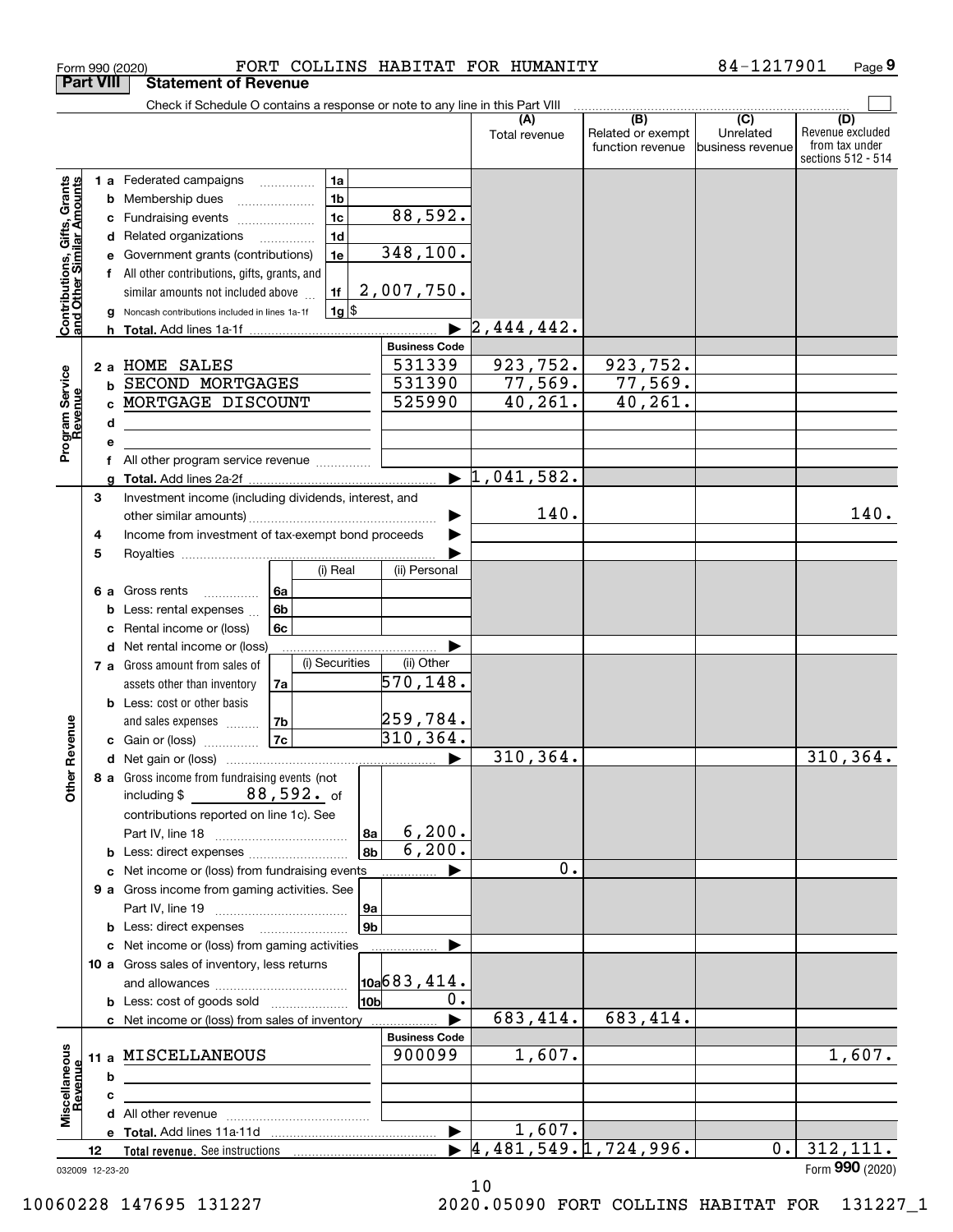Form 990 (2020) Page FORT COLLINS HABITAT FOR HUMANITY 84-1217901 **Part IX Statement of Functional Expenses**

*Section 501(c)(3) and 501(c)(4) organizations must complete all columns. All other organizations must complete column (A).*

|              | Do not include amounts reported on lines 6b,<br>7b, 8b, 9b, and 10b of Part VIII.                                                                                                                          | (A)<br>Total expenses | (B)<br>Program service<br>expenses | (C)<br>Management and<br>general expenses | (D)<br>Fundraising<br>expenses |
|--------------|------------------------------------------------------------------------------------------------------------------------------------------------------------------------------------------------------------|-----------------------|------------------------------------|-------------------------------------------|--------------------------------|
| 1.           | Grants and other assistance to domestic organizations<br>and domestic governments. See Part IV, line 21                                                                                                    | 58,404.               | 58,404.                            |                                           |                                |
| $\mathbf{2}$ | Grants and other assistance to domestic                                                                                                                                                                    |                       |                                    |                                           |                                |
|              | individuals. See Part IV, line 22                                                                                                                                                                          |                       |                                    |                                           |                                |
| 3            | Grants and other assistance to foreign                                                                                                                                                                     |                       |                                    |                                           |                                |
|              | organizations, foreign governments, and foreign                                                                                                                                                            |                       |                                    |                                           |                                |
|              | individuals. See Part IV, lines 15 and 16                                                                                                                                                                  |                       |                                    |                                           |                                |
| 4            | Benefits paid to or for members                                                                                                                                                                            |                       |                                    |                                           |                                |
| 5            | Compensation of current officers, directors,                                                                                                                                                               |                       |                                    |                                           |                                |
|              | trustees, and key employees                                                                                                                                                                                | 124,972.              | 68,735.                            | 24,994.                                   | 31, 243.                       |
| 6            | Compensation not included above to disqualified                                                                                                                                                            |                       |                                    |                                           |                                |
|              | persons (as defined under section 4958(f)(1)) and                                                                                                                                                          |                       |                                    |                                           |                                |
|              | persons described in section 4958(c)(3)(B)                                                                                                                                                                 | 707, 151.             | 441,372.                           | 119,599.                                  | 146, 180.                      |
| 7            |                                                                                                                                                                                                            |                       |                                    |                                           |                                |
| 8            | Pension plan accruals and contributions (include                                                                                                                                                           | 12, 183.              | 7,806.                             |                                           |                                |
|              | section 401(k) and 403(b) employer contributions)                                                                                                                                                          | 82, 245.              | $\overline{52,697.}$               | $\frac{1,410}{9,515}$ .                   | $\frac{2,967}{20,033}$ .       |
| 9<br>10      |                                                                                                                                                                                                            | 58,620.               | 35, 265.                           | 7,521.                                    | 15,834.                        |
| 11           | Fees for services (nonemployees):                                                                                                                                                                          |                       |                                    |                                           |                                |
|              |                                                                                                                                                                                                            |                       |                                    |                                           |                                |
|              |                                                                                                                                                                                                            |                       |                                    |                                           |                                |
|              |                                                                                                                                                                                                            | 13,800.               | 5,658.                             | 2,622.                                    | 5,520.                         |
|              |                                                                                                                                                                                                            |                       |                                    |                                           |                                |
|              | e Professional fundraising services. See Part IV, line 17                                                                                                                                                  |                       |                                    |                                           |                                |
| f            | Investment management fees                                                                                                                                                                                 |                       |                                    |                                           |                                |
|              | g Other. (If line 11g amount exceeds 10% of line 25,                                                                                                                                                       |                       |                                    |                                           |                                |
|              | column (A) amount, list line 11g expenses on Sch 0.)                                                                                                                                                       | 18,998.               | 8,562.                             | 3,361.                                    |                                |
| 12           |                                                                                                                                                                                                            | 2,716.                | 1,321.                             | 449.                                      | $\frac{7,075.}{946.}$          |
| 13           |                                                                                                                                                                                                            | 41,300.               | 27, 273.                           | 4,517.                                    | 9,510.                         |
| 14           |                                                                                                                                                                                                            | $\overline{36,756}$ . | 17,747.                            | 6,122.                                    | $\overline{12,887}$ .          |
| 15           |                                                                                                                                                                                                            |                       |                                    |                                           |                                |
| 16           |                                                                                                                                                                                                            | 60,000.               | 60,000.                            |                                           |                                |
| 17           |                                                                                                                                                                                                            |                       |                                    |                                           |                                |
| 18           | Payments of travel or entertainment expenses                                                                                                                                                               |                       |                                    |                                           |                                |
|              | for any federal, state, or local public officials                                                                                                                                                          |                       |                                    |                                           |                                |
| 19           | Conferences, conventions, and meetings                                                                                                                                                                     | 20,420.               | 8,609.                             | 3,804.                                    | 8,007.                         |
| 20           | Interest                                                                                                                                                                                                   | 62, 777.              | 57, 168.                           | 1,806.                                    | 3,803.                         |
| 21           |                                                                                                                                                                                                            |                       |                                    |                                           |                                |
| 22           | Depreciation, depletion, and amortization                                                                                                                                                                  | 19,182.               | 10, 285.                           | 2,865.                                    | 6,032.                         |
| 23           | Insurance                                                                                                                                                                                                  | 25, 364.              | 18,532.                            | 2,200.                                    | 4,632.                         |
| 24           | Other expenses. Itemize expenses not covered<br>above (List miscellaneous expenses on line 24e. If<br>line 24e amount exceeds 10% of line 25, column (A)<br>amount, list line 24e expenses on Schedule O.) |                       |                                    |                                           |                                |
|              | a CONSTRUCTION COSTS                                                                                                                                                                                       | 1,162,694.            | 1,162,694.                         |                                           |                                |
|              | <b>b DISCOUNT ON MORTGAGES</b>                                                                                                                                                                             | 644,334.              | 644,334.                           |                                           |                                |
|              | c REPAIR RESALE VEHICLES                                                                                                                                                                                   | 71,380.               | 71,380.                            |                                           |                                |
|              | d FUNDRAISING CAMPAIGN                                                                                                                                                                                     | 58,084.               | 82.                                |                                           | 58,002.                        |
|              | e All other expenses                                                                                                                                                                                       | 152,134.              | 121,904.                           | 14,787.                                   | 15,443.                        |
| 25           | Total functional expenses. Add lines 1 through 24e                                                                                                                                                         | 3,433,514.            | 2,879,828.                         | 205, 572.                                 | 348,114.                       |
| 26           | Joint costs. Complete this line only if the organization                                                                                                                                                   |                       |                                    |                                           |                                |
|              | reported in column (B) joint costs from a combined                                                                                                                                                         |                       |                                    |                                           |                                |
|              | educational campaign and fundraising solicitation.                                                                                                                                                         |                       |                                    |                                           |                                |
|              | Check here $\blacktriangleright$<br>if following SOP 98-2 (ASC 958-720)                                                                                                                                    |                       |                                    |                                           |                                |

11

032010 12-23-20

Form (2020) **990**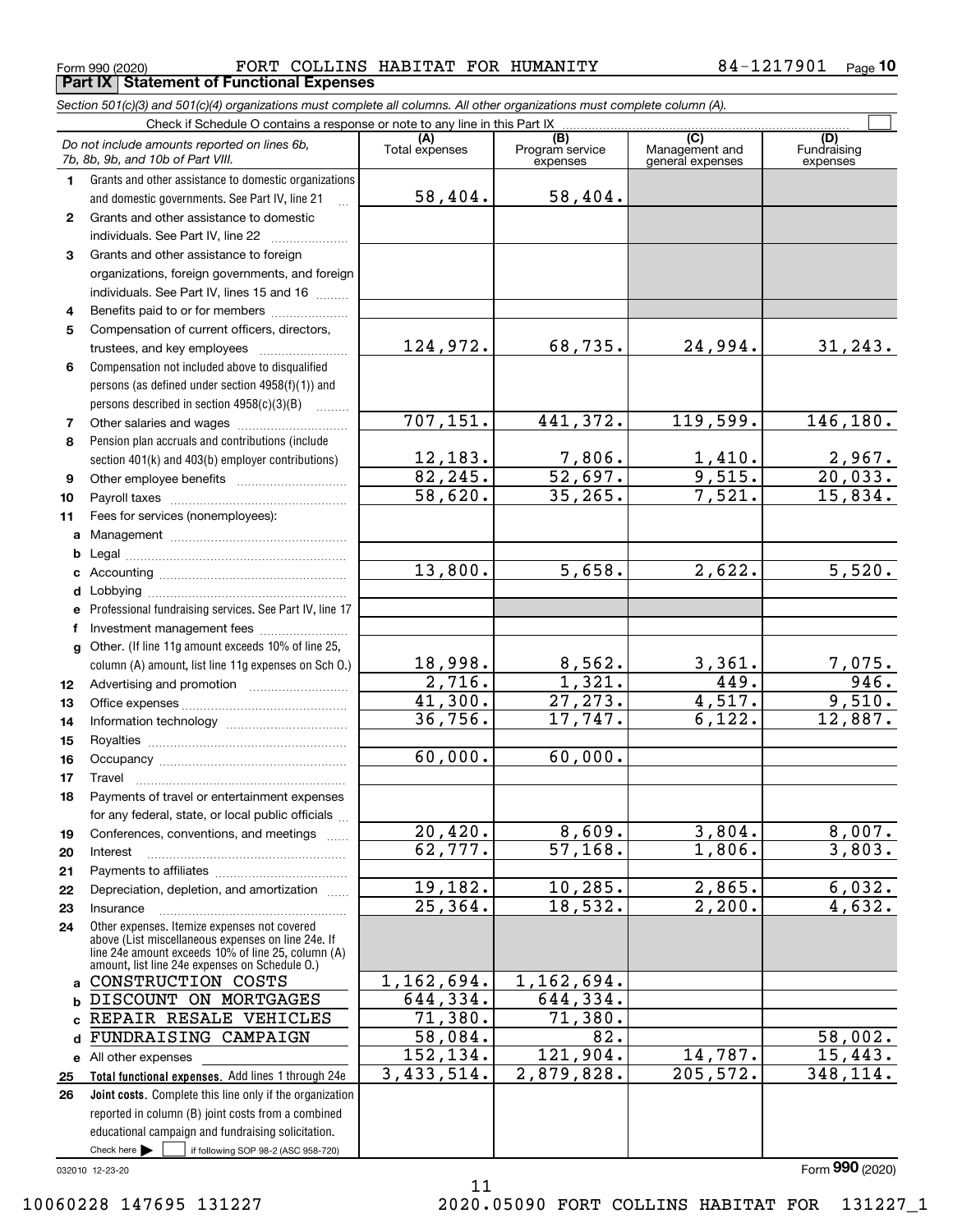## Form 990 (2020) Page FORT COLLINS HABITAT FOR HUMANITY 84-1217901

**11**

|                             |    |                                                                                                                                                                                                                                |                                                                  |                          | (A)<br>Beginning of year |                  | (B)<br>End of year     |
|-----------------------------|----|--------------------------------------------------------------------------------------------------------------------------------------------------------------------------------------------------------------------------------|------------------------------------------------------------------|--------------------------|--------------------------|------------------|------------------------|
|                             | 1  |                                                                                                                                                                                                                                |                                                                  |                          | 1,002,180.               | $\mathbf{1}$     | 467,789.               |
|                             | 2  |                                                                                                                                                                                                                                |                                                                  |                          | $\mathbf{2}$             |                  |                        |
|                             | 3  |                                                                                                                                                                                                                                |                                                                  |                          | 386, 217.                | $\mathbf{3}$     | 805,097.               |
|                             | 4  |                                                                                                                                                                                                                                |                                                                  | 4                        |                          |                  |                        |
|                             | 5  | Loans and other receivables from any current or former officer, director,                                                                                                                                                      |                                                                  |                          |                          |                  |                        |
|                             |    | trustee, key employee, creator or founder, substantial contributor, or 35%                                                                                                                                                     |                                                                  |                          |                          |                  |                        |
|                             |    | controlled entity or family member of any of these persons                                                                                                                                                                     |                                                                  |                          |                          | 5                |                        |
|                             | 6  | Loans and other receivables from other disqualified persons (as defined                                                                                                                                                        |                                                                  |                          |                          |                  |                        |
|                             |    | under section 4958(f)(1)), and persons described in section 4958(c)(3)(B)                                                                                                                                                      |                                                                  | $\ldots$                 |                          | 6                |                        |
|                             | 7  |                                                                                                                                                                                                                                |                                                                  |                          | 668,206.                 | $\overline{7}$   | 361,091.               |
| Assets                      | 8  |                                                                                                                                                                                                                                |                                                                  |                          | 3,629,115.               | 8                | 4,643,216.             |
|                             | 9  | Prepaid expenses and deferred charges [11] [11] [11] [12] [12] [12] [12] [13] [13] [13] [13] [13] [13] [13] [1                                                                                                                 |                                                                  |                          | 65,781.                  | $\boldsymbol{9}$ | 88,463.                |
|                             |    | 10a Land, buildings, and equipment: cost or other                                                                                                                                                                              |                                                                  |                          |                          |                  |                        |
|                             |    | basis. Complete Part VI of Schedule D  10a                                                                                                                                                                                     |                                                                  | 563,202.                 |                          |                  |                        |
|                             |    | <b>b</b> Less: accumulated depreciation                                                                                                                                                                                        |                                                                  | 315,820.                 | 264, 775.                | 10 <sub>c</sub>  | 247,382.               |
|                             | 11 |                                                                                                                                                                                                                                |                                                                  |                          |                          | 11               |                        |
|                             | 12 |                                                                                                                                                                                                                                |                                                                  |                          | 12                       |                  |                        |
|                             | 13 |                                                                                                                                                                                                                                |                                                                  |                          | 13                       |                  |                        |
|                             | 14 |                                                                                                                                                                                                                                |                                                                  | 14                       |                          |                  |                        |
|                             | 15 |                                                                                                                                                                                                                                |                                                                  |                          | 15                       |                  |                        |
|                             | 16 |                                                                                                                                                                                                                                |                                                                  |                          | 6,016,274.               | 16               | 6,613,038.             |
|                             | 17 |                                                                                                                                                                                                                                |                                                                  |                          | 131,097.                 | 17               | 169,854.               |
|                             | 18 |                                                                                                                                                                                                                                |                                                                  |                          | 18                       |                  |                        |
|                             | 19 | Deferred revenue material contracts and a contract of the contract of the contract of the contract of the contract of the contract of the contract of the contract of the contract of the contract of the contract of the cont |                                                                  |                          |                          | 19               |                        |
|                             | 20 |                                                                                                                                                                                                                                |                                                                  |                          |                          | 20               |                        |
|                             | 21 | Escrow or custodial account liability. Complete Part IV of Schedule D                                                                                                                                                          |                                                                  |                          |                          | 21               |                        |
|                             | 22 | Loans and other payables to any current or former officer, director,                                                                                                                                                           |                                                                  |                          |                          |                  |                        |
| Liabilities                 |    | trustee, key employee, creator or founder, substantial contributor, or 35%                                                                                                                                                     |                                                                  |                          |                          |                  |                        |
|                             |    | controlled entity or family member of any of these persons                                                                                                                                                                     |                                                                  |                          |                          | 22               |                        |
|                             | 23 | Secured mortgages and notes payable to unrelated third parties                                                                                                                                                                 |                                                                  |                          | 1,611,254.<br>568, 100.  | 23               | 1,241,226.<br>448,100. |
|                             | 24 | Unsecured notes and loans payable to unrelated third parties                                                                                                                                                                   |                                                                  |                          |                          | 24               |                        |
|                             | 25 | Other liabilities (including federal income tax, payables to related third                                                                                                                                                     |                                                                  |                          |                          |                  |                        |
|                             |    | parties, and other liabilities not included on lines 17-24). Complete Part X                                                                                                                                                   |                                                                  |                          |                          |                  |                        |
|                             |    | Total liabilities. Add lines 17 through 25                                                                                                                                                                                     |                                                                  |                          | $\overline{2,310,451.}$  | 25<br>26         | 1,859,180.             |
|                             | 26 | Organizations that follow FASB ASC 958, check here $\blacktriangleright \lfloor X \rfloor$                                                                                                                                     |                                                                  |                          |                          |                  |                        |
|                             |    | and complete lines 27, 28, 32, and 33.                                                                                                                                                                                         |                                                                  |                          |                          |                  |                        |
|                             | 27 |                                                                                                                                                                                                                                |                                                                  |                          | 3,022,036.               | 27               | <u>3,714,171.</u>      |
|                             | 28 |                                                                                                                                                                                                                                |                                                                  |                          | 683,787.                 | 28               | 1,039,687.             |
|                             |    | Organizations that do not follow FASB ASC 958, check here $\blacktriangleright$                                                                                                                                                |                                                                  |                          |                          |                  |                        |
|                             |    | and complete lines 29 through 33.                                                                                                                                                                                              |                                                                  |                          |                          |                  |                        |
|                             | 29 |                                                                                                                                                                                                                                |                                                                  |                          |                          | 29               |                        |
|                             | 30 |                                                                                                                                                                                                                                | Paid-in or capital surplus, or land, building, or equipment fund |                          |                          |                  |                        |
|                             | 31 | Retained earnings, endowment, accumulated income, or other funds                                                                                                                                                               |                                                                  | $\overline{\phantom{a}}$ |                          | 30<br>31         |                        |
| Net Assets or Fund Balances | 32 |                                                                                                                                                                                                                                |                                                                  |                          | 3,705,823.               | 32               | 4,753,858.             |
|                             | 33 | Total liabilities and net assets/fund balances                                                                                                                                                                                 |                                                                  |                          | 6,016,274.               | 33               | 6,613,038.             |
|                             |    |                                                                                                                                                                                                                                |                                                                  |                          |                          |                  | Form 990 (2020)        |

**Part X Balance Sheet**<br>**Part X Balance Sheet**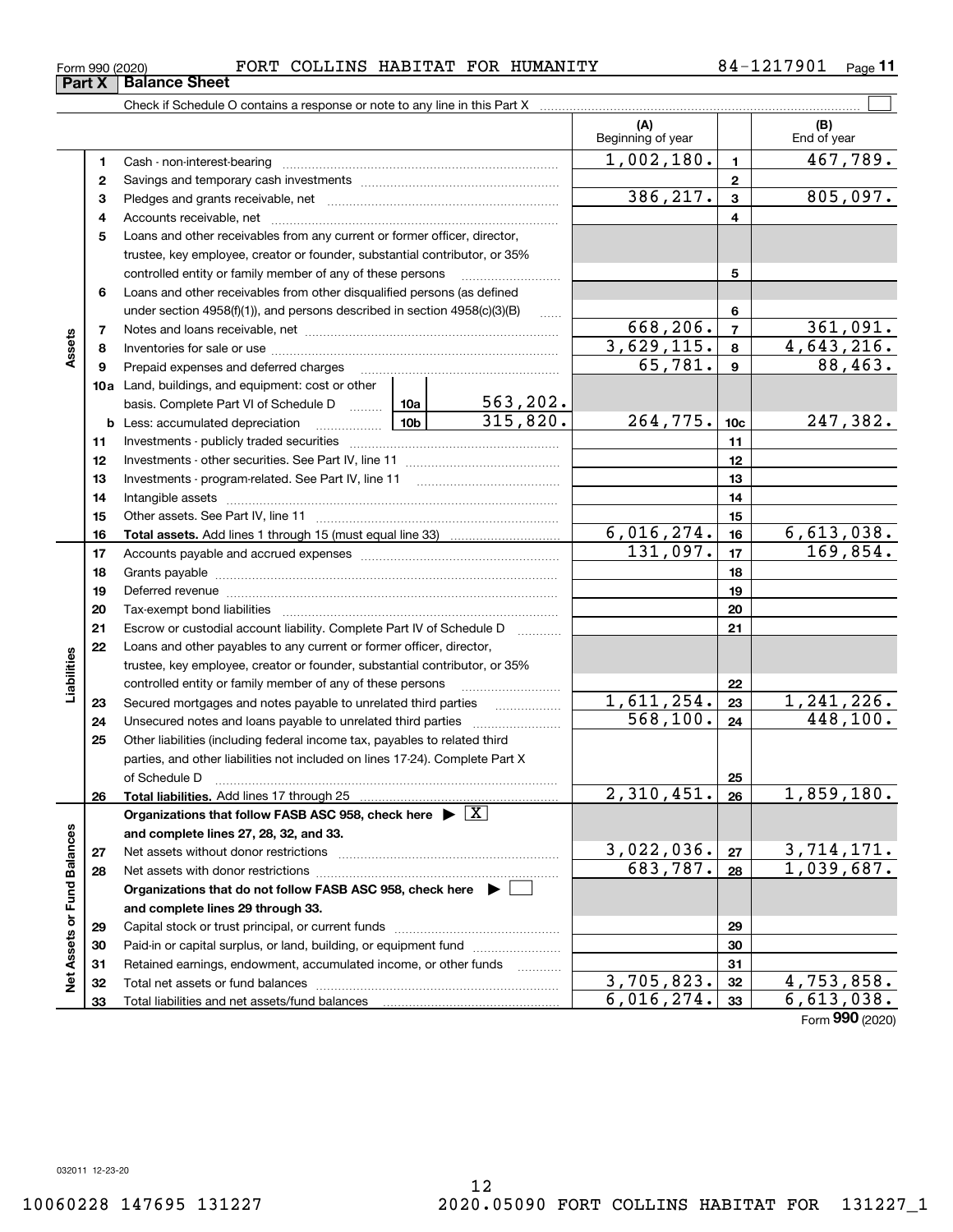|    | FORT COLLINS HABITAT FOR HUMANITY<br>Form 990 (2020)                                                                                                                                                                           |                | 84-1217901               |             | Page 12 |  |  |  |
|----|--------------------------------------------------------------------------------------------------------------------------------------------------------------------------------------------------------------------------------|----------------|--------------------------|-------------|---------|--|--|--|
|    | Part XI<br>Reconciliation of Net Assets                                                                                                                                                                                        |                |                          |             |         |  |  |  |
|    |                                                                                                                                                                                                                                |                |                          |             |         |  |  |  |
|    |                                                                                                                                                                                                                                |                |                          |             |         |  |  |  |
| 1  |                                                                                                                                                                                                                                | $\mathbf{1}$   | 4,481,549.               |             |         |  |  |  |
| 2  |                                                                                                                                                                                                                                | $\overline{2}$ | $\overline{3,433},514.$  |             |         |  |  |  |
| з  | Revenue less expenses. Subtract line 2 from line 1                                                                                                                                                                             | 3              | 1,048,035.<br>3,705,823. |             |         |  |  |  |
| 4  | 4                                                                                                                                                                                                                              |                |                          |             |         |  |  |  |
| 5  |                                                                                                                                                                                                                                | 5              |                          |             |         |  |  |  |
| 6  |                                                                                                                                                                                                                                | 6              |                          |             |         |  |  |  |
| 7  |                                                                                                                                                                                                                                | $\overline{7}$ |                          |             |         |  |  |  |
| 8  | Prior period adjustments material contents and content of the content of the content of the content of the content of the content of the content of the content of the content of the content of the content of the content of | 8              |                          |             |         |  |  |  |
| 9  | Other changes in net assets or fund balances (explain on Schedule O)                                                                                                                                                           | $\mathbf{9}$   |                          |             | 0.      |  |  |  |
| 10 | Net assets or fund balances at end of year. Combine lines 3 through 9 (must equal Part X, line 32,                                                                                                                             |                |                          |             |         |  |  |  |
|    |                                                                                                                                                                                                                                | 10             | 4,753,858.               |             |         |  |  |  |
|    | Part XII Financial Statements and Reporting                                                                                                                                                                                    |                |                          |             |         |  |  |  |
|    |                                                                                                                                                                                                                                |                |                          |             |         |  |  |  |
|    |                                                                                                                                                                                                                                |                |                          | Yes         | No      |  |  |  |
| 1  | $\overline{X}$ Accrual<br>Accounting method used to prepare the Form 990: <u>June</u> Cash<br>Other                                                                                                                            |                |                          |             |         |  |  |  |
|    | If the organization changed its method of accounting from a prior year or checked "Other," explain in Schedule O.                                                                                                              |                |                          |             |         |  |  |  |
|    | 2a Were the organization's financial statements compiled or reviewed by an independent accountant?                                                                                                                             |                | 2a                       |             | х       |  |  |  |
|    | If "Yes," check a box below to indicate whether the financial statements for the year were compiled or reviewed on a                                                                                                           |                |                          |             |         |  |  |  |
|    | separate basis, consolidated basis, or both:                                                                                                                                                                                   |                |                          |             |         |  |  |  |
|    | Separate basis<br>Consolidated basis<br>Both consolidated and separate basis                                                                                                                                                   |                |                          |             |         |  |  |  |
|    | b Were the organization's financial statements audited by an independent accountant?                                                                                                                                           |                | 2 <sub>b</sub>           | х           |         |  |  |  |
|    | If "Yes," check a box below to indicate whether the financial statements for the year were audited on a separate basis,                                                                                                        |                |                          |             |         |  |  |  |
|    | consolidated basis, or both:                                                                                                                                                                                                   |                |                          |             |         |  |  |  |
|    | $X$ Separate basis<br>Consolidated basis<br>Both consolidated and separate basis                                                                                                                                               |                |                          |             |         |  |  |  |
|    | c If "Yes" to line 2a or 2b, does the organization have a committee that assumes responsibility for oversight of the audit,                                                                                                    |                |                          |             |         |  |  |  |
|    |                                                                                                                                                                                                                                |                | 2c                       | $\mathbf X$ |         |  |  |  |
|    | If the organization changed either its oversight process or selection process during the tax year, explain on Schedule O.                                                                                                      |                |                          |             |         |  |  |  |
|    | 3a As a result of a federal award, was the organization required to undergo an audit or audits as set forth in the Single Audit                                                                                                |                |                          |             |         |  |  |  |
|    |                                                                                                                                                                                                                                |                | За                       |             | x       |  |  |  |
|    | b If "Yes," did the organization undergo the required audit or audits? If the organization did not undergo the required audit                                                                                                  |                |                          |             |         |  |  |  |
|    | or audits, explain why on Schedule O and describe any steps taken to undergo such audits [11] content to under                                                                                                                 |                | 3b                       |             |         |  |  |  |
|    |                                                                                                                                                                                                                                |                |                          | <b>nnn</b>  |         |  |  |  |

Form (2020) **990**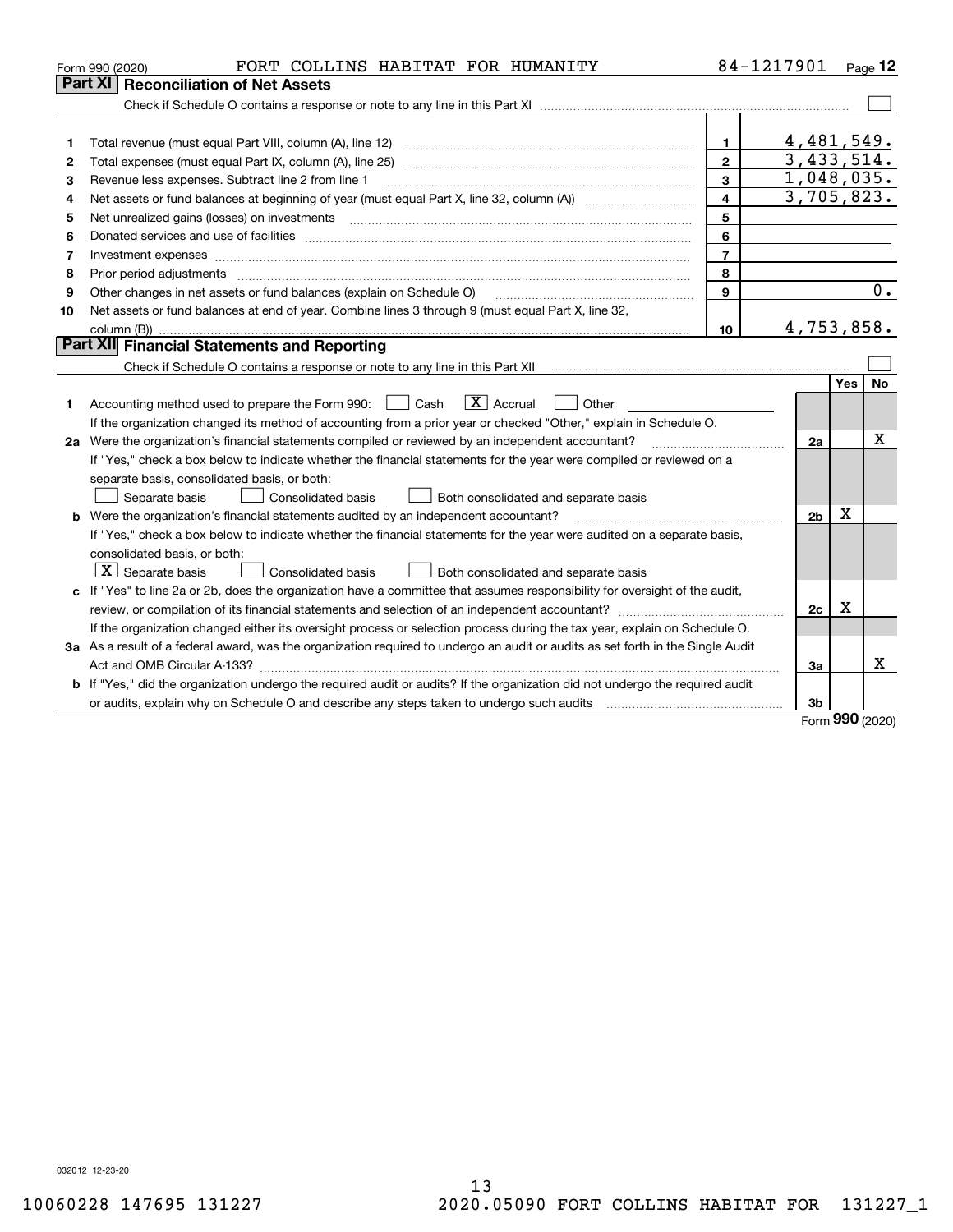| <b>SCHEDULE A</b> |
|-------------------|
|-------------------|

**(Form 990 or 990-EZ)**

## **Public Charity Status and Public Support**

**Complete if the organization is a section 501(c)(3) organization or a section 4947(a)(1) nonexempt charitable trust.**

| OMB No. 1545-0047                   |
|-------------------------------------|
| 2020                                |
| <b>Open to Public</b><br>Inspection |

|    | <b>Open to Public</b><br>Attach to Form 990 or Form 990-EZ.<br>Department of the Treasury<br>Internal Revenue Service<br>Inspection<br>Go to www.irs.gov/Form990 for instructions and the latest information. |                                             |  |                                                                        |                                                                                                                                              |                             |                                 |                            |  |                                       |
|----|---------------------------------------------------------------------------------------------------------------------------------------------------------------------------------------------------------------|---------------------------------------------|--|------------------------------------------------------------------------|----------------------------------------------------------------------------------------------------------------------------------------------|-----------------------------|---------------------------------|----------------------------|--|---------------------------------------|
|    |                                                                                                                                                                                                               | Name of the organization                    |  |                                                                        |                                                                                                                                              |                             |                                 |                            |  | <b>Employer identification number</b> |
|    |                                                                                                                                                                                                               |                                             |  |                                                                        | FORT COLLINS HABITAT FOR HUMANITY                                                                                                            |                             |                                 |                            |  | 84-1217901                            |
|    | Part I                                                                                                                                                                                                        |                                             |  |                                                                        | Reason for Public Charity Status. (All organizations must complete this part.) See instructions.                                             |                             |                                 |                            |  |                                       |
|    |                                                                                                                                                                                                               |                                             |  |                                                                        | The organization is not a private foundation because it is: (For lines 1 through 12, check only one box.)                                    |                             |                                 |                            |  |                                       |
| 1  |                                                                                                                                                                                                               |                                             |  |                                                                        | A church, convention of churches, or association of churches described in section 170(b)(1)(A)(i).                                           |                             |                                 |                            |  |                                       |
| 2  |                                                                                                                                                                                                               |                                             |  |                                                                        | A school described in section 170(b)(1)(A)(ii). (Attach Schedule E (Form 990 or 990-EZ).)                                                    |                             |                                 |                            |  |                                       |
| 3  |                                                                                                                                                                                                               |                                             |  |                                                                        | A hospital or a cooperative hospital service organization described in section 170(b)(1)(A)(iii).                                            |                             |                                 |                            |  |                                       |
| 4  |                                                                                                                                                                                                               |                                             |  |                                                                        | A medical research organization operated in conjunction with a hospital described in section 170(b)(1)(A)(iii). Enter the hospital's name,   |                             |                                 |                            |  |                                       |
|    |                                                                                                                                                                                                               | city, and state:                            |  |                                                                        |                                                                                                                                              |                             |                                 |                            |  |                                       |
| 5  |                                                                                                                                                                                                               |                                             |  |                                                                        | An organization operated for the benefit of a college or university owned or operated by a governmental unit described in                    |                             |                                 |                            |  |                                       |
|    | section 170(b)(1)(A)(iv). (Complete Part II.)                                                                                                                                                                 |                                             |  |                                                                        |                                                                                                                                              |                             |                                 |                            |  |                                       |
| 6  |                                                                                                                                                                                                               |                                             |  |                                                                        | A federal, state, or local government or governmental unit described in section 170(b)(1)(A)(v).                                             |                             |                                 |                            |  |                                       |
|    | $7 \mid X \mid$                                                                                                                                                                                               |                                             |  |                                                                        | An organization that normally receives a substantial part of its support from a governmental unit or from the general public described in    |                             |                                 |                            |  |                                       |
|    |                                                                                                                                                                                                               |                                             |  | section 170(b)(1)(A)(vi). (Complete Part II.)                          |                                                                                                                                              |                             |                                 |                            |  |                                       |
| 8  |                                                                                                                                                                                                               |                                             |  |                                                                        | A community trust described in section 170(b)(1)(A)(vi). (Complete Part II.)                                                                 |                             |                                 |                            |  |                                       |
| 9  |                                                                                                                                                                                                               |                                             |  |                                                                        | An agricultural research organization described in section 170(b)(1)(A)(ix) operated in conjunction with a land-grant college                |                             |                                 |                            |  |                                       |
|    |                                                                                                                                                                                                               |                                             |  |                                                                        | or university or a non-land-grant college of agriculture (see instructions). Enter the name, city, and state of the college or               |                             |                                 |                            |  |                                       |
|    |                                                                                                                                                                                                               | university:                                 |  |                                                                        |                                                                                                                                              |                             |                                 |                            |  |                                       |
| 10 |                                                                                                                                                                                                               |                                             |  |                                                                        | An organization that normally receives (1) more than 33 1/3% of its support from contributions, membership fees, and gross receipts from     |                             |                                 |                            |  |                                       |
|    |                                                                                                                                                                                                               |                                             |  |                                                                        | activities related to its exempt functions, subject to certain exceptions; and (2) no more than 33 1/3% of its support from gross investment |                             |                                 |                            |  |                                       |
|    |                                                                                                                                                                                                               |                                             |  |                                                                        | income and unrelated business taxable income (less section 511 tax) from businesses acquired by the organization after June 30, 1975.        |                             |                                 |                            |  |                                       |
|    |                                                                                                                                                                                                               |                                             |  | See section 509(a)(2). (Complete Part III.)                            |                                                                                                                                              |                             |                                 |                            |  |                                       |
| 11 |                                                                                                                                                                                                               |                                             |  |                                                                        | An organization organized and operated exclusively to test for public safety. See section 509(a)(4).                                         |                             |                                 |                            |  |                                       |
| 12 |                                                                                                                                                                                                               |                                             |  |                                                                        | An organization organized and operated exclusively for the benefit of, to perform the functions of, or to carry out the purposes of one or   |                             |                                 |                            |  |                                       |
|    |                                                                                                                                                                                                               |                                             |  |                                                                        | more publicly supported organizations described in section 509(a)(1) or section 509(a)(2). See section 509(a)(3). Check the box in           |                             |                                 |                            |  |                                       |
|    |                                                                                                                                                                                                               |                                             |  |                                                                        | lines 12a through 12d that describes the type of supporting organization and complete lines 12e, 12f, and 12g.                               |                             |                                 |                            |  |                                       |
| а  |                                                                                                                                                                                                               |                                             |  |                                                                        | Type I. A supporting organization operated, supervised, or controlled by its supported organization(s), typically by giving                  |                             |                                 |                            |  |                                       |
|    |                                                                                                                                                                                                               |                                             |  |                                                                        | the supported organization(s) the power to regularly appoint or elect a majority of the directors or trustees of the supporting              |                             |                                 |                            |  |                                       |
|    |                                                                                                                                                                                                               |                                             |  | organization. You must complete Part IV, Sections A and B.             |                                                                                                                                              |                             |                                 |                            |  |                                       |
| b  |                                                                                                                                                                                                               |                                             |  |                                                                        | Type II. A supporting organization supervised or controlled in connection with its supported organization(s), by having                      |                             |                                 |                            |  |                                       |
|    |                                                                                                                                                                                                               |                                             |  |                                                                        | control or management of the supporting organization vested in the same persons that control or manage the supported                         |                             |                                 |                            |  |                                       |
|    |                                                                                                                                                                                                               |                                             |  | organization(s). You must complete Part IV, Sections A and C.          |                                                                                                                                              |                             |                                 |                            |  |                                       |
| с  |                                                                                                                                                                                                               |                                             |  |                                                                        | Type III functionally integrated. A supporting organization operated in connection with, and functionally integrated with,                   |                             |                                 |                            |  |                                       |
|    |                                                                                                                                                                                                               |                                             |  |                                                                        | its supported organization(s) (see instructions). You must complete Part IV, Sections A, D, and E.                                           |                             |                                 |                            |  |                                       |
| d  |                                                                                                                                                                                                               |                                             |  |                                                                        | Type III non-functionally integrated. A supporting organization operated in connection with its supported organization(s)                    |                             |                                 |                            |  |                                       |
|    |                                                                                                                                                                                                               |                                             |  |                                                                        | that is not functionally integrated. The organization generally must satisfy a distribution requirement and an attentiveness                 |                             |                                 |                            |  |                                       |
|    |                                                                                                                                                                                                               |                                             |  |                                                                        | requirement (see instructions). You must complete Part IV, Sections A and D, and Part V.                                                     |                             |                                 |                            |  |                                       |
| е  |                                                                                                                                                                                                               |                                             |  |                                                                        | Check this box if the organization received a written determination from the IRS that it is a Type I, Type II, Type III                      |                             |                                 |                            |  |                                       |
|    |                                                                                                                                                                                                               |                                             |  |                                                                        | functionally integrated, or Type III non-functionally integrated supporting organization.                                                    |                             |                                 |                            |  |                                       |
|    |                                                                                                                                                                                                               | Enter the number of supported organizations |  | Provide the following information about the supported organization(s). |                                                                                                                                              |                             |                                 |                            |  |                                       |
|    |                                                                                                                                                                                                               | (i) Name of supported                       |  | (ii) EIN                                                               | (iii) Type of organization                                                                                                                   | in your governing document? | (iv) Is the organization listed | (v) Amount of monetary     |  | (vi) Amount of other                  |
|    |                                                                                                                                                                                                               | organization                                |  |                                                                        | (described on lines 1-10<br>above (see instructions))                                                                                        | Yes                         | No                              | support (see instructions) |  | support (see instructions)            |
|    |                                                                                                                                                                                                               |                                             |  |                                                                        |                                                                                                                                              |                             |                                 |                            |  |                                       |
|    |                                                                                                                                                                                                               |                                             |  |                                                                        |                                                                                                                                              |                             |                                 |                            |  |                                       |
|    |                                                                                                                                                                                                               |                                             |  |                                                                        |                                                                                                                                              |                             |                                 |                            |  |                                       |
|    |                                                                                                                                                                                                               |                                             |  |                                                                        |                                                                                                                                              |                             |                                 |                            |  |                                       |
|    |                                                                                                                                                                                                               |                                             |  |                                                                        |                                                                                                                                              |                             |                                 |                            |  |                                       |
|    |                                                                                                                                                                                                               |                                             |  |                                                                        |                                                                                                                                              |                             |                                 |                            |  |                                       |
|    |                                                                                                                                                                                                               |                                             |  |                                                                        |                                                                                                                                              |                             |                                 |                            |  |                                       |
|    |                                                                                                                                                                                                               |                                             |  |                                                                        |                                                                                                                                              |                             |                                 |                            |  |                                       |

**Total**

LHA For Paperwork Reduction Act Notice, see the Instructions for Form 990 or 990-EZ. <sub>032021</sub> o1-25-21 Schedule A (Form 990 or 990-EZ) 2020 14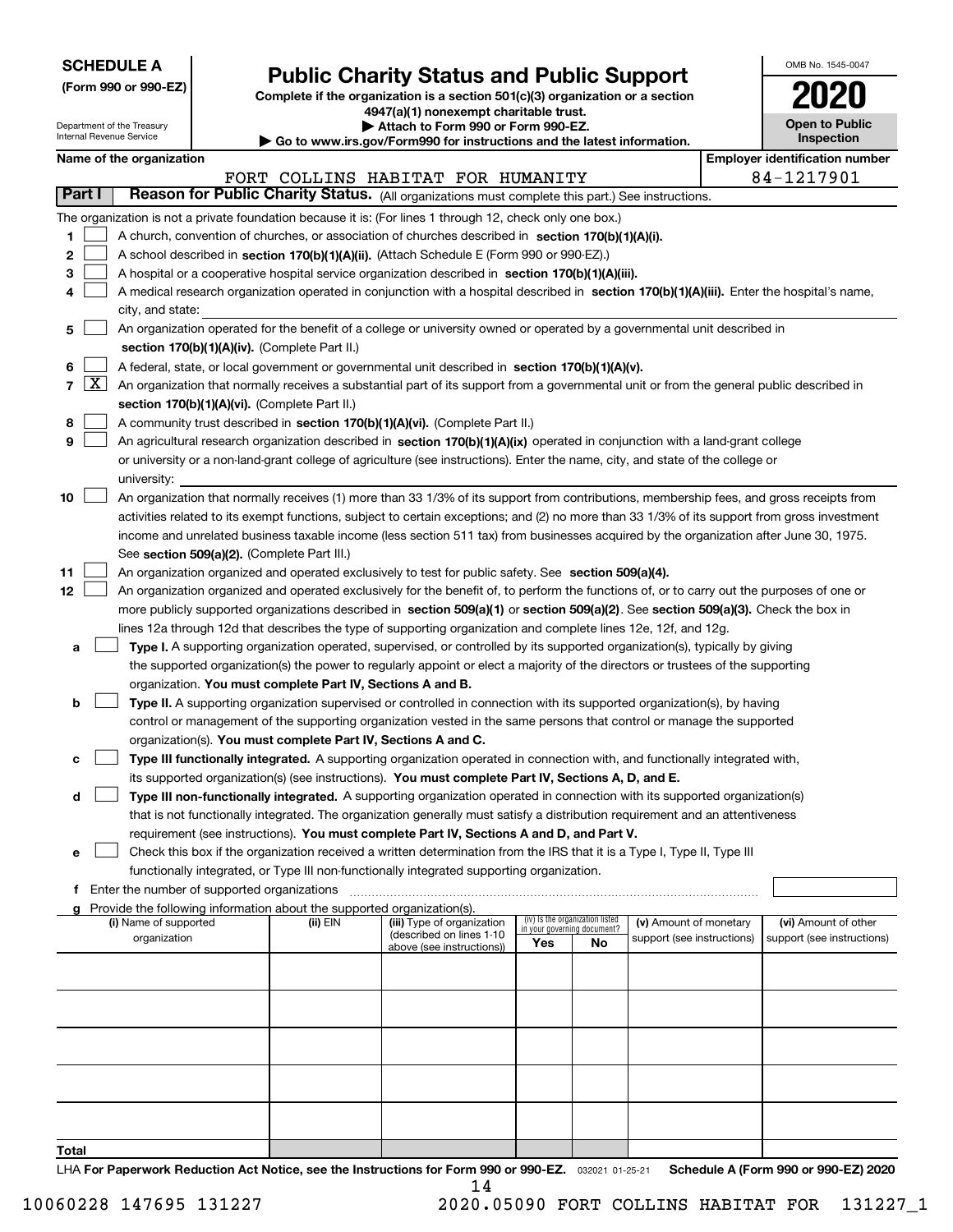### Schedule A (Form 990 or 990-EZ) 2020 Page FORT COLLINS HABITAT FOR HUMANITY 84-1217901 **Part II Support Schedule for Organizations Described in Sections 170(b)(1)(A)(iv) and 170(b)(1)(A)(vi)**

(Complete only if you checked the box on line 5, 7, or 8 of Part I or if the organization failed to qualify under Part III. If the organization fails to qualify under the tests listed below, please complete Part III.)

|    | <b>Section A. Public Support</b>                                                                                                               |          |                         |            |            |                                      |                                          |
|----|------------------------------------------------------------------------------------------------------------------------------------------------|----------|-------------------------|------------|------------|--------------------------------------|------------------------------------------|
|    | Calendar year (or fiscal year beginning in)                                                                                                    | (a) 2016 | (b) 2017                | $(c)$ 2018 | $(d)$ 2019 | (e) 2020                             | (f) Total                                |
|    | 1 Gifts, grants, contributions, and                                                                                                            |          |                         |            |            |                                      |                                          |
|    | membership fees received. (Do not                                                                                                              |          |                         |            |            |                                      |                                          |
|    | include any "unusual grants.")                                                                                                                 | 1424600. | 976,094.                | 2180258.   | 2361196.   | 2444442.                             | 9386590.                                 |
|    | 2 Tax revenues levied for the organ-                                                                                                           |          |                         |            |            |                                      |                                          |
|    | ization's benefit and either paid to                                                                                                           |          |                         |            |            |                                      |                                          |
|    | or expended on its behalf                                                                                                                      |          |                         |            |            |                                      |                                          |
|    | 3 The value of services or facilities                                                                                                          |          |                         |            |            |                                      |                                          |
|    | furnished by a governmental unit to                                                                                                            |          |                         |            |            |                                      |                                          |
|    | the organization without charge                                                                                                                |          |                         |            |            |                                      |                                          |
|    | 4 Total. Add lines 1 through 3                                                                                                                 | 1424600. | 976,094.                | 2180258.   | 2361196.   | 2444442.                             | 9386590.                                 |
|    | 5 The portion of total contributions                                                                                                           |          |                         |            |            |                                      |                                          |
|    | by each person (other than a                                                                                                                   |          |                         |            |            |                                      |                                          |
|    | governmental unit or publicly                                                                                                                  |          |                         |            |            |                                      |                                          |
|    | supported organization) included                                                                                                               |          |                         |            |            |                                      |                                          |
|    | on line 1 that exceeds 2% of the                                                                                                               |          |                         |            |            |                                      |                                          |
|    | amount shown on line 11,                                                                                                                       |          |                         |            |            |                                      |                                          |
|    | column (f)                                                                                                                                     |          |                         |            |            |                                      | 1402228.                                 |
|    | 6 Public support. Subtract line 5 from line 4.                                                                                                 |          |                         |            |            |                                      | 7984362.                                 |
|    | <b>Section B. Total Support</b>                                                                                                                |          |                         |            |            |                                      |                                          |
|    | Calendar year (or fiscal year beginning in)                                                                                                    | (a) 2016 | (b) 2017                | $(c)$ 2018 | $(d)$ 2019 | (e) 2020                             | (f) Total                                |
|    | <b>7</b> Amounts from line 4                                                                                                                   | 1424600. | $\overline{976}$ , 094. | 2180258.   | 2361196.   | 2444442.                             | 9386590.                                 |
|    | 8 Gross income from interest,                                                                                                                  |          |                         |            |            |                                      |                                          |
|    | dividends, payments received on                                                                                                                |          |                         |            |            |                                      |                                          |
|    | securities loans, rents, royalties,                                                                                                            |          |                         |            |            |                                      |                                          |
|    | and income from similar sources                                                                                                                |          |                         |            | 109.       | 140.                                 | 249.                                     |
|    | <b>9</b> Net income from unrelated business                                                                                                    |          |                         |            |            |                                      |                                          |
|    | activities, whether or not the                                                                                                                 |          |                         |            |            |                                      |                                          |
|    | business is regularly carried on                                                                                                               |          |                         |            |            |                                      |                                          |
|    | 10 Other income. Do not include gain                                                                                                           |          |                         |            |            |                                      |                                          |
|    | or loss from the sale of capital                                                                                                               |          |                         |            |            |                                      |                                          |
|    | assets (Explain in Part VI.) <b>Constant</b>                                                                                                   | 60, 585. | 11,887.                 | 9,488.     | 1,374.     | 1,607.                               | 84,941.                                  |
|    | 11 Total support. Add lines 7 through 10                                                                                                       |          |                         |            |            |                                      | 9471780.                                 |
|    | 12 Gross receipts from related activities, etc. (see instructions)                                                                             |          |                         |            |            | 12                                   | 3, 299, 843.                             |
|    | 13 First 5 years. If the Form 990 is for the organization's first, second, third, fourth, or fifth tax year as a section 501(c)(3)             |          |                         |            |            |                                      |                                          |
|    | organization, check this box and stop here                                                                                                     |          |                         |            |            |                                      |                                          |
|    | <b>Section C. Computation of Public Support Percentage</b>                                                                                     |          |                         |            |            |                                      |                                          |
|    |                                                                                                                                                |          |                         |            |            | 14                                   | 84.30<br>%                               |
|    |                                                                                                                                                |          |                         |            |            | 15                                   | 86.94<br>$\%$                            |
|    | 16a 33 1/3% support test - 2020. If the organization did not check the box on line 13, and line 14 is 33 1/3% or more, check this box and      |          |                         |            |            |                                      |                                          |
|    | stop here. The organization qualifies as a publicly supported organization                                                                     |          |                         |            |            |                                      | $\blacktriangleright$ $\boxed{\text{X}}$ |
|    | b 33 1/3% support test - 2019. If the organization did not check a box on line 13 or 16a, and line 15 is 33 1/3% or more, check this box       |          |                         |            |            |                                      |                                          |
|    | and stop here. The organization qualifies as a publicly supported organization                                                                 |          |                         |            |            |                                      |                                          |
|    | 17a 10% -facts-and-circumstances test - 2020. If the organization did not check a box on line 13, 16a, or 16b, and line 14 is 10% or more,     |          |                         |            |            |                                      |                                          |
|    | and if the organization meets the facts-and-circumstances test, check this box and stop here. Explain in Part VI how the organization          |          |                         |            |            |                                      |                                          |
|    | meets the facts-and-circumstances test. The organization qualifies as a publicly supported organization                                        |          |                         |            |            |                                      |                                          |
|    | <b>b 10% -facts-and-circumstances test - 2019.</b> If the organization did not check a box on line 13, 16a, 16b, or 17a, and line 15 is 10% or |          |                         |            |            |                                      |                                          |
|    | more, and if the organization meets the facts-and-circumstances test, check this box and stop here. Explain in Part VI how the                 |          |                         |            |            |                                      |                                          |
|    | organization meets the facts-and-circumstances test. The organization qualifies as a publicly supported organization                           |          |                         |            |            |                                      |                                          |
| 18 | Private foundation. If the organization did not check a box on line 13, 16a, 16b, 17a, or 17b, check this box and see instructions             |          |                         |            |            |                                      |                                          |
|    |                                                                                                                                                |          |                         |            |            | Schedule A (Form 990 or 990-F7) 2020 |                                          |

**Schedule A (Form 990 or 990-EZ) 2020**

032022 01-25-21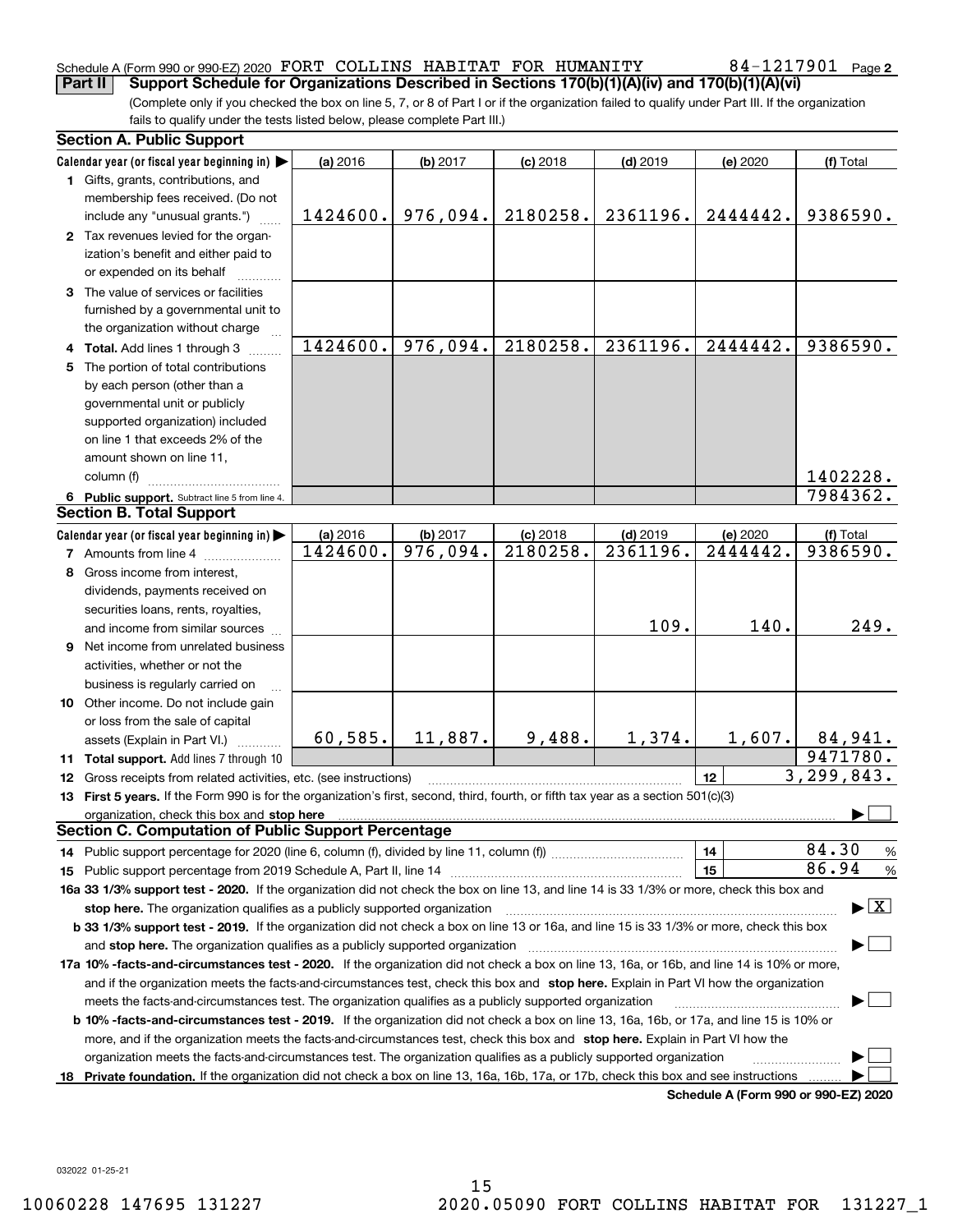### Schedule A (Form 990 or 990-EZ) 2020 Page FORT COLLINS HABITAT FOR HUMANITY 84-1217901 **Part III Support Schedule for Organizations Described in Section 509(a)(2)**

(Complete only if you checked the box on line 10 of Part I or if the organization failed to qualify under Part II. If the organization fails to qualify under the tests listed below, please complete Part II.)

|    | <b>Section A. Public Support</b>                                                                                                                                                                                                    |          |          |            |            |          |                                      |
|----|-------------------------------------------------------------------------------------------------------------------------------------------------------------------------------------------------------------------------------------|----------|----------|------------|------------|----------|--------------------------------------|
|    | Calendar year (or fiscal year beginning in) $\blacktriangleright$                                                                                                                                                                   | (a) 2016 | (b) 2017 | $(c)$ 2018 | $(d)$ 2019 | (e) 2020 | (f) Total                            |
|    | 1 Gifts, grants, contributions, and                                                                                                                                                                                                 |          |          |            |            |          |                                      |
|    | membership fees received. (Do not                                                                                                                                                                                                   |          |          |            |            |          |                                      |
|    | include any "unusual grants.")                                                                                                                                                                                                      |          |          |            |            |          |                                      |
|    | <b>2</b> Gross receipts from admissions,<br>merchandise sold or services per-<br>formed, or facilities furnished in<br>any activity that is related to the<br>organization's tax-exempt purpose                                     |          |          |            |            |          |                                      |
|    | 3 Gross receipts from activities that<br>are not an unrelated trade or bus-                                                                                                                                                         |          |          |            |            |          |                                      |
|    | iness under section 513                                                                                                                                                                                                             |          |          |            |            |          |                                      |
|    | 4 Tax revenues levied for the organ-<br>ization's benefit and either paid to                                                                                                                                                        |          |          |            |            |          |                                      |
|    | or expended on its behalf                                                                                                                                                                                                           |          |          |            |            |          |                                      |
|    | 5 The value of services or facilities<br>furnished by a governmental unit to                                                                                                                                                        |          |          |            |            |          |                                      |
|    | the organization without charge                                                                                                                                                                                                     |          |          |            |            |          |                                      |
|    | <b>6 Total.</b> Add lines 1 through 5                                                                                                                                                                                               |          |          |            |            |          |                                      |
|    | 7a Amounts included on lines 1, 2, and<br>3 received from disqualified persons                                                                                                                                                      |          |          |            |            |          |                                      |
|    | <b>b</b> Amounts included on lines 2 and 3 received<br>from other than disqualified persons that<br>exceed the greater of \$5,000 or 1% of the<br>amount on line 13 for the year                                                    |          |          |            |            |          |                                      |
|    | c Add lines 7a and 7b                                                                                                                                                                                                               |          |          |            |            |          |                                      |
|    | 8 Public support. (Subtract line 7c from line 6.)<br><b>Section B. Total Support</b>                                                                                                                                                |          |          |            |            |          |                                      |
|    | Calendar year (or fiscal year beginning in)                                                                                                                                                                                         | (a) 2016 | (b) 2017 | $(c)$ 2018 | $(d)$ 2019 | (e) 2020 | (f) Total                            |
|    | 9 Amounts from line 6                                                                                                                                                                                                               |          |          |            |            |          |                                      |
|    | <b>10a</b> Gross income from interest,<br>dividends, payments received on<br>securities loans, rents, royalties,<br>and income from similar sources                                                                                 |          |          |            |            |          |                                      |
|    | <b>b</b> Unrelated business taxable income<br>(less section 511 taxes) from businesses                                                                                                                                              |          |          |            |            |          |                                      |
|    | acquired after June 30, 1975                                                                                                                                                                                                        |          |          |            |            |          |                                      |
|    | c Add lines 10a and 10b<br>11 Net income from unrelated business<br>activities not included in line 10b,<br>whether or not the business is<br>regularly carried on                                                                  |          |          |            |            |          |                                      |
|    | <b>12</b> Other income. Do not include gain<br>or loss from the sale of capital<br>assets (Explain in Part VI.)                                                                                                                     |          |          |            |            |          |                                      |
|    | 13 Total support. (Add lines 9, 10c, 11, and 12.)                                                                                                                                                                                   |          |          |            |            |          |                                      |
|    | 14 First 5 years. If the Form 990 is for the organization's first, second, third, fourth, or fifth tax year as a section 501(c)(3) organization,                                                                                    |          |          |            |            |          |                                      |
|    | check this box and <b>stop here</b> with the continuum continuum continuum continuum continuum continuum continuum continuum continuum continuum continuum continuum continuum continuum continuum continuum continuum continuum co |          |          |            |            |          |                                      |
|    | <b>Section C. Computation of Public Support Percentage</b>                                                                                                                                                                          |          |          |            |            |          |                                      |
|    |                                                                                                                                                                                                                                     |          |          |            |            | 15       | %                                    |
| 16 | Public support percentage from 2019 Schedule A, Part III, line 15                                                                                                                                                                   |          |          |            |            | 16       | %                                    |
|    | Section D. Computation of Investment Income Percentage                                                                                                                                                                              |          |          |            |            |          |                                      |
|    | 17 Investment income percentage for 2020 (line 10c, column (f), divided by line 13, column (f))<br>18 Investment income percentage from 2019 Schedule A, Part III, line 17                                                          |          |          |            |            | 17<br>18 | %<br>%                               |
|    | 19a 33 1/3% support tests - 2020. If the organization did not check the box on line 14, and line 15 is more than 33 1/3%, and line 17 is not                                                                                        |          |          |            |            |          |                                      |
|    | more than 33 1/3%, check this box and stop here. The organization qualifies as a publicly supported organization                                                                                                                    |          |          |            |            |          |                                      |
|    | b 33 1/3% support tests - 2019. If the organization did not check a box on line 14 or line 19a, and line 16 is more than 33 1/3%, and                                                                                               |          |          |            |            |          |                                      |
|    | line 18 is not more than 33 1/3%, check this box and stop here. The organization qualifies as a publicly supported organization                                                                                                     |          |          |            |            |          |                                      |
| 20 | <b>Private foundation.</b> If the organization did not check a box on line 14, 19a, or 19b, check this box and see instructions                                                                                                     |          |          |            |            |          | .                                    |
|    | 032023 01-25-21                                                                                                                                                                                                                     |          |          |            |            |          | Schedule A (Form 990 or 990-EZ) 2020 |
|    |                                                                                                                                                                                                                                     |          | 16       |            |            |          |                                      |

10060228 147695 131227 2020.05090 FORT COLLINS HABITAT FOR 131227\_1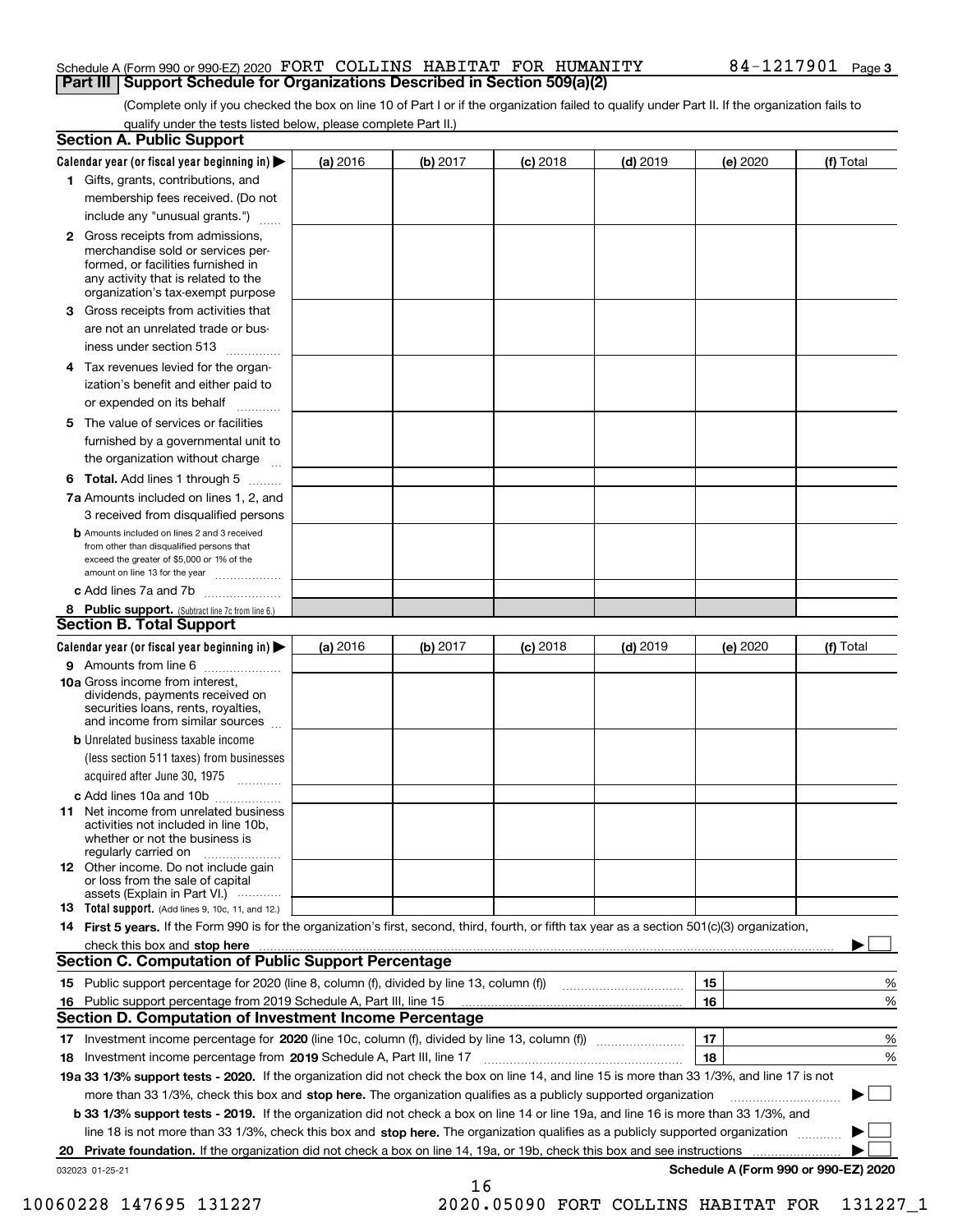### Schedule A (Form 990 or 990-EZ) 2020 Page FORT COLLINS HABITAT FOR HUMANITY 84-1217901

### 84-1217901 Page 4

**1**

**2**

**3a**

**3b**

**3c**

**4a**

**4b**

**4c**

**5a**

**5b5c**

**6**

**7**

**8**

**9a**

**9b**

**9c**

**10a**

**10b**

**YesNo**

## **Part IV Supporting Organizations**

(Complete only if you checked a box in line 12 on Part I. If you checked box 12a, Part I, complete Sections A and B. If you checked box 12b, Part I, complete Sections A and C. If you checked box 12c, Part I, complete Sections A, D, and E. If you checked box 12d, Part I, complete Sections A and D, and complete Part V.)

## **Section A. All Supporting Organizations**

- **1** Are all of the organization's supported organizations listed by name in the organization's governing documents? If "No," describe in **Part VI** how the supported organizations are designated. If designated by *class or purpose, describe the designation. If historic and continuing relationship, explain.*
- **2** Did the organization have any supported organization that does not have an IRS determination of status under section 509(a)(1) or (2)? If "Yes," explain in Part VI how the organization determined that the supported *organization was described in section 509(a)(1) or (2).*
- **3a** Did the organization have a supported organization described in section 501(c)(4), (5), or (6)? If "Yes," answer *lines 3b and 3c below.*
- **b** Did the organization confirm that each supported organization qualified under section 501(c)(4), (5), or (6) and satisfied the public support tests under section 509(a)(2)? If "Yes," describe in **Part VI** when and how the *organization made the determination.*
- **c**Did the organization ensure that all support to such organizations was used exclusively for section 170(c)(2)(B) purposes? If "Yes," explain in **Part VI** what controls the organization put in place to ensure such use.
- **4a***If* Was any supported organization not organized in the United States ("foreign supported organization")? *"Yes," and if you checked box 12a or 12b in Part I, answer lines 4b and 4c below.*
- **b** Did the organization have ultimate control and discretion in deciding whether to make grants to the foreign supported organization? If "Yes," describe in **Part VI** how the organization had such control and discretion *despite being controlled or supervised by or in connection with its supported organizations.*
- **c** Did the organization support any foreign supported organization that does not have an IRS determination under sections 501(c)(3) and 509(a)(1) or (2)? If "Yes," explain in **Part VI** what controls the organization used *to ensure that all support to the foreign supported organization was used exclusively for section 170(c)(2)(B) purposes.*
- **5a** Did the organization add, substitute, or remove any supported organizations during the tax year? If "Yes," answer lines 5b and 5c below (if applicable). Also, provide detail in **Part VI,** including (i) the names and EIN *numbers of the supported organizations added, substituted, or removed; (ii) the reasons for each such action; (iii) the authority under the organization's organizing document authorizing such action; and (iv) how the action was accomplished (such as by amendment to the organizing document).*
- **b** Type I or Type II only. Was any added or substituted supported organization part of a class already designated in the organization's organizing document?
- **cSubstitutions only.**  Was the substitution the result of an event beyond the organization's control?
- **6** Did the organization provide support (whether in the form of grants or the provision of services or facilities) to **Part VI.** *If "Yes," provide detail in* support or benefit one or more of the filing organization's supported organizations? anyone other than (i) its supported organizations, (ii) individuals that are part of the charitable class benefited by one or more of its supported organizations, or (iii) other supporting organizations that also
- **7**Did the organization provide a grant, loan, compensation, or other similar payment to a substantial contributor *If "Yes," complete Part I of Schedule L (Form 990 or 990-EZ).* regard to a substantial contributor? (as defined in section 4958(c)(3)(C)), a family member of a substantial contributor, or a 35% controlled entity with
- **8** Did the organization make a loan to a disqualified person (as defined in section 4958) not described in line 7? *If "Yes," complete Part I of Schedule L (Form 990 or 990-EZ).*
- **9a** Was the organization controlled directly or indirectly at any time during the tax year by one or more in section 509(a)(1) or (2))? If "Yes," *provide detail in* <code>Part VI.</code> disqualified persons, as defined in section 4946 (other than foundation managers and organizations described
- **b** Did one or more disqualified persons (as defined in line 9a) hold a controlling interest in any entity in which the supporting organization had an interest? If "Yes," provide detail in P**art VI**.
- **c**Did a disqualified person (as defined in line 9a) have an ownership interest in, or derive any personal benefit from, assets in which the supporting organization also had an interest? If "Yes," provide detail in P**art VI.**
- **10a** Was the organization subject to the excess business holdings rules of section 4943 because of section supporting organizations)? If "Yes," answer line 10b below. 4943(f) (regarding certain Type II supporting organizations, and all Type III non-functionally integrated
- **b** Did the organization have any excess business holdings in the tax year? (Use Schedule C, Form 4720, to *determine whether the organization had excess business holdings.)*

17

032024 01-25-21

**Schedule A (Form 990 or 990-EZ) 2020**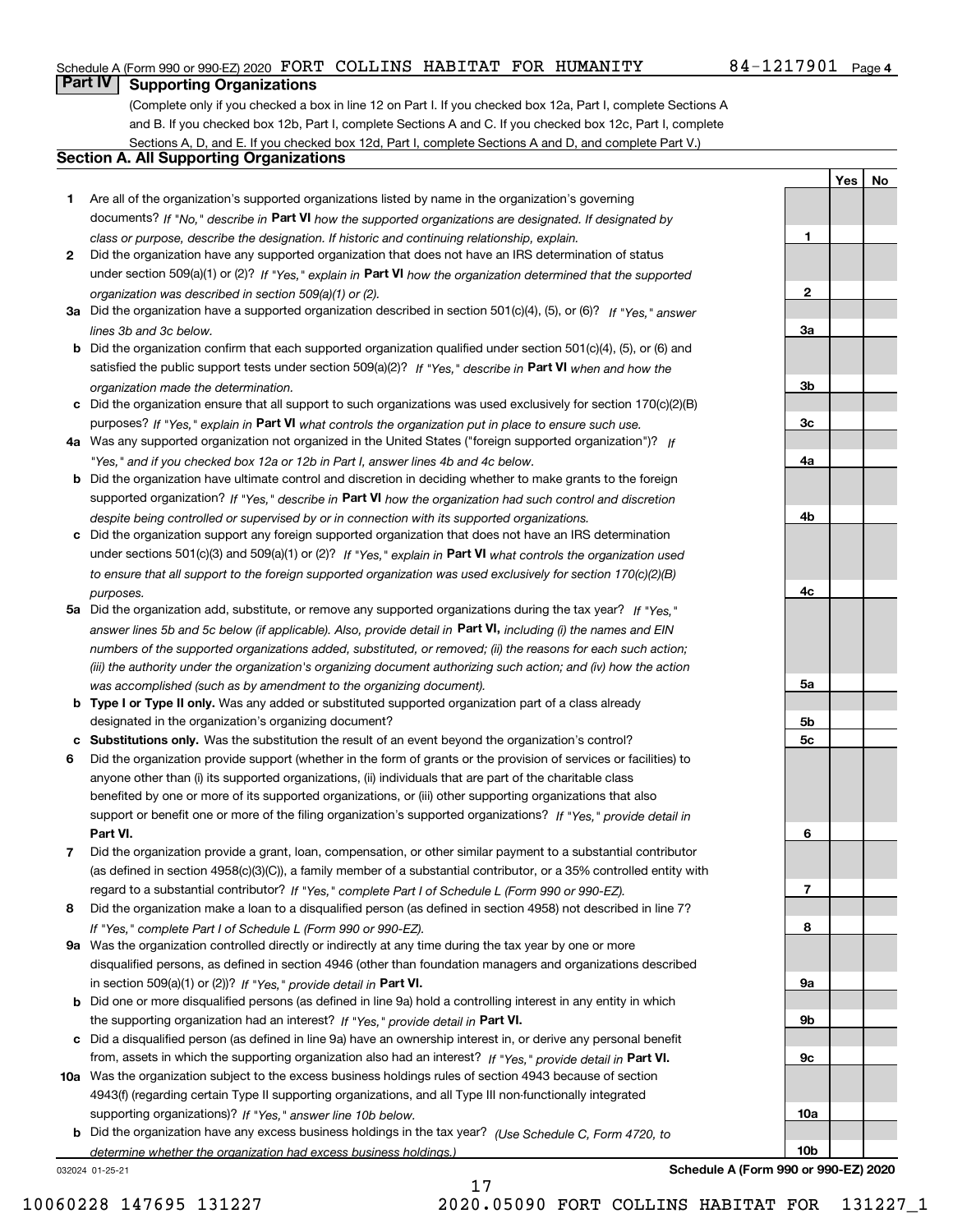### Schedule A (Form 990 or 990-EZ) 2020 Page FORT COLLINS HABITAT FOR HUMANITY 84-1217901 **Part IV Supporting Organizations** *(continued)*

|              |                                                                                                                                                                                                                                              |              | Yes   No   |    |
|--------------|----------------------------------------------------------------------------------------------------------------------------------------------------------------------------------------------------------------------------------------------|--------------|------------|----|
| 11           | Has the organization accepted a gift or contribution from any of the following persons?                                                                                                                                                      |              |            |    |
|              | a A person who directly or indirectly controls, either alone or together with persons described in lines 11b and                                                                                                                             |              |            |    |
|              | 11c below, the governing body of a supported organization?                                                                                                                                                                                   | 11a          |            |    |
|              | <b>b</b> A family member of a person described in line 11a above?                                                                                                                                                                            | 11b          |            |    |
|              | c A 35% controlled entity of a person described in line 11a or 11b above? If "Yes" to line 11a, 11b, or 11c, provide                                                                                                                         |              |            |    |
|              | detail in Part VI.                                                                                                                                                                                                                           | 11c          |            |    |
|              | <b>Section B. Type I Supporting Organizations</b>                                                                                                                                                                                            |              |            |    |
|              |                                                                                                                                                                                                                                              |              | Yes        | No |
| 1.           | Did the governing body, members of the governing body, officers acting in their official capacity, or membership of one or                                                                                                                   |              |            |    |
|              | more supported organizations have the power to regularly appoint or elect at least a majority of the organization's officers,                                                                                                                |              |            |    |
|              | directors, or trustees at all times during the tax year? If "No," describe in Part VI how the supported organization(s)                                                                                                                      |              |            |    |
|              | effectively operated, supervised, or controlled the organization's activities. If the organization had more than one supported                                                                                                               |              |            |    |
|              | organization, describe how the powers to appoint and/or remove officers, directors, or trustees were allocated among the<br>supported organizations and what conditions or restrictions, if any, applied to such powers during the tax year. | 1            |            |    |
| $\mathbf{2}$ | Did the organization operate for the benefit of any supported organization other than the supported                                                                                                                                          |              |            |    |
|              | organization(s) that operated, supervised, or controlled the supporting organization? If "Yes," explain in                                                                                                                                   |              |            |    |
|              | Part VI how providing such benefit carried out the purposes of the supported organization(s) that operated,                                                                                                                                  |              |            |    |
|              | supervised, or controlled the supporting organization.                                                                                                                                                                                       | $\mathbf{2}$ |            |    |
|              | <b>Section C. Type II Supporting Organizations</b>                                                                                                                                                                                           |              |            |    |
|              |                                                                                                                                                                                                                                              |              | Yes        | No |
| 1.           | Were a majority of the organization's directors or trustees during the tax year also a majority of the directors                                                                                                                             |              |            |    |
|              | or trustees of each of the organization's supported organization(s)? If "No." describe in Part VI how control                                                                                                                                |              |            |    |
|              | or management of the supporting organization was vested in the same persons that controlled or managed                                                                                                                                       |              |            |    |
|              | the supported organization(s).                                                                                                                                                                                                               | 1            |            |    |
|              | <b>Section D. All Type III Supporting Organizations</b>                                                                                                                                                                                      |              |            |    |
|              |                                                                                                                                                                                                                                              |              | Yes        | No |
| 1            | Did the organization provide to each of its supported organizations, by the last day of the fifth month of the                                                                                                                               |              |            |    |
|              | organization's tax year, (i) a written notice describing the type and amount of support provided during the prior tax                                                                                                                        |              |            |    |
|              | year, (ii) a copy of the Form 990 that was most recently filed as of the date of notification, and (iii) copies of the                                                                                                                       |              |            |    |
|              | organization's governing documents in effect on the date of notification, to the extent not previously provided?                                                                                                                             | 1            |            |    |
| 2            | Were any of the organization's officers, directors, or trustees either (i) appointed or elected by the supported                                                                                                                             |              |            |    |
|              | organization(s) or (ii) serving on the governing body of a supported organization? If "No," explain in Part VI how                                                                                                                           |              |            |    |
|              | the organization maintained a close and continuous working relationship with the supported organization(s).                                                                                                                                  | $\mathbf{2}$ |            |    |
| 3            | By reason of the relationship described in line 2, above, did the organization's supported organizations have a                                                                                                                              |              |            |    |
|              | significant voice in the organization's investment policies and in directing the use of the organization's                                                                                                                                   |              |            |    |
|              | income or assets at all times during the tax year? If "Yes," describe in Part VI the role the organization's                                                                                                                                 |              |            |    |
|              | supported organizations played in this regard.                                                                                                                                                                                               | з            |            |    |
|              | Section E. Type III Functionally Integrated Supporting Organizations                                                                                                                                                                         |              |            |    |
| 1            | Check the box next to the method that the organization used to satisfy the Integral Part Test during the year (see instructions).                                                                                                            |              |            |    |
| a            | The organization satisfied the Activities Test. Complete line 2 below.                                                                                                                                                                       |              |            |    |
| b            | The organization is the parent of each of its supported organizations. Complete line 3 below.                                                                                                                                                |              |            |    |
| c            | The organization supported a governmental entity. Describe in Part VI how you supported a governmental entity (see instructions)                                                                                                             |              |            |    |
| 2            | Activities Test. Answer lines 2a and 2b below.                                                                                                                                                                                               |              | <b>Yes</b> | No |
| a            | Did substantially all of the organization's activities during the tax year directly further the exempt purposes of                                                                                                                           |              |            |    |
|              | the supported organization(s) to which the organization was responsive? If "Yes," then in Part VI identify                                                                                                                                   |              |            |    |
|              | those supported organizations and explain how these activities directly furthered their exempt purposes,                                                                                                                                     |              |            |    |
|              | how the organization was responsive to those supported organizations, and how the organization determined                                                                                                                                    |              |            |    |
|              | that these activities constituted substantially all of its activities.                                                                                                                                                                       | 2a           |            |    |
|              | <b>b</b> Did the activities described in line 2a, above, constitute activities that, but for the organization's involvement,                                                                                                                 |              |            |    |
|              | one or more of the organization's supported organization(s) would have been engaged in? If "Yes," explain in                                                                                                                                 |              |            |    |
|              | Part VI the reasons for the organization's position that its supported organization(s) would have engaged in                                                                                                                                 |              |            |    |
|              | these activities but for the organization's involvement.                                                                                                                                                                                     | 2b           |            |    |
| з            | Parent of Supported Organizations. Answer lines 3a and 3b below.                                                                                                                                                                             |              |            |    |
|              | a Did the organization have the power to regularly appoint or elect a majority of the officers, directors, or                                                                                                                                |              |            |    |
|              | trustees of each of the supported organizations? If "Yes" or "No" provide details in Part VI.                                                                                                                                                | За           |            |    |
|              | <b>b</b> Did the organization exercise a substantial degree of direction over the policies, programs, and activities of each                                                                                                                 |              |            |    |

032025 01-25-21 of its supported organizations? If "Yes," describe in Part VI the role played by the organization in this regard.

18

**Schedule A (Form 990 or 990-EZ) 2020**

**3b**

10060228 147695 131227 2020.05090 FORT COLLINS HABITAT FOR 131227\_1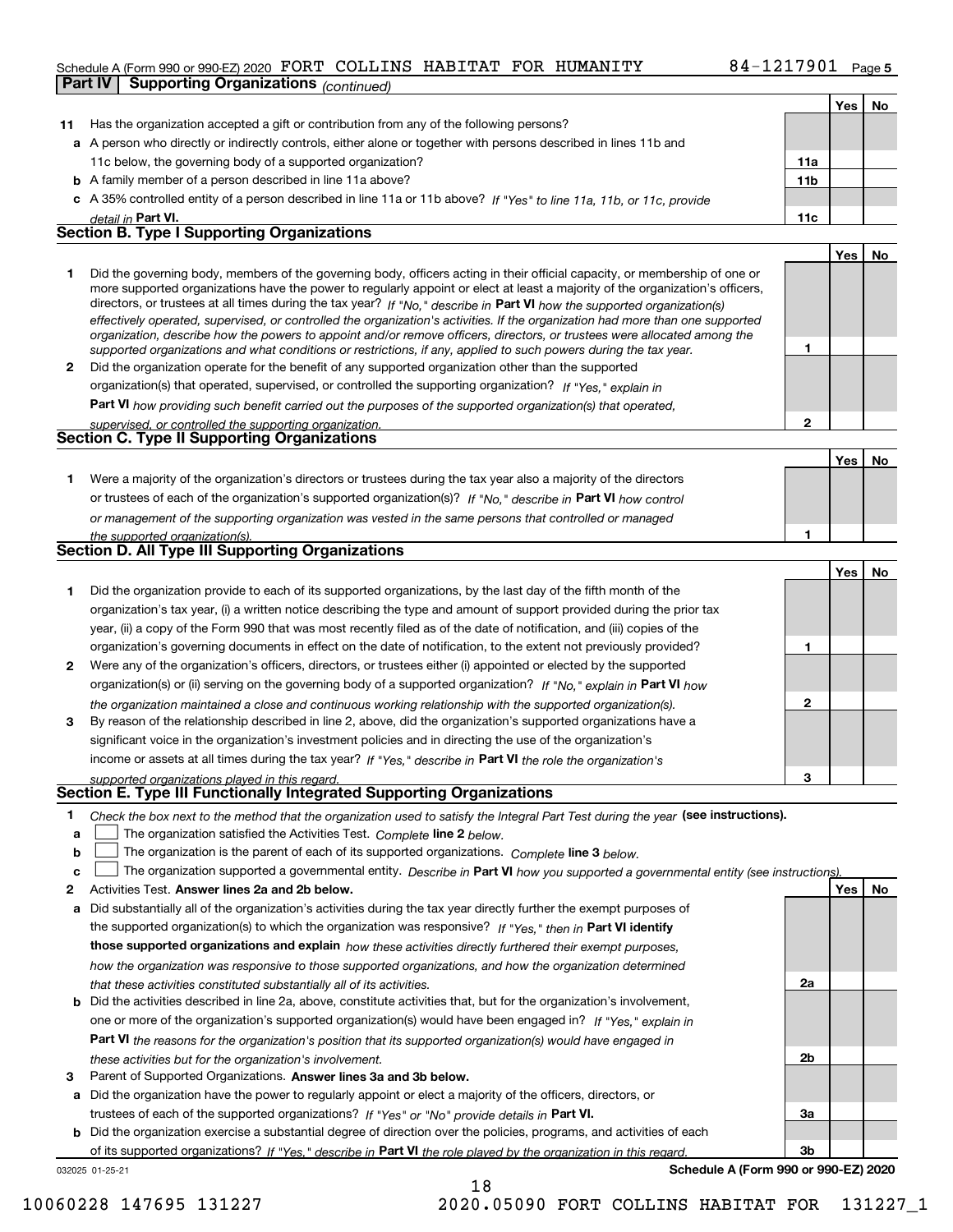### Schedule A (Form 990 or 990-EZ) 2020 Page FORT COLLINS HABITAT FOR HUMANITY 84-1217901 **Part V Type III Non-Functionally Integrated 509(a)(3) Supporting Organizations**

1 Check here if the organization satisfied the Integral Part Test as a qualifying trust on Nov. 20, 1970 (explain in Part VI). See instructions. All other Type III non-functionally integrated supporting organizations must complete Sections A through E.

|                                         | Section A - Adjusted Net Income                                                                                                   | (A) Prior Year          | (B) Current Year<br>(optional) |                                |
|-----------------------------------------|-----------------------------------------------------------------------------------------------------------------------------------|-------------------------|--------------------------------|--------------------------------|
| 1                                       | Net short-term capital gain                                                                                                       | 1                       |                                |                                |
| 2                                       | Recoveries of prior-year distributions                                                                                            | $\mathbf{2}$            |                                |                                |
| 3                                       | Other gross income (see instructions)                                                                                             | 3                       |                                |                                |
| 4                                       | Add lines 1 through 3.                                                                                                            | 4                       |                                |                                |
| 5                                       | Depreciation and depletion                                                                                                        | 5                       |                                |                                |
| 6                                       | Portion of operating expenses paid or incurred for production or                                                                  |                         |                                |                                |
|                                         | collection of gross income or for management, conservation, or                                                                    |                         |                                |                                |
|                                         | maintenance of property held for production of income (see instructions)                                                          | 6                       |                                |                                |
| 7                                       | Other expenses (see instructions)                                                                                                 | $\overline{\mathbf{r}}$ |                                |                                |
| 8                                       | Adjusted Net Income (subtract lines 5, 6, and 7 from line 4)                                                                      | 8                       |                                |                                |
| <b>Section B - Minimum Asset Amount</b> |                                                                                                                                   |                         | (A) Prior Year                 | (B) Current Year<br>(optional) |
| 1.                                      | Aggregate fair market value of all non-exempt-use assets (see                                                                     |                         |                                |                                |
|                                         | instructions for short tax year or assets held for part of year):                                                                 |                         |                                |                                |
|                                         | a Average monthly value of securities                                                                                             | 1a                      |                                |                                |
|                                         | <b>b</b> Average monthly cash balances                                                                                            | 1 <sub>b</sub>          |                                |                                |
|                                         | c Fair market value of other non-exempt-use assets                                                                                | 1c                      |                                |                                |
|                                         | d Total (add lines 1a, 1b, and 1c)                                                                                                | 1d                      |                                |                                |
|                                         | e Discount claimed for blockage or other factors                                                                                  |                         |                                |                                |
|                                         | (explain in detail in Part VI):                                                                                                   |                         |                                |                                |
| $\mathbf{2}$                            | Acquisition indebtedness applicable to non-exempt-use assets                                                                      | $\mathbf{2}$            |                                |                                |
| 3                                       | Subtract line 2 from line 1d.                                                                                                     | 3                       |                                |                                |
| 4                                       | Cash deemed held for exempt use. Enter 0.015 of line 3 (for greater amount,                                                       |                         |                                |                                |
|                                         | see instructions).                                                                                                                | 4                       |                                |                                |
| 5                                       | Net value of non-exempt-use assets (subtract line 4 from line 3)                                                                  | 5                       |                                |                                |
| 6                                       | Multiply line 5 by 0.035.                                                                                                         | 6                       |                                |                                |
| 7                                       | Recoveries of prior-year distributions                                                                                            | $\overline{7}$          |                                |                                |
| 8                                       | Minimum Asset Amount (add line 7 to line 6)                                                                                       | 8                       |                                |                                |
|                                         | <b>Section C - Distributable Amount</b>                                                                                           |                         |                                | <b>Current Year</b>            |
| 1                                       | Adjusted net income for prior year (from Section A, line 8, column A)                                                             | 1                       |                                |                                |
| 2                                       | Enter 0.85 of line 1.                                                                                                             | $\overline{2}$          |                                |                                |
| 3                                       | Minimum asset amount for prior year (from Section B, line 8, column A)                                                            | 3                       |                                |                                |
| 4                                       | Enter greater of line 2 or line 3.                                                                                                | 4                       |                                |                                |
| 5                                       | Income tax imposed in prior year                                                                                                  | 5                       |                                |                                |
| 6                                       | <b>Distributable Amount.</b> Subtract line 5 from line 4, unless subject to                                                       |                         |                                |                                |
|                                         | emergency temporary reduction (see instructions).                                                                                 | 6                       |                                |                                |
| 7                                       | Check here if the current year is the organization's first as a non-functionally integrated Type III supporting organization (see |                         |                                |                                |

instructions).

**1**

**Schedule A (Form 990 or 990-EZ) 2020**

032026 01-25-21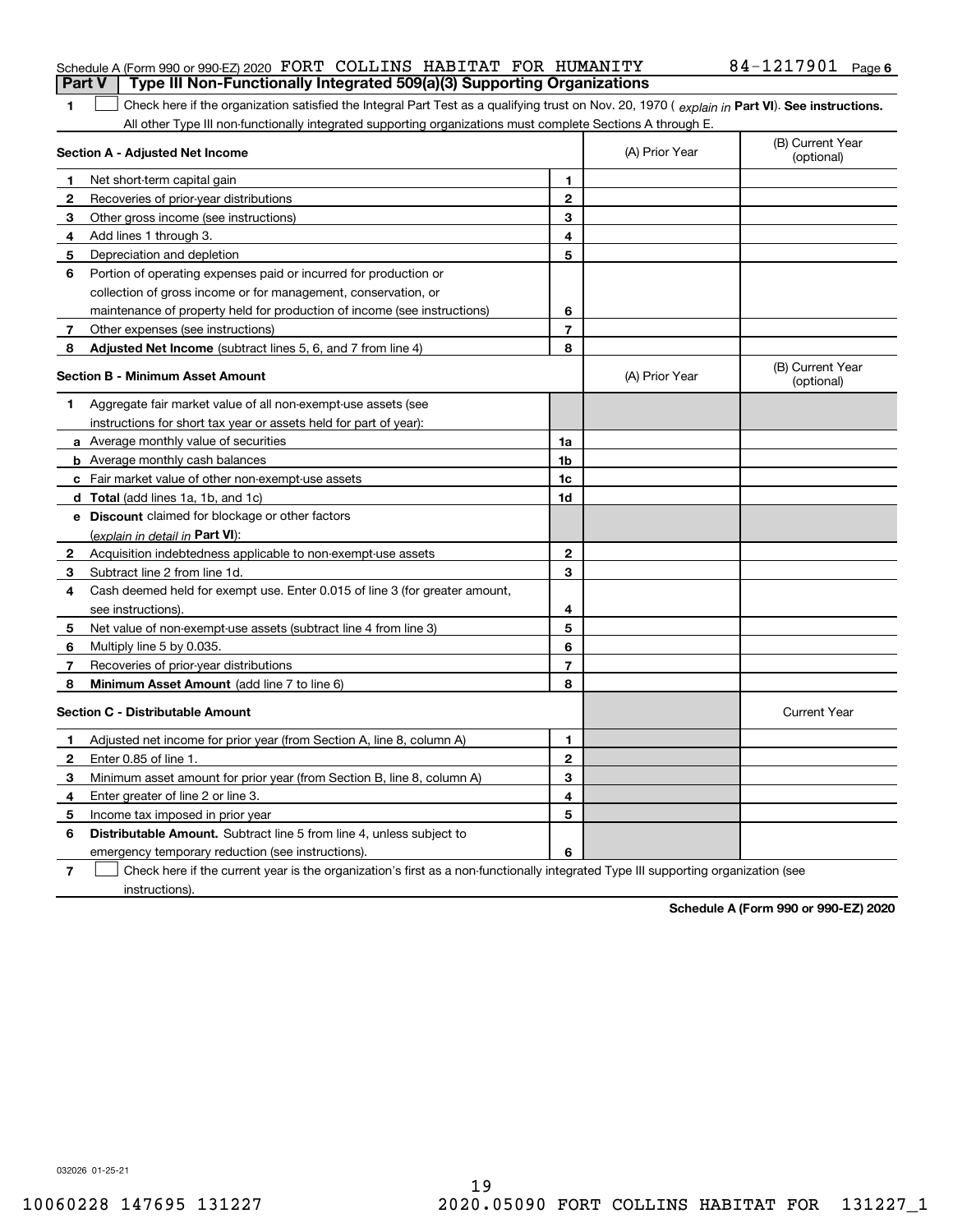### Schedule A (Form 990 or 990-EZ) 2020 PORT COLLINS HABITAT FOR HUMANITY 84-1217901 Page FORT COLLINS HABITAT FOR HUMANITY 84-1217901

| Part V         | Type III Non-Functionally Integrated 509(a)(3) Supporting Organizations                    |                             | (continued)                           |    |                                         |
|----------------|--------------------------------------------------------------------------------------------|-----------------------------|---------------------------------------|----|-----------------------------------------|
|                | <b>Section D - Distributions</b>                                                           |                             |                                       |    | <b>Current Year</b>                     |
| 1.             | Amounts paid to supported organizations to accomplish exempt purposes                      |                             |                                       | 1  |                                         |
| 2              | Amounts paid to perform activity that directly furthers exempt purposes of supported       |                             |                                       |    |                                         |
|                | organizations, in excess of income from activity                                           |                             | 2                                     |    |                                         |
| 3              | Administrative expenses paid to accomplish exempt purposes of supported organizations      |                             |                                       | 3  |                                         |
| 4              | Amounts paid to acquire exempt-use assets                                                  |                             |                                       | 4  |                                         |
| 5              | Qualified set-aside amounts (prior IRS approval required - provide details in Part VI)     |                             |                                       | 5  |                                         |
| 6              | Other distributions ( <i>describe in</i> Part VI). See instructions.                       |                             |                                       | 6  |                                         |
| 7              | Total annual distributions. Add lines 1 through 6.                                         |                             |                                       | 7  |                                         |
| 8              | Distributions to attentive supported organizations to which the organization is responsive |                             |                                       |    |                                         |
|                | (provide details in Part VI). See instructions.                                            |                             |                                       | 8  |                                         |
| 9              | Distributable amount for 2020 from Section C, line 6                                       |                             |                                       | 9  |                                         |
| 10             | Line 8 amount divided by line 9 amount                                                     |                             |                                       | 10 |                                         |
|                |                                                                                            | (i)                         | (ii)                                  |    | (iii)                                   |
|                | <b>Section E - Distribution Allocations</b> (see instructions)                             | <b>Excess Distributions</b> | <b>Underdistributions</b><br>Pre-2020 |    | <b>Distributable</b><br>Amount for 2020 |
| 1              | Distributable amount for 2020 from Section C, line 6                                       |                             |                                       |    |                                         |
| 2              | Underdistributions, if any, for years prior to 2020 (reason-                               |                             |                                       |    |                                         |
|                | able cause required - explain in Part VI). See instructions.                               |                             |                                       |    |                                         |
| 3              | Excess distributions carryover, if any, to 2020                                            |                             |                                       |    |                                         |
|                | a From 2015                                                                                |                             |                                       |    |                                         |
|                | <b>b</b> From 2016                                                                         |                             |                                       |    |                                         |
|                | $c$ From 2017                                                                              |                             |                                       |    |                                         |
|                | <b>d</b> From 2018                                                                         |                             |                                       |    |                                         |
|                | e From 2019                                                                                |                             |                                       |    |                                         |
|                | f Total of lines 3a through 3e                                                             |                             |                                       |    |                                         |
|                | g Applied to underdistributions of prior years                                             |                             |                                       |    |                                         |
|                | <b>h</b> Applied to 2020 distributable amount                                              |                             |                                       |    |                                         |
|                | Carryover from 2015 not applied (see instructions)                                         |                             |                                       |    |                                         |
|                | Remainder. Subtract lines 3g, 3h, and 3i from line 3f.                                     |                             |                                       |    |                                         |
| 4              | Distributions for 2020 from Section D,                                                     |                             |                                       |    |                                         |
|                | line $7:$                                                                                  |                             |                                       |    |                                         |
|                | a Applied to underdistributions of prior years                                             |                             |                                       |    |                                         |
|                | <b>b</b> Applied to 2020 distributable amount                                              |                             |                                       |    |                                         |
|                | c Remainder. Subtract lines 4a and 4b from line 4.                                         |                             |                                       |    |                                         |
| 5              | Remaining underdistributions for years prior to 2020, if                                   |                             |                                       |    |                                         |
|                | any. Subtract lines 3g and 4a from line 2. For result greater                              |                             |                                       |    |                                         |
|                | than zero, explain in Part VI. See instructions.                                           |                             |                                       |    |                                         |
| 6              | Remaining underdistributions for 2020. Subtract lines 3h                                   |                             |                                       |    |                                         |
|                | and 4b from line 1. For result greater than zero, explain in                               |                             |                                       |    |                                         |
|                | Part VI. See instructions.                                                                 |                             |                                       |    |                                         |
| $\overline{7}$ | Excess distributions carryover to 2021. Add lines 3j                                       |                             |                                       |    |                                         |
|                | and 4c.                                                                                    |                             |                                       |    |                                         |
| 8              | Breakdown of line 7:                                                                       |                             |                                       |    |                                         |
|                | a Excess from 2016                                                                         |                             |                                       |    |                                         |
|                | <b>b</b> Excess from 2017                                                                  |                             |                                       |    |                                         |
|                | c Excess from 2018                                                                         |                             |                                       |    |                                         |
|                | d Excess from 2019                                                                         |                             |                                       |    |                                         |
|                | e Excess from 2020                                                                         |                             |                                       |    |                                         |

**Schedule A (Form 990 or 990-EZ) 2020**

032027 01-25-21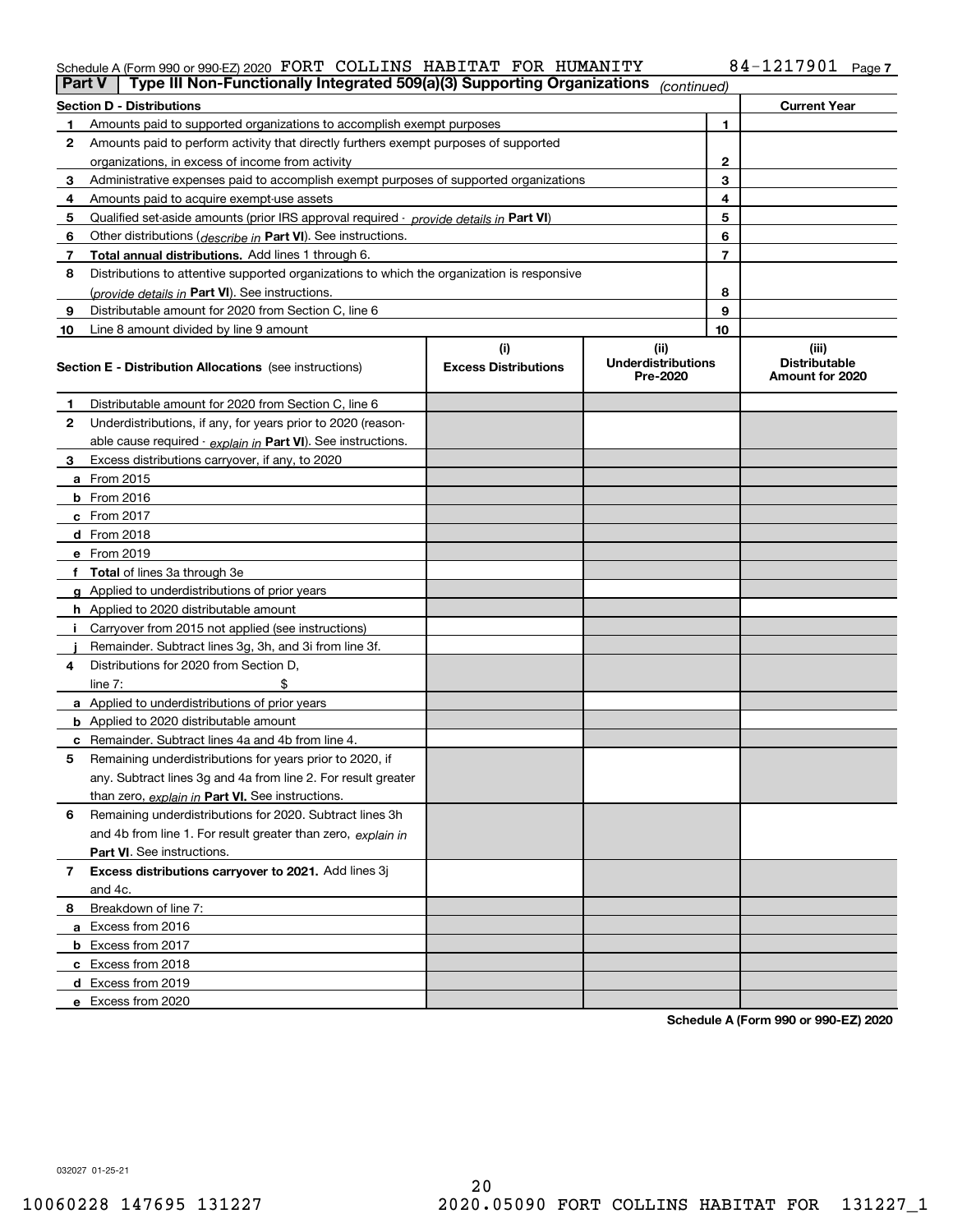| <b>Part VI</b>  | Schedule A (Form 990 or 990-EZ) 2020 FORT COLLINS HABITAT FOR HUMANITY |  |    |  | 84-1217901 Page 8<br>Supplemental Information. Provide the explanations required by Part II, line 10; Part II, line 17a or 17b; Part III, line 12;<br>Part IV, Section A, lines 1, 2, 3b, 3c, 4b, 4c, 5a, 6, 9a, 9b, 9c, 11a, 11b, and 11c; Part IV, Section B, lines 1 and 2; Part IV, Section C, |  |
|-----------------|------------------------------------------------------------------------|--|----|--|----------------------------------------------------------------------------------------------------------------------------------------------------------------------------------------------------------------------------------------------------------------------------------------------------|--|
|                 | (See instructions.)                                                    |  |    |  | line 1; Part IV, Section D, lines 2 and 3; Part IV, Section E, lines 1c, 2a, 2b, 3a, and 3b; Part V, line 1; Part V, Section B, line 1e; Part V,<br>Section D, lines 5, 6, and 8; and Part V, Section E, lines 2, 5, and 6. Also complete this part for any additional information.                |  |
|                 |                                                                        |  |    |  |                                                                                                                                                                                                                                                                                                    |  |
|                 |                                                                        |  |    |  |                                                                                                                                                                                                                                                                                                    |  |
|                 |                                                                        |  |    |  |                                                                                                                                                                                                                                                                                                    |  |
|                 |                                                                        |  |    |  |                                                                                                                                                                                                                                                                                                    |  |
|                 |                                                                        |  |    |  |                                                                                                                                                                                                                                                                                                    |  |
|                 |                                                                        |  |    |  |                                                                                                                                                                                                                                                                                                    |  |
|                 |                                                                        |  |    |  |                                                                                                                                                                                                                                                                                                    |  |
|                 |                                                                        |  |    |  |                                                                                                                                                                                                                                                                                                    |  |
|                 |                                                                        |  |    |  |                                                                                                                                                                                                                                                                                                    |  |
|                 |                                                                        |  |    |  |                                                                                                                                                                                                                                                                                                    |  |
|                 |                                                                        |  |    |  |                                                                                                                                                                                                                                                                                                    |  |
|                 |                                                                        |  |    |  |                                                                                                                                                                                                                                                                                                    |  |
|                 |                                                                        |  |    |  |                                                                                                                                                                                                                                                                                                    |  |
|                 |                                                                        |  |    |  |                                                                                                                                                                                                                                                                                                    |  |
|                 |                                                                        |  |    |  |                                                                                                                                                                                                                                                                                                    |  |
|                 |                                                                        |  |    |  |                                                                                                                                                                                                                                                                                                    |  |
|                 |                                                                        |  |    |  |                                                                                                                                                                                                                                                                                                    |  |
|                 |                                                                        |  |    |  |                                                                                                                                                                                                                                                                                                    |  |
|                 |                                                                        |  |    |  |                                                                                                                                                                                                                                                                                                    |  |
|                 |                                                                        |  |    |  |                                                                                                                                                                                                                                                                                                    |  |
| 032028 01-25-21 |                                                                        |  | 21 |  | Schedule A (Form 990 or 990-EZ) 2020                                                                                                                                                                                                                                                               |  |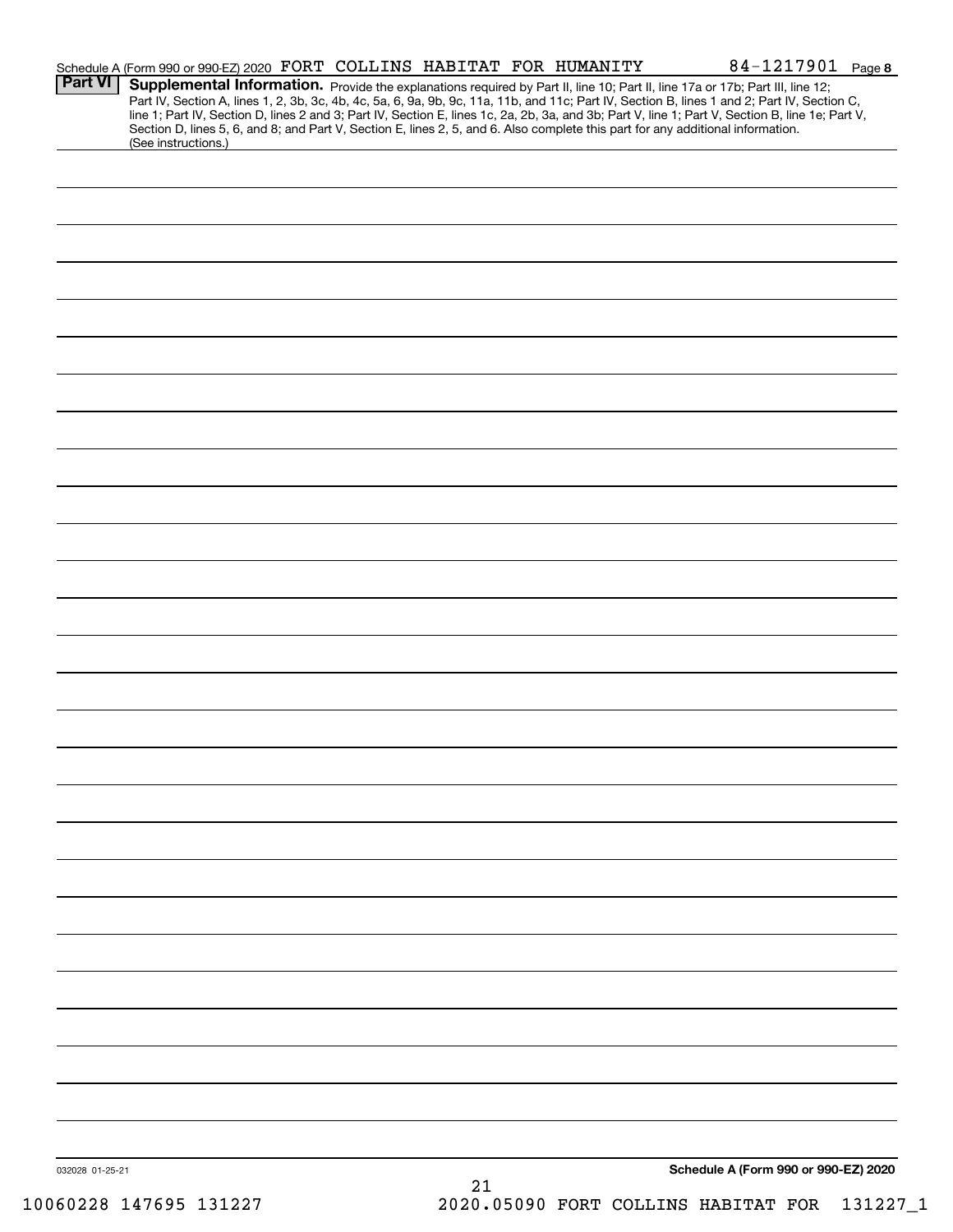Department of the Treasury Internal Revenue Service **(Form 990, 990-EZ, or 990-PF)** Name of the organization

# **Schedule B Schedule of Contributors**

**| Attach to Form 990, Form 990-EZ, or Form 990-PF. | Go to www.irs.gov/Form990 for the latest information.** OMB No. 1545-0047

**2020**

**Employer identification number**

|                                       |  | FORT COLLINS HABITAT FOR HUMANITY | 84-1217901 |
|---------------------------------------|--|-----------------------------------|------------|
| <b>Organization type (check one):</b> |  |                                   |            |

| Filers of:         | Section:                                                                    |
|--------------------|-----------------------------------------------------------------------------|
| Form 990 or 990-EZ | $\lfloor x \rfloor$ 501(c)( 3) (enter number) organization                  |
|                    | $4947(a)(1)$ nonexempt charitable trust not treated as a private foundation |
|                    | 527 political organization                                                  |
| Form 990-PF        | 501(c)(3) exempt private foundation                                         |
|                    | 4947(a)(1) nonexempt charitable trust treated as a private foundation       |
|                    | 501(c)(3) taxable private foundation                                        |
|                    |                                                                             |

Check if your organization is covered by the **General Rule** or a **Special Rule. Note:**  Only a section 501(c)(7), (8), or (10) organization can check boxes for both the General Rule and a Special Rule. See instructions.

### **General Rule**

 $\mathcal{L}^{\text{max}}$ 

For an organization filing Form 990, 990-EZ, or 990-PF that received, during the year, contributions totaling \$5,000 or more (in money or property) from any one contributor. Complete Parts I and II. See instructions for determining a contributor's total contributions.

### **Special Rules**

any one contributor, during the year, total contributions of the greater of  $\,$  (1) \$5,000; or **(2)** 2% of the amount on (i) Form 990, Part VIII, line 1h;  $\boxed{\textbf{X}}$  For an organization described in section 501(c)(3) filing Form 990 or 990-EZ that met the 33 1/3% support test of the regulations under sections 509(a)(1) and 170(b)(1)(A)(vi), that checked Schedule A (Form 990 or 990-EZ), Part II, line 13, 16a, or 16b, and that received from or (ii) Form 990-EZ, line 1. Complete Parts I and II.

For an organization described in section 501(c)(7), (8), or (10) filing Form 990 or 990-EZ that received from any one contributor, during the year, total contributions of more than \$1,000 exclusively for religious, charitable, scientific, literary, or educational purposes, or for the prevention of cruelty to children or animals. Complete Parts I (entering "N/A" in column (b) instead of the contributor name and address), II, and III.  $\mathcal{L}^{\text{max}}$ 

purpose. Don't complete any of the parts unless the **General Rule** applies to this organization because it received *nonexclusively* year, contributions <sub>exclusively</sub> for religious, charitable, etc., purposes, but no such contributions totaled more than \$1,000. If this box is checked, enter here the total contributions that were received during the year for an  $\;$ exclusively religious, charitable, etc., For an organization described in section 501(c)(7), (8), or (10) filing Form 990 or 990-EZ that received from any one contributor, during the religious, charitable, etc., contributions totaling \$5,000 or more during the year  $\Box$ — $\Box$   $\Box$  $\mathcal{L}^{\text{max}}$ 

**Caution:**  An organization that isn't covered by the General Rule and/or the Special Rules doesn't file Schedule B (Form 990, 990-EZ, or 990-PF),  **must** but it answer "No" on Part IV, line 2, of its Form 990; or check the box on line H of its Form 990-EZ or on its Form 990-PF, Part I, line 2, to certify that it doesn't meet the filing requirements of Schedule B (Form 990, 990-EZ, or 990-PF).

**For Paperwork Reduction Act Notice, see the instructions for Form 990, 990-EZ, or 990-PF. Schedule B (Form 990, 990-EZ, or 990-PF) (2020)** LHA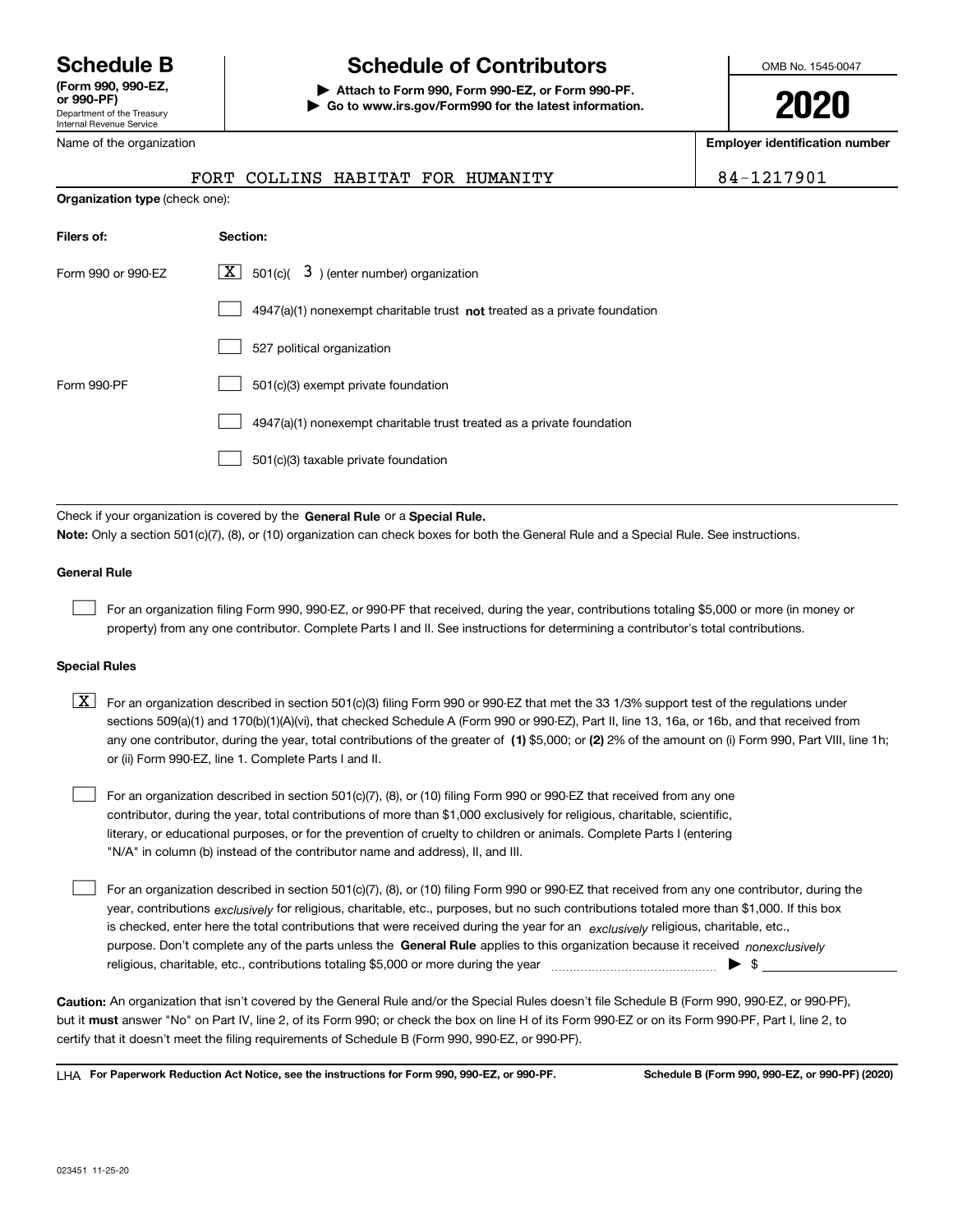| <b>SCHEDULE D</b> |  |
|-------------------|--|
|-------------------|--|

## **SCHEDULE D Supplemental Financial Statements**

(Form 990)<br>
Pepartment of the Treasury<br>
Department of the Treasury<br>
Department of the Treasury<br>
Department of the Treasury<br> **Co to www.irs.gov/Form990 for instructions and the latest information.**<br> **Co to www.irs.gov/Form9** 



Department of the Treasury Internal Revenue Service

**Name of the organization Employer identification number**

|         | FORT COLLINS HABITAT FOR HUMANITY                                                                                                                                 |                         | 84-1217901                                                                                                                                                                                                                                                                                                          |
|---------|-------------------------------------------------------------------------------------------------------------------------------------------------------------------|-------------------------|---------------------------------------------------------------------------------------------------------------------------------------------------------------------------------------------------------------------------------------------------------------------------------------------------------------------|
| Part I  | Organizations Maintaining Donor Advised Funds or Other Similar Funds or Accounts. Complete if the                                                                 |                         |                                                                                                                                                                                                                                                                                                                     |
|         | organization answered "Yes" on Form 990, Part IV, line 6.                                                                                                         |                         |                                                                                                                                                                                                                                                                                                                     |
|         |                                                                                                                                                                   | (a) Donor advised funds | (b) Funds and other accounts                                                                                                                                                                                                                                                                                        |
| 1       |                                                                                                                                                                   |                         |                                                                                                                                                                                                                                                                                                                     |
| 2       | Aggregate value of contributions to (during year)                                                                                                                 |                         |                                                                                                                                                                                                                                                                                                                     |
| з       |                                                                                                                                                                   |                         |                                                                                                                                                                                                                                                                                                                     |
| 4       |                                                                                                                                                                   |                         |                                                                                                                                                                                                                                                                                                                     |
| 5       | Did the organization inform all donors and donor advisors in writing that the assets held in donor advised funds                                                  |                         |                                                                                                                                                                                                                                                                                                                     |
|         |                                                                                                                                                                   |                         | Yes<br>No                                                                                                                                                                                                                                                                                                           |
| 6       | Did the organization inform all grantees, donors, and donor advisors in writing that grant funds can be used only                                                 |                         |                                                                                                                                                                                                                                                                                                                     |
|         | for charitable purposes and not for the benefit of the donor or donor advisor, or for any other purpose conferring                                                |                         |                                                                                                                                                                                                                                                                                                                     |
|         | impermissible private benefit?                                                                                                                                    |                         | Yes<br>No                                                                                                                                                                                                                                                                                                           |
| Part II | Conservation Easements. Complete if the organization answered "Yes" on Form 990, Part IV, line 7.                                                                 |                         |                                                                                                                                                                                                                                                                                                                     |
| 1       | Purpose(s) of conservation easements held by the organization (check all that apply).                                                                             |                         |                                                                                                                                                                                                                                                                                                                     |
|         | Preservation of land for public use (for example, recreation or education)                                                                                        |                         | Preservation of a historically important land area                                                                                                                                                                                                                                                                  |
|         | Protection of natural habitat                                                                                                                                     |                         | Preservation of a certified historic structure                                                                                                                                                                                                                                                                      |
|         | Preservation of open space                                                                                                                                        |                         |                                                                                                                                                                                                                                                                                                                     |
| 2       | Complete lines 2a through 2d if the organization held a qualified conservation contribution in the form of a conservation easement on the last                    |                         |                                                                                                                                                                                                                                                                                                                     |
|         | day of the tax year.                                                                                                                                              |                         | Held at the End of the Tax Year                                                                                                                                                                                                                                                                                     |
| а       | Total number of conservation easements                                                                                                                            |                         | 2a                                                                                                                                                                                                                                                                                                                  |
|         | Total acreage restricted by conservation easements                                                                                                                |                         | 2b                                                                                                                                                                                                                                                                                                                  |
|         | Number of conservation easements on a certified historic structure included in (a) manufacture included in (a)                                                    |                         | 2c                                                                                                                                                                                                                                                                                                                  |
| d       | Number of conservation easements included in (c) acquired after 7/25/06, and not on a historic structure                                                          |                         |                                                                                                                                                                                                                                                                                                                     |
|         | listed in the National Register [111] March 1999 State of March 1999 State of March 1999 State of March 1999 St                                                   |                         | 2d                                                                                                                                                                                                                                                                                                                  |
| 3       | Number of conservation easements modified, transferred, released, extinguished, or terminated by the organization during the tax                                  |                         |                                                                                                                                                                                                                                                                                                                     |
|         | $\vee$ ear $\blacktriangleright$                                                                                                                                  |                         |                                                                                                                                                                                                                                                                                                                     |
| 4       | Number of states where property subject to conservation easement is located >                                                                                     |                         |                                                                                                                                                                                                                                                                                                                     |
| 5       | Does the organization have a written policy regarding the periodic monitoring, inspection, handling of                                                            |                         |                                                                                                                                                                                                                                                                                                                     |
|         | violations, and enforcement of the conservation easements it holds?                                                                                               |                         | Yes<br><b>No</b>                                                                                                                                                                                                                                                                                                    |
| 6       | Staff and volunteer hours devoted to monitoring, inspecting, handling of violations, and enforcing conservation easements during the year                         |                         |                                                                                                                                                                                                                                                                                                                     |
|         |                                                                                                                                                                   |                         |                                                                                                                                                                                                                                                                                                                     |
| 7       | Amount of expenses incurred in monitoring, inspecting, handling of violations, and enforcing conservation easements during the year                               |                         |                                                                                                                                                                                                                                                                                                                     |
|         | ► \$                                                                                                                                                              |                         |                                                                                                                                                                                                                                                                                                                     |
| 8       | Does each conservation easement reported on line 2(d) above satisfy the requirements of section 170(h)(4)(B)(i)                                                   |                         |                                                                                                                                                                                                                                                                                                                     |
|         | and section $170(h)(4)(B)(ii)?$                                                                                                                                   |                         | Yes<br>No                                                                                                                                                                                                                                                                                                           |
| 9       | In Part XIII, describe how the organization reports conservation easements in its revenue and expense statement and                                               |                         |                                                                                                                                                                                                                                                                                                                     |
|         | balance sheet, and include, if applicable, the text of the footnote to the organization's financial statements that describes the                                 |                         |                                                                                                                                                                                                                                                                                                                     |
|         | organization's accounting for conservation easements.<br>Organizations Maintaining Collections of Art, Historical Treasures, or Other Similar Assets.<br>Part III |                         |                                                                                                                                                                                                                                                                                                                     |
|         |                                                                                                                                                                   |                         |                                                                                                                                                                                                                                                                                                                     |
|         | Complete if the organization answered "Yes" on Form 990, Part IV, line 8.                                                                                         |                         |                                                                                                                                                                                                                                                                                                                     |
|         | 1a If the organization elected, as permitted under FASB ASC 958, not to report in its revenue statement and balance sheet works                                   |                         |                                                                                                                                                                                                                                                                                                                     |
|         | of art, historical treasures, or other similar assets held for public exhibition, education, or research in furtherance of public                                 |                         |                                                                                                                                                                                                                                                                                                                     |
|         | service, provide in Part XIII the text of the footnote to its financial statements that describes these items.                                                    |                         |                                                                                                                                                                                                                                                                                                                     |
|         | <b>b</b> If the organization elected, as permitted under FASB ASC 958, to report in its revenue statement and balance sheet works of                              |                         |                                                                                                                                                                                                                                                                                                                     |
|         | art, historical treasures, or other similar assets held for public exhibition, education, or research in furtherance of public service,                           |                         |                                                                                                                                                                                                                                                                                                                     |
|         | provide the following amounts relating to these items:                                                                                                            |                         |                                                                                                                                                                                                                                                                                                                     |
|         |                                                                                                                                                                   |                         |                                                                                                                                                                                                                                                                                                                     |
|         | (ii) Assets included in Form 990, Part X                                                                                                                          |                         |                                                                                                                                                                                                                                                                                                                     |
| 2       | If the organization received or held works of art, historical treasures, or other similar assets for financial gain, provide                                      |                         |                                                                                                                                                                                                                                                                                                                     |
|         | the following amounts required to be reported under FASB ASC 958 relating to these items:                                                                         |                         |                                                                                                                                                                                                                                                                                                                     |
| а       |                                                                                                                                                                   |                         | $\frac{1}{2}$ $\frac{1}{2}$ $\frac{1}{2}$ $\frac{1}{2}$ $\frac{1}{2}$ $\frac{1}{2}$ $\frac{1}{2}$ $\frac{1}{2}$ $\frac{1}{2}$ $\frac{1}{2}$ $\frac{1}{2}$ $\frac{1}{2}$ $\frac{1}{2}$ $\frac{1}{2}$ $\frac{1}{2}$ $\frac{1}{2}$ $\frac{1}{2}$ $\frac{1}{2}$ $\frac{1}{2}$ $\frac{1}{2}$ $\frac{1}{2}$ $\frac{1}{2}$ |
| b       |                                                                                                                                                                   |                         | $\blacktriangleright$ \$                                                                                                                                                                                                                                                                                            |

| Schedule D (Form 990) 2020 |
|----------------------------|
|----------------------------|

28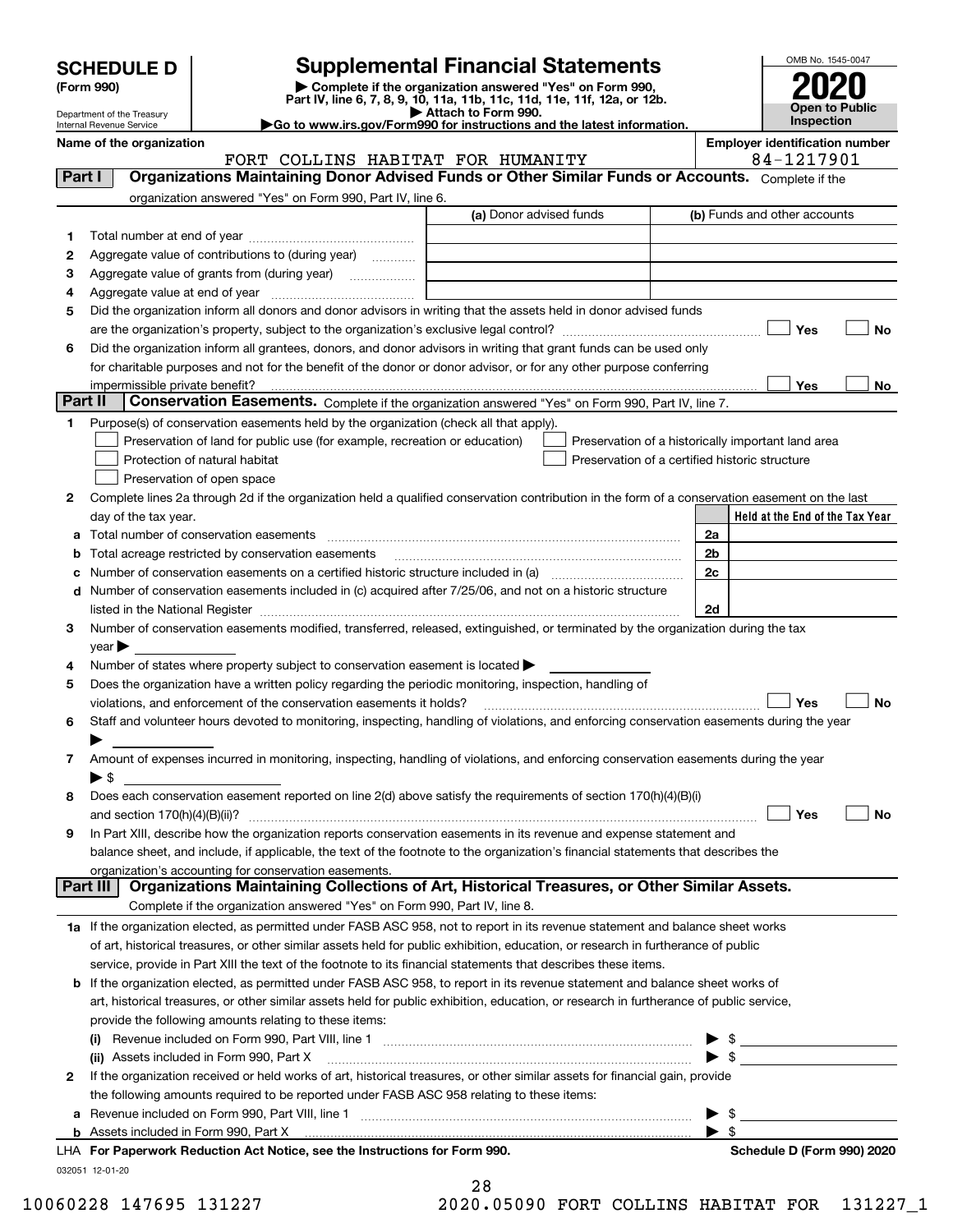|    | Schedule D (Form 990) 2020                                                                                                                                                                                                                  | FORT COLLINS HABITAT FOR HUMANITY       |   |                |                                                                                                                                                                                                                                |                                 | 84-1217901 |                     |           | Page $2$ |
|----|---------------------------------------------------------------------------------------------------------------------------------------------------------------------------------------------------------------------------------------------|-----------------------------------------|---|----------------|--------------------------------------------------------------------------------------------------------------------------------------------------------------------------------------------------------------------------------|---------------------------------|------------|---------------------|-----------|----------|
|    | Part III<br>Organizations Maintaining Collections of Art, Historical Treasures, or Other Similar Assets (continued)                                                                                                                         |                                         |   |                |                                                                                                                                                                                                                                |                                 |            |                     |           |          |
| 3  | Using the organization's acquisition, accession, and other records, check any of the following that make significant use of its                                                                                                             |                                         |   |                |                                                                                                                                                                                                                                |                                 |            |                     |           |          |
|    | collection items (check all that apply):                                                                                                                                                                                                    |                                         |   |                |                                                                                                                                                                                                                                |                                 |            |                     |           |          |
| a  | Public exhibition                                                                                                                                                                                                                           |                                         |   |                | Loan or exchange program                                                                                                                                                                                                       |                                 |            |                     |           |          |
| b  | Scholarly research                                                                                                                                                                                                                          | е                                       |   |                | Other experiences and the state of the state of the state of the state of the state of the state of the state of the state of the state of the state of the state of the state of the state of the state of the state of the s |                                 |            |                     |           |          |
| с  | Preservation for future generations                                                                                                                                                                                                         |                                         |   |                |                                                                                                                                                                                                                                |                                 |            |                     |           |          |
| 4  | Provide a description of the organization's collections and explain how they further the organization's exempt purpose in Part XIII.                                                                                                        |                                         |   |                |                                                                                                                                                                                                                                |                                 |            |                     |           |          |
| 5  | During the year, did the organization solicit or receive donations of art, historical treasures, or other similar assets                                                                                                                    |                                         |   |                |                                                                                                                                                                                                                                |                                 |            |                     |           |          |
|    | to be sold to raise funds rather than to be maintained as part of the organization's collection?                                                                                                                                            |                                         |   |                |                                                                                                                                                                                                                                |                                 |            | Yes                 |           | No       |
|    | <b>Part IV</b><br>Escrow and Custodial Arrangements. Complete if the organization answered "Yes" on Form 990, Part IV, line 9, or                                                                                                           |                                         |   |                |                                                                                                                                                                                                                                |                                 |            |                     |           |          |
|    | reported an amount on Form 990, Part X, line 21.                                                                                                                                                                                            |                                         |   |                |                                                                                                                                                                                                                                |                                 |            |                     |           |          |
|    | 1a Is the organization an agent, trustee, custodian or other intermediary for contributions or other assets not included                                                                                                                    |                                         |   |                |                                                                                                                                                                                                                                |                                 |            |                     |           |          |
|    | on Form 990, Part X? [11] matter contracts and contracts and contracts are contracted as a form 990, Part X?                                                                                                                                |                                         |   |                |                                                                                                                                                                                                                                |                                 |            | Yes                 |           | No       |
|    | b If "Yes," explain the arrangement in Part XIII and complete the following table:                                                                                                                                                          |                                         |   |                |                                                                                                                                                                                                                                |                                 |            |                     |           |          |
|    |                                                                                                                                                                                                                                             |                                         |   |                |                                                                                                                                                                                                                                |                                 |            | Amount              |           |          |
| c  | Beginning balance material content contracts and content and content and content and content and content and content and content and content and content and content and content and content and content and content and conte              |                                         |   |                |                                                                                                                                                                                                                                | 1c                              |            |                     |           |          |
|    | Additions during the year manufactured and an annual contract of the year manufactured and a set of the year manufactured and a set of the year manufactured and a set of the year manufactured and a set of the set of the se              |                                         |   |                |                                                                                                                                                                                                                                | 1d                              |            |                     |           |          |
|    | Distributions during the year manufactured and continuum and continuum and continuum and continuum and continuum                                                                                                                            |                                         |   |                |                                                                                                                                                                                                                                | 1e                              |            |                     |           |          |
| Ť. |                                                                                                                                                                                                                                             |                                         |   |                |                                                                                                                                                                                                                                | 1f                              |            | Yes                 |           | No       |
|    | 2a Did the organization include an amount on Form 990, Part X, line 21, for escrow or custodial account liability?<br><b>b</b> If "Yes," explain the arrangement in Part XIII. Check here if the explanation has been provided on Part XIII |                                         |   |                |                                                                                                                                                                                                                                |                                 | .          |                     |           |          |
|    | Part V<br>Endowment Funds. Complete if the organization answered "Yes" on Form 990, Part IV, line 10.                                                                                                                                       |                                         |   |                |                                                                                                                                                                                                                                |                                 |            |                     |           |          |
|    |                                                                                                                                                                                                                                             | (a) Current year                        |   | (b) Prior year | (c) Two years back                                                                                                                                                                                                             | (d) Three years back            |            | (e) Four years back |           |          |
| 1a | Beginning of year balance                                                                                                                                                                                                                   |                                         |   |                |                                                                                                                                                                                                                                |                                 |            |                     |           |          |
|    |                                                                                                                                                                                                                                             |                                         |   |                |                                                                                                                                                                                                                                |                                 |            |                     |           |          |
|    | Net investment earnings, gains, and losses                                                                                                                                                                                                  |                                         |   |                |                                                                                                                                                                                                                                |                                 |            |                     |           |          |
| d  |                                                                                                                                                                                                                                             |                                         |   |                |                                                                                                                                                                                                                                |                                 |            |                     |           |          |
|    | e Other expenditures for facilities                                                                                                                                                                                                         |                                         |   |                |                                                                                                                                                                                                                                |                                 |            |                     |           |          |
|    | and programs                                                                                                                                                                                                                                |                                         |   |                |                                                                                                                                                                                                                                |                                 |            |                     |           |          |
|    |                                                                                                                                                                                                                                             |                                         |   |                |                                                                                                                                                                                                                                |                                 |            |                     |           |          |
| g  | End of year balance                                                                                                                                                                                                                         |                                         |   |                |                                                                                                                                                                                                                                |                                 |            |                     |           |          |
| 2  | Provide the estimated percentage of the current year end balance (line 1g, column (a)) held as:                                                                                                                                             |                                         |   |                |                                                                                                                                                                                                                                |                                 |            |                     |           |          |
| а  | Board designated or quasi-endowment                                                                                                                                                                                                         |                                         | ℅ |                |                                                                                                                                                                                                                                |                                 |            |                     |           |          |
|    | Permanent endowment > <u>example</u>                                                                                                                                                                                                        | %                                       |   |                |                                                                                                                                                                                                                                |                                 |            |                     |           |          |
|    | Term endowment $\blacktriangleright$                                                                                                                                                                                                        | %                                       |   |                |                                                                                                                                                                                                                                |                                 |            |                     |           |          |
|    | The percentages on lines 2a, 2b, and 2c should equal 100%.                                                                                                                                                                                  |                                         |   |                |                                                                                                                                                                                                                                |                                 |            |                     |           |          |
|    | 3a Are there endowment funds not in the possession of the organization that are held and administered for the organization                                                                                                                  |                                         |   |                |                                                                                                                                                                                                                                |                                 |            |                     |           |          |
|    | by:                                                                                                                                                                                                                                         |                                         |   |                |                                                                                                                                                                                                                                |                                 |            |                     | Yes       | No.      |
|    | (i)                                                                                                                                                                                                                                         |                                         |   |                |                                                                                                                                                                                                                                |                                 |            | 3a(i)               |           |          |
|    |                                                                                                                                                                                                                                             |                                         |   |                |                                                                                                                                                                                                                                |                                 |            | 3a(ii)              |           |          |
|    |                                                                                                                                                                                                                                             |                                         |   |                |                                                                                                                                                                                                                                |                                 |            | 3b                  |           |          |
| 4  | Describe in Part XIII the intended uses of the organization's endowment funds.                                                                                                                                                              |                                         |   |                |                                                                                                                                                                                                                                |                                 |            |                     |           |          |
|    | Land, Buildings, and Equipment.<br>Part VI                                                                                                                                                                                                  |                                         |   |                |                                                                                                                                                                                                                                |                                 |            |                     |           |          |
|    | Complete if the organization answered "Yes" on Form 990, Part IV, line 11a. See Form 990, Part X, line 10.                                                                                                                                  |                                         |   |                |                                                                                                                                                                                                                                |                                 |            |                     |           |          |
|    | Description of property                                                                                                                                                                                                                     | (a) Cost or other<br>basis (investment) |   |                | (b) Cost or other<br>basis (other)                                                                                                                                                                                             | (c) Accumulated<br>depreciation |            | (d) Book value      |           |          |
|    |                                                                                                                                                                                                                                             |                                         |   |                | 41,096.                                                                                                                                                                                                                        |                                 |            |                     | 41,096.   |          |
| b  |                                                                                                                                                                                                                                             |                                         |   |                | 305,430.                                                                                                                                                                                                                       | 120,637.                        |            |                     | 184, 793. |          |
|    |                                                                                                                                                                                                                                             |                                         |   |                |                                                                                                                                                                                                                                |                                 |            |                     |           |          |
|    |                                                                                                                                                                                                                                             |                                         |   |                | 216,676.                                                                                                                                                                                                                       | 195,183.                        |            |                     | 21,493.   |          |
|    | e Other                                                                                                                                                                                                                                     |                                         |   |                |                                                                                                                                                                                                                                |                                 |            |                     |           |          |
|    |                                                                                                                                                                                                                                             |                                         |   |                |                                                                                                                                                                                                                                |                                 |            |                     | 247,382.  |          |

**Schedule D (Form 990) 2020**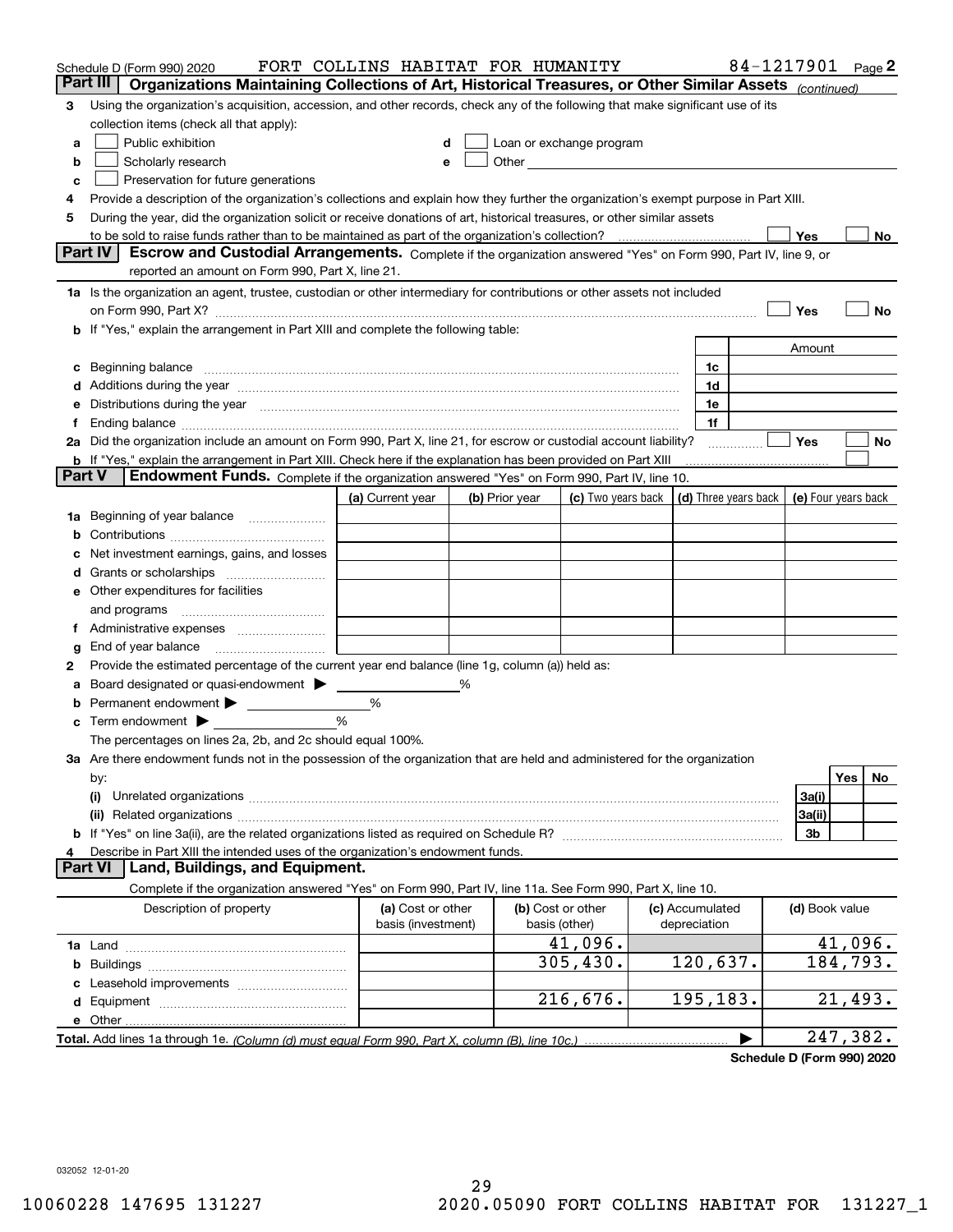| Schedule D (Form 990) 2020                                                                                 |                | FORT COLLINS HABITAT FOR HUMANITY | 84-1217901                                                | Page $3$ |
|------------------------------------------------------------------------------------------------------------|----------------|-----------------------------------|-----------------------------------------------------------|----------|
| Part VII Investments - Other Securities.                                                                   |                |                                   |                                                           |          |
| Complete if the organization answered "Yes" on Form 990, Part IV, line 11b. See Form 990, Part X, line 12. |                |                                   |                                                           |          |
| (a) Description of security or category (including name of security)                                       | (b) Book value |                                   | (c) Method of valuation: Cost or end-of-year market value |          |
| (1) Financial derivatives                                                                                  |                |                                   |                                                           |          |
| Closely held equity interests<br>(2)                                                                       |                |                                   |                                                           |          |
| $(3)$ Other                                                                                                |                |                                   |                                                           |          |
| (A)                                                                                                        |                |                                   |                                                           |          |
| (B)                                                                                                        |                |                                   |                                                           |          |
| (C)                                                                                                        |                |                                   |                                                           |          |
| (D)                                                                                                        |                |                                   |                                                           |          |
| (E)                                                                                                        |                |                                   |                                                           |          |
| (F)                                                                                                        |                |                                   |                                                           |          |
| (G)                                                                                                        |                |                                   |                                                           |          |
| (H)                                                                                                        |                |                                   |                                                           |          |
| <b>Total.</b> (Col. (b) must equal Form 990, Part X, col. (B) line 12.) $\blacktriangleright$              |                |                                   |                                                           |          |
| Part VIII Investments - Program Related.                                                                   |                |                                   |                                                           |          |
| Complete if the organization answered "Yes" on Form 990, Part IV, line 11c. See Form 990, Part X, line 13. |                |                                   |                                                           |          |
| (a) Description of investment                                                                              | (b) Book value |                                   | (c) Method of valuation: Cost or end-of-year market value |          |
| (1)                                                                                                        |                |                                   |                                                           |          |

| (1)                                                                 |  |
|---------------------------------------------------------------------|--|
| (2)                                                                 |  |
| (3)                                                                 |  |
| (4)                                                                 |  |
| (5)                                                                 |  |
| (6)                                                                 |  |
| (7)                                                                 |  |
| (8)                                                                 |  |
| (9)                                                                 |  |
| Total. (Col. (b) must equal Form 990, Part X, col. (B) line $13.$ ) |  |

### **Part IX Other Assets.**

Complete if the organization answered "Yes" on Form 990, Part IV, line 11d. See Form 990, Part X, line 15.

|               | (a) Description                                                                                                   | (b) Book value |
|---------------|-------------------------------------------------------------------------------------------------------------------|----------------|
| (1)           |                                                                                                                   |                |
| (2)           |                                                                                                                   |                |
| (3)           |                                                                                                                   |                |
| (4)           |                                                                                                                   |                |
| (5)           |                                                                                                                   |                |
| (6)           |                                                                                                                   |                |
| (7)           |                                                                                                                   |                |
| (8)           |                                                                                                                   |                |
| (9)           |                                                                                                                   |                |
|               |                                                                                                                   |                |
| <b>Part X</b> | <b>Other Liabilities.</b>                                                                                         |                |
|               | Complete if the organization answered "Yes" on Form 990, Part IV, line 11e or 11f. See Form 990, Part X, line 25. |                |
| 1.            | (a) Description of liability                                                                                      | (b) Book value |
|               | Federal income taxes                                                                                              |                |
| (2)           |                                                                                                                   |                |
| (3)           |                                                                                                                   |                |

| (4) |  |
|-----|--|
| (5) |  |
| (6) |  |
| (7) |  |
| (8) |  |
| (9) |  |
|     |  |

**Total.**  *(Column (b) must equal Form 990, Part X, col. (B) line 25.)* 

**2.** Liability for uncertain tax positions. In Part XIII, provide the text of the footnote to the organization's financial statements that reports the organization's liability for uncertain tax positions under FASB ASC 740. Check here if the text of the footnote has been provided in Part XIII

**Schedule D (Form 990) 2020**  $\boxed{\text{X}}$ 

032053 12-01-20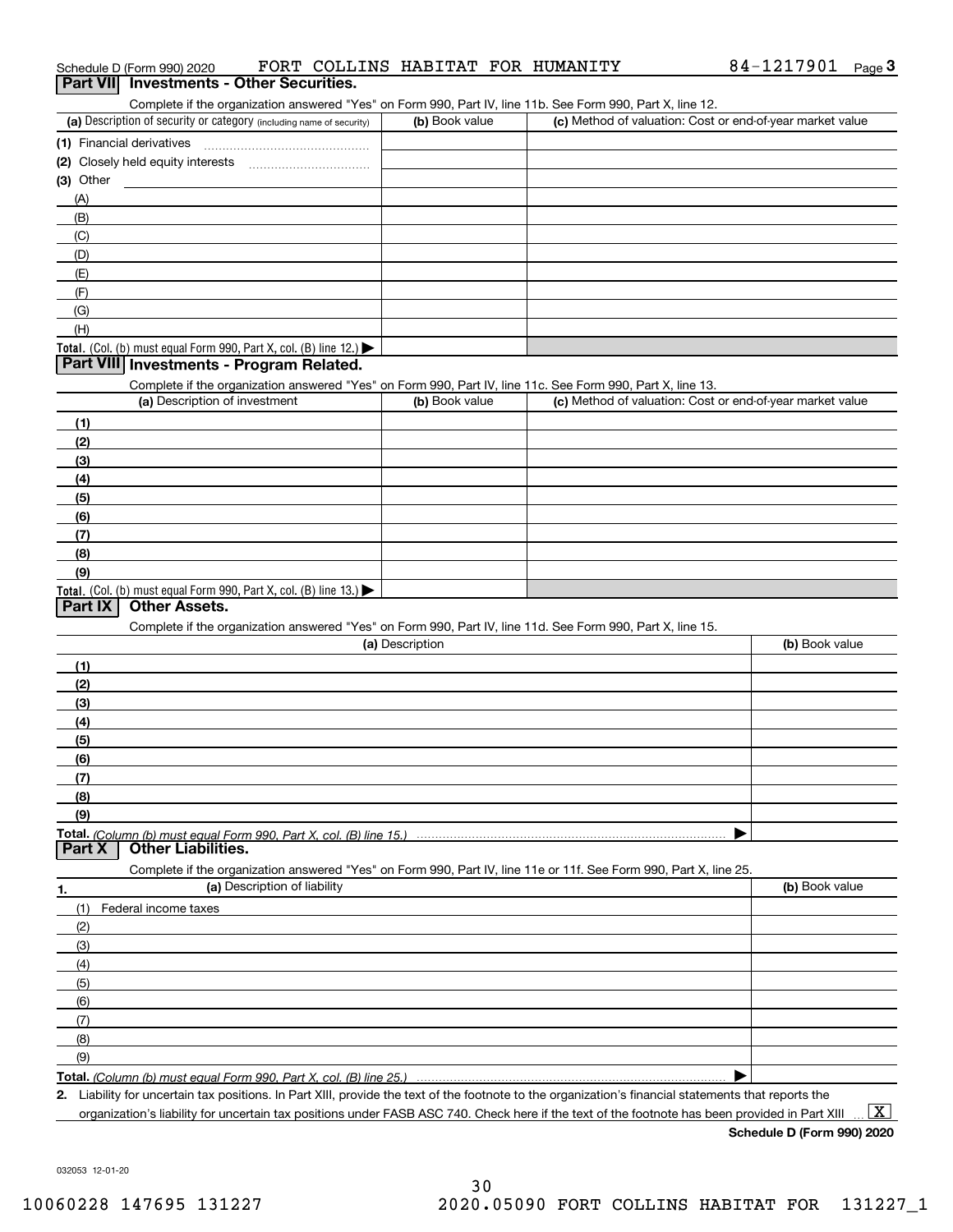|    | FORT COLLINS HABITAT FOR HUMANITY<br>Schedule D (Form 990) 2020                                                                                                                                                                    |                |                | 84-1217901<br>Page 4 |
|----|------------------------------------------------------------------------------------------------------------------------------------------------------------------------------------------------------------------------------------|----------------|----------------|----------------------|
|    | Reconciliation of Revenue per Audited Financial Statements With Revenue per Return.<br>Part XI                                                                                                                                     |                |                |                      |
|    | Complete if the organization answered "Yes" on Form 990, Part IV, line 12a.                                                                                                                                                        |                |                |                      |
| 1  | Total revenue, gains, and other support per audited financial statements                                                                                                                                                           |                | $\blacksquare$ | 4,481,549.           |
| 2  | Amounts included on line 1 but not on Form 990, Part VIII, line 12:                                                                                                                                                                |                |                |                      |
| a  |                                                                                                                                                                                                                                    | 2a             |                |                      |
| b  |                                                                                                                                                                                                                                    | 2 <sub>b</sub> |                |                      |
|    |                                                                                                                                                                                                                                    | 2c             |                |                      |
| d  | Other (Describe in Part XIII.) <b>Construction Construction</b> Chern Construction Chern Chern Chern Chern Chern Chern                                                                                                             | 2d             |                |                      |
| e  | Add lines 2a through 2d                                                                                                                                                                                                            |                | <b>2e</b>      | 0.                   |
| З  |                                                                                                                                                                                                                                    |                | 3              | 4,481,549.           |
| 4  | Amounts included on Form 990. Part VIII. line 12, but not on line 1:                                                                                                                                                               |                |                |                      |
| a  |                                                                                                                                                                                                                                    | 4а             |                |                      |
|    |                                                                                                                                                                                                                                    | 4b             |                |                      |
|    | Add lines 4a and 4b                                                                                                                                                                                                                |                | 4c             |                      |
| c. |                                                                                                                                                                                                                                    |                |                |                      |
|    |                                                                                                                                                                                                                                    |                | 5              | 4,481,549.           |
|    | Part XII   Reconciliation of Expenses per Audited Financial Statements With Expenses per Return.                                                                                                                                   |                |                |                      |
|    | Complete if the organization answered "Yes" on Form 990, Part IV, line 12a.                                                                                                                                                        |                |                |                      |
| 1  |                                                                                                                                                                                                                                    |                | 1 <sup>1</sup> | 3,433,514.           |
| 2  | Amounts included on line 1 but not on Form 990, Part IX, line 25:                                                                                                                                                                  |                |                |                      |
| a  |                                                                                                                                                                                                                                    | 2a             |                |                      |
| b  | Prior year adjustments <i>www.www.www.www.www.www.www.www.www.</i> ww.                                                                                                                                                             | 2 <sub>b</sub> |                |                      |
|    |                                                                                                                                                                                                                                    | 2c             |                |                      |
| d  |                                                                                                                                                                                                                                    | 2d             |                |                      |
| е  | Add lines 2a through 2d <b>manufactures</b> and contained the state of the state of the state of the state of the state of the state of the state of the state of the state of the state of the state of the state of the state of |                | <b>2e</b>      | υ.                   |
| 3  |                                                                                                                                                                                                                                    |                | $\mathbf{3}$   | 3,433,514.           |
| 4  | Amounts included on Form 990, Part IX, line 25, but not on line 1:                                                                                                                                                                 |                |                |                      |
| a  | Investment expenses not included on Form 990, Part VIII, line 7b [100] [100] [100] [100] [100] [100] [100] [10                                                                                                                     | 4a             |                |                      |
| b  | Other (Describe in Part XIII.)                                                                                                                                                                                                     | 4 <sub>h</sub> |                |                      |
| C. | Add lines 4a and 4b                                                                                                                                                                                                                |                | 4c             |                      |
|    |                                                                                                                                                                                                                                    |                | 5              | 3,433,514            |
|    | Part XIII Supplemental Information.                                                                                                                                                                                                |                |                |                      |

Provide the descriptions required for Part II, lines 3, 5, and 9; Part III, lines 1a and 4; Part IV, lines 1b and 2b; Part V, line 4; Part X, line 2; Part XI, lines 2d and 4b; and Part XII, lines 2d and 4b. Also complete this part to provide any additional information.

## PART X, LINE 2:

ACCOUNTING STANDARDS REQUIRE THE ORGANIZATION TO RECOGNIZE IN THE

FINANCIAL STATEMENTS THE IMPACT OF UNCERTAIN TAX POSITIONS BASED ON THE

SPECIFIC GUIDANCE IN THE STANDARDS. MANAGEMENT EVALUATED THE

ORGANIZATION'S TAX POSITIONS AND CONCLUDED THAT NO UNCERTAIN TAX POSITIONS

EXIST AS OF JUNE 30, 2021 AND 2020.

032054 12-01-20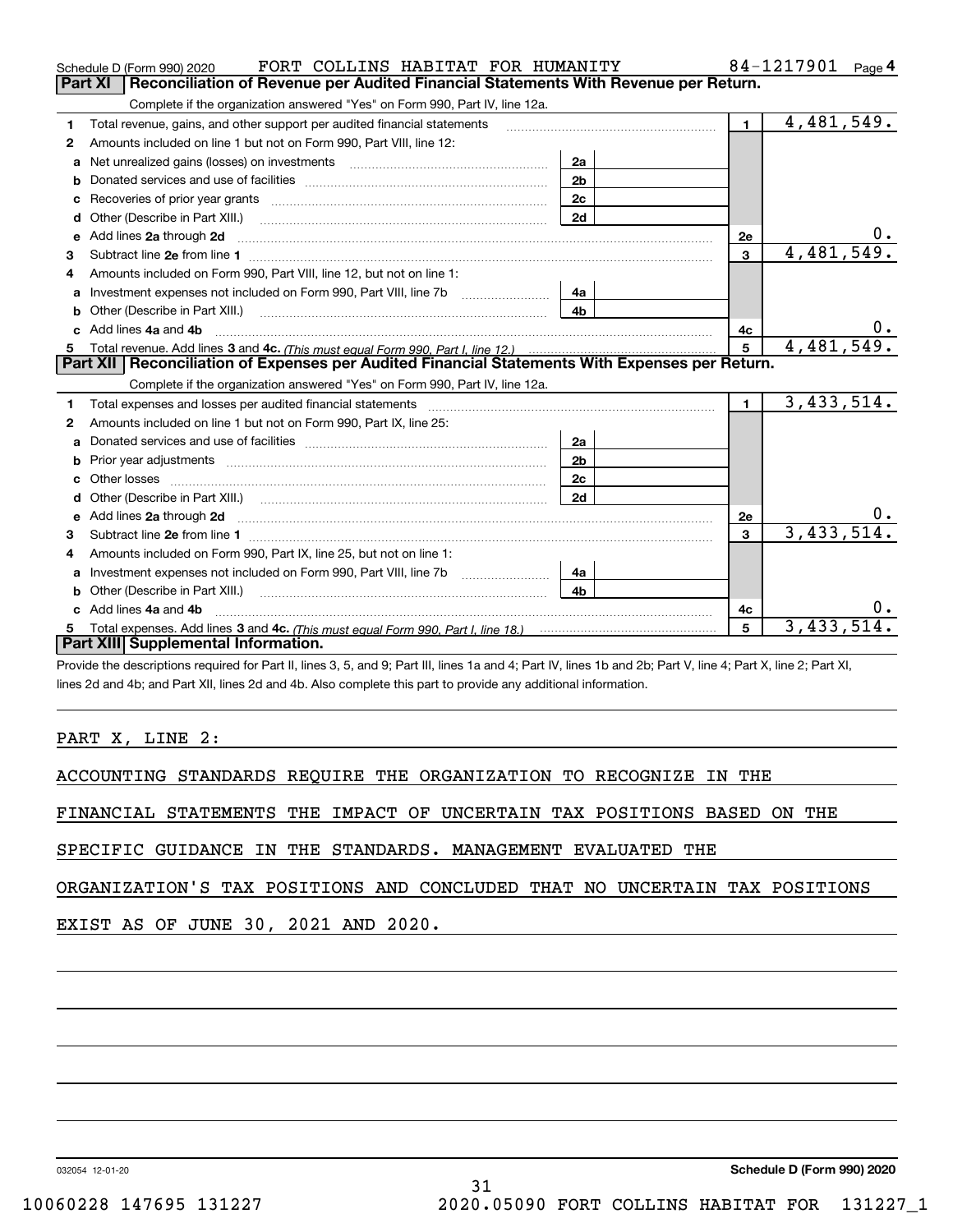| <b>SCHEDULE G</b>                                                                                                                             |                                                                                                                                                                     | <b>Supplemental Information Regarding Fundraising or Gaming Activities</b>                                                                                                                                                                                                                                                                                                                                                                                                                                                                         |                                                                            |    |                                                                            |  |                                                                            | OMB No. 1545-0047                                       |  |
|-----------------------------------------------------------------------------------------------------------------------------------------------|---------------------------------------------------------------------------------------------------------------------------------------------------------------------|----------------------------------------------------------------------------------------------------------------------------------------------------------------------------------------------------------------------------------------------------------------------------------------------------------------------------------------------------------------------------------------------------------------------------------------------------------------------------------------------------------------------------------------------------|----------------------------------------------------------------------------|----|----------------------------------------------------------------------------|--|----------------------------------------------------------------------------|---------------------------------------------------------|--|
| (Form 990 or 990-EZ)                                                                                                                          | Complete if the organization answered "Yes" on Form 990, Part IV, line 17, 18, or 19, or if the<br>organization entered more than \$15,000 on Form 990-EZ, line 6a. |                                                                                                                                                                                                                                                                                                                                                                                                                                                                                                                                                    |                                                                            |    |                                                                            |  |                                                                            |                                                         |  |
| Department of the Treasury                                                                                                                    | Attach to Form 990 or Form 990-EZ.                                                                                                                                  |                                                                                                                                                                                                                                                                                                                                                                                                                                                                                                                                                    |                                                                            |    |                                                                            |  |                                                                            |                                                         |  |
| Internal Revenue Service                                                                                                                      |                                                                                                                                                                     | $\blacktriangleright$ Go to www.irs.gov/Form990 for instructions and the latest information.                                                                                                                                                                                                                                                                                                                                                                                                                                                       |                                                                            |    |                                                                            |  |                                                                            | <b>Open to Public</b><br>Inspection                     |  |
| Name of the organization                                                                                                                      |                                                                                                                                                                     |                                                                                                                                                                                                                                                                                                                                                                                                                                                                                                                                                    |                                                                            |    |                                                                            |  |                                                                            | <b>Employer identification number</b>                   |  |
|                                                                                                                                               |                                                                                                                                                                     | FORT COLLINS HABITAT FOR HUMANITY                                                                                                                                                                                                                                                                                                                                                                                                                                                                                                                  |                                                                            |    |                                                                            |  | 84-1217901                                                                 |                                                         |  |
| Part I                                                                                                                                        | required to complete this part.                                                                                                                                     | Fundraising Activities. Complete if the organization answered "Yes" on Form 990, Part IV, line 17. Form 990-EZ filers are not                                                                                                                                                                                                                                                                                                                                                                                                                      |                                                                            |    |                                                                            |  |                                                                            |                                                         |  |
| Mail solicitations<br>a<br>b<br>Phone solicitations<br>c<br>In-person solicitations<br>d<br>compensated at least \$5,000 by the organization. | Internet and email solicitations                                                                                                                                    | 1 Indicate whether the organization raised funds through any of the following activities. Check all that apply.<br>e<br>f<br>Special fundraising events<br>g<br>2 a Did the organization have a written or oral agreement with any individual (including officers, directors, trustees, or<br>key employees listed in Form 990, Part VII) or entity in connection with professional fundraising services?<br>b If "Yes," list the 10 highest paid individuals or entities (fundraisers) pursuant to agreements under which the fundraiser is to be |                                                                            |    | Solicitation of non-government grants<br>Solicitation of government grants |  | Yes                                                                        | <b>No</b>                                               |  |
| (i) Name and address of individual<br>or entity (fundraiser)                                                                                  |                                                                                                                                                                     | (ii) Activity                                                                                                                                                                                                                                                                                                                                                                                                                                                                                                                                      | (iii) Did<br>fundraiser<br>have custody<br>or control of<br>contributions? |    | (iv) Gross receipts<br>from activity                                       |  | (v) Amount paid<br>to (or retained by)<br>fundraiser<br>listed in col. (i) | (vi) Amount paid<br>to (or retained by)<br>organization |  |
|                                                                                                                                               |                                                                                                                                                                     |                                                                                                                                                                                                                                                                                                                                                                                                                                                                                                                                                    | Yes                                                                        | No |                                                                            |  |                                                                            |                                                         |  |
|                                                                                                                                               |                                                                                                                                                                     |                                                                                                                                                                                                                                                                                                                                                                                                                                                                                                                                                    |                                                                            |    |                                                                            |  |                                                                            |                                                         |  |
|                                                                                                                                               |                                                                                                                                                                     |                                                                                                                                                                                                                                                                                                                                                                                                                                                                                                                                                    |                                                                            |    |                                                                            |  |                                                                            |                                                         |  |
|                                                                                                                                               |                                                                                                                                                                     |                                                                                                                                                                                                                                                                                                                                                                                                                                                                                                                                                    |                                                                            |    |                                                                            |  |                                                                            |                                                         |  |
|                                                                                                                                               |                                                                                                                                                                     |                                                                                                                                                                                                                                                                                                                                                                                                                                                                                                                                                    |                                                                            |    |                                                                            |  |                                                                            |                                                         |  |
|                                                                                                                                               |                                                                                                                                                                     |                                                                                                                                                                                                                                                                                                                                                                                                                                                                                                                                                    |                                                                            |    |                                                                            |  |                                                                            |                                                         |  |
|                                                                                                                                               |                                                                                                                                                                     |                                                                                                                                                                                                                                                                                                                                                                                                                                                                                                                                                    |                                                                            |    |                                                                            |  |                                                                            |                                                         |  |
|                                                                                                                                               |                                                                                                                                                                     |                                                                                                                                                                                                                                                                                                                                                                                                                                                                                                                                                    |                                                                            |    |                                                                            |  |                                                                            |                                                         |  |
|                                                                                                                                               |                                                                                                                                                                     |                                                                                                                                                                                                                                                                                                                                                                                                                                                                                                                                                    |                                                                            |    |                                                                            |  |                                                                            |                                                         |  |
|                                                                                                                                               |                                                                                                                                                                     |                                                                                                                                                                                                                                                                                                                                                                                                                                                                                                                                                    |                                                                            |    |                                                                            |  |                                                                            |                                                         |  |
|                                                                                                                                               |                                                                                                                                                                     |                                                                                                                                                                                                                                                                                                                                                                                                                                                                                                                                                    |                                                                            |    |                                                                            |  |                                                                            |                                                         |  |
|                                                                                                                                               |                                                                                                                                                                     |                                                                                                                                                                                                                                                                                                                                                                                                                                                                                                                                                    |                                                                            |    |                                                                            |  |                                                                            |                                                         |  |
|                                                                                                                                               |                                                                                                                                                                     |                                                                                                                                                                                                                                                                                                                                                                                                                                                                                                                                                    |                                                                            |    |                                                                            |  |                                                                            |                                                         |  |
|                                                                                                                                               |                                                                                                                                                                     |                                                                                                                                                                                                                                                                                                                                                                                                                                                                                                                                                    |                                                                            |    |                                                                            |  |                                                                            |                                                         |  |
|                                                                                                                                               |                                                                                                                                                                     |                                                                                                                                                                                                                                                                                                                                                                                                                                                                                                                                                    |                                                                            |    |                                                                            |  |                                                                            |                                                         |  |
|                                                                                                                                               |                                                                                                                                                                     |                                                                                                                                                                                                                                                                                                                                                                                                                                                                                                                                                    |                                                                            |    |                                                                            |  |                                                                            |                                                         |  |
|                                                                                                                                               |                                                                                                                                                                     |                                                                                                                                                                                                                                                                                                                                                                                                                                                                                                                                                    |                                                                            |    |                                                                            |  |                                                                            |                                                         |  |
| Total<br>or licensing.                                                                                                                        |                                                                                                                                                                     | 3 List all states in which the organization is registered or licensed to solicit contributions or has been notified it is exempt from registration                                                                                                                                                                                                                                                                                                                                                                                                 |                                                                            |    |                                                                            |  |                                                                            |                                                         |  |
|                                                                                                                                               |                                                                                                                                                                     |                                                                                                                                                                                                                                                                                                                                                                                                                                                                                                                                                    |                                                                            |    |                                                                            |  |                                                                            |                                                         |  |
|                                                                                                                                               |                                                                                                                                                                     |                                                                                                                                                                                                                                                                                                                                                                                                                                                                                                                                                    |                                                                            |    |                                                                            |  |                                                                            |                                                         |  |
|                                                                                                                                               |                                                                                                                                                                     |                                                                                                                                                                                                                                                                                                                                                                                                                                                                                                                                                    |                                                                            |    |                                                                            |  |                                                                            |                                                         |  |
|                                                                                                                                               |                                                                                                                                                                     |                                                                                                                                                                                                                                                                                                                                                                                                                                                                                                                                                    |                                                                            |    |                                                                            |  |                                                                            |                                                         |  |
|                                                                                                                                               |                                                                                                                                                                     |                                                                                                                                                                                                                                                                                                                                                                                                                                                                                                                                                    |                                                                            |    |                                                                            |  |                                                                            |                                                         |  |
|                                                                                                                                               |                                                                                                                                                                     |                                                                                                                                                                                                                                                                                                                                                                                                                                                                                                                                                    |                                                                            |    |                                                                            |  |                                                                            |                                                         |  |
|                                                                                                                                               |                                                                                                                                                                     |                                                                                                                                                                                                                                                                                                                                                                                                                                                                                                                                                    |                                                                            |    |                                                                            |  |                                                                            |                                                         |  |
|                                                                                                                                               |                                                                                                                                                                     |                                                                                                                                                                                                                                                                                                                                                                                                                                                                                                                                                    |                                                                            |    |                                                                            |  |                                                                            |                                                         |  |
|                                                                                                                                               |                                                                                                                                                                     |                                                                                                                                                                                                                                                                                                                                                                                                                                                                                                                                                    |                                                                            |    |                                                                            |  |                                                                            |                                                         |  |
|                                                                                                                                               |                                                                                                                                                                     | LHA For Paperwork Reduction Act Notice, see the Instructions for Form 990 or 990-EZ.                                                                                                                                                                                                                                                                                                                                                                                                                                                               |                                                                            |    |                                                                            |  |                                                                            | Schedule G (Form 990 or 990-EZ) 2020                    |  |

032081 11-25-20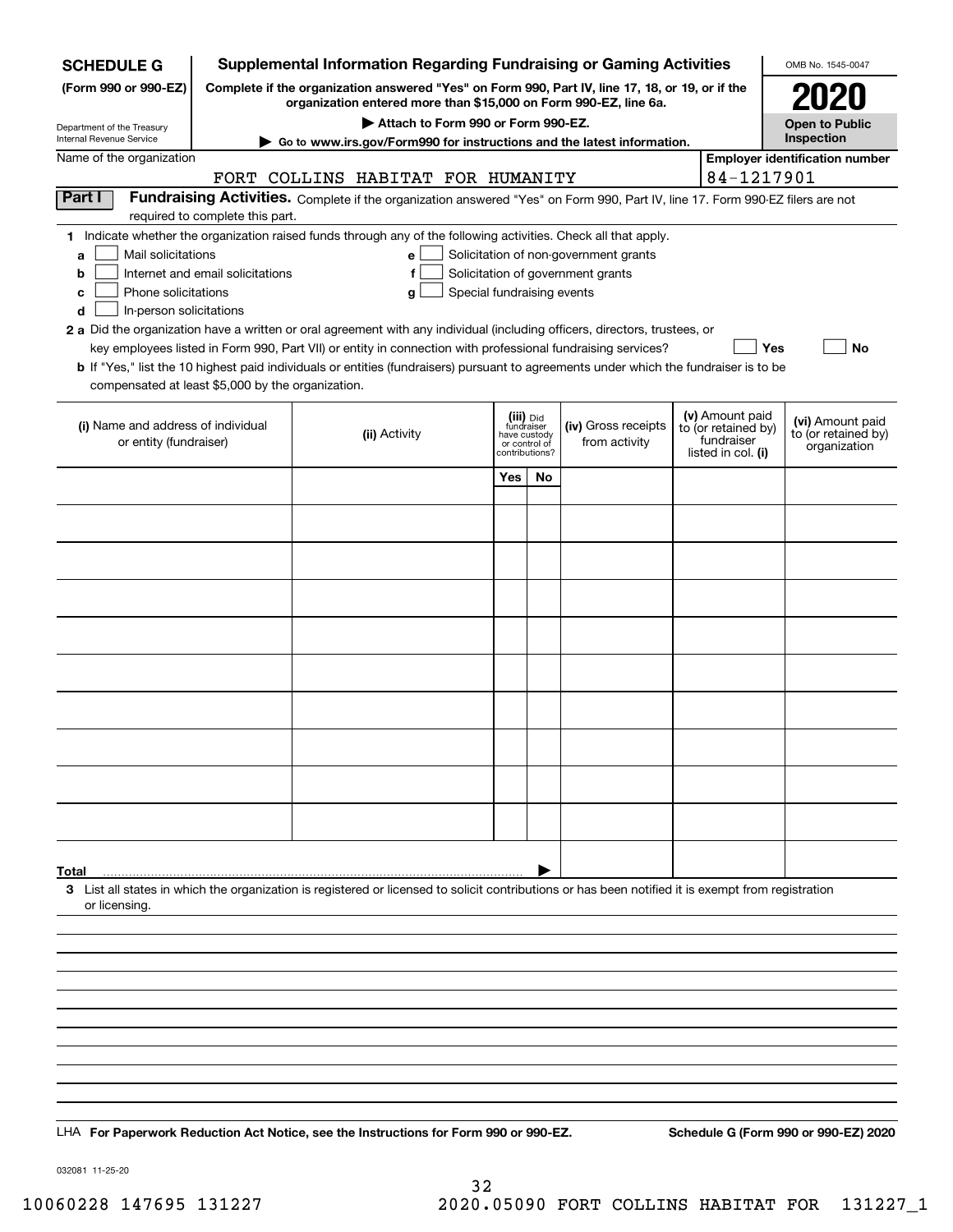### Schedule G (Form 990 or 990-EZ) 2020 Page FORT COLLINS HABITAT FOR HUMANITY 84-1217901

**2**

**Part II** | Fundraising Events. Complete if the organization answered "Yes" on Form 990, Part IV, line 18, or reported more than \$15,000

|                 |          | of fundraising event contributions and gross income on Form 990-EZ, lines 1 and 6b. List events with gross receipts greater than \$5,000. |                  |                         |                  |                            |
|-----------------|----------|-------------------------------------------------------------------------------------------------------------------------------------------|------------------|-------------------------|------------------|----------------------------|
|                 |          |                                                                                                                                           | (a) Event #1     | (b) Event #2            | (c) Other events | (d) Total events           |
|                 |          |                                                                                                                                           | WEBUILD          |                         | <b>NONE</b>      | (add col. (a) through      |
|                 |          |                                                                                                                                           | <b>BREAKFAST</b> |                         |                  |                            |
|                 |          |                                                                                                                                           | (event type)     | (event type)            | (total number)   | col. (c)                   |
|                 |          |                                                                                                                                           |                  |                         |                  |                            |
| Revenue         |          |                                                                                                                                           | 94,792.          |                         |                  | <u>94,792.</u>             |
|                 | 1.       |                                                                                                                                           |                  |                         |                  |                            |
|                 |          |                                                                                                                                           |                  |                         |                  |                            |
|                 |          |                                                                                                                                           | 88,592.          |                         |                  | 88,592.                    |
|                 |          |                                                                                                                                           |                  |                         |                  |                            |
|                 | 3        | Gross income (line 1 minus line 2)                                                                                                        | 6, 200.          |                         |                  | 6, 200.                    |
|                 |          |                                                                                                                                           |                  |                         |                  |                            |
|                 |          |                                                                                                                                           |                  |                         |                  |                            |
|                 |          |                                                                                                                                           |                  |                         |                  |                            |
|                 | 5        |                                                                                                                                           |                  |                         |                  |                            |
|                 |          |                                                                                                                                           |                  |                         |                  |                            |
|                 | 6        |                                                                                                                                           |                  |                         |                  |                            |
| Direct Expenses |          |                                                                                                                                           |                  |                         |                  |                            |
|                 |          |                                                                                                                                           |                  |                         |                  |                            |
|                 |          | 7 Food and beverages                                                                                                                      |                  |                         |                  |                            |
|                 |          |                                                                                                                                           |                  |                         |                  |                            |
|                 | 8        |                                                                                                                                           |                  |                         |                  |                            |
|                 | 9        |                                                                                                                                           | 6, 200.          |                         |                  | 6, 200.                    |
|                 | 10       | Direct expense summary. Add lines 4 through 9 in column (d)                                                                               |                  |                         |                  | 6,200.                     |
|                 |          | 11 Net income summary. Subtract line 10 from line 3, column (d)                                                                           |                  |                         |                  | 0.                         |
|                 | Part III | Gaming. Complete if the organization answered "Yes" on Form 990, Part IV, line 19, or reported more than                                  |                  |                         |                  |                            |
|                 |          | \$15,000 on Form 990-EZ, line 6a.                                                                                                         |                  |                         |                  |                            |
|                 |          |                                                                                                                                           |                  | (b) Pull tabs/instant   |                  | (d) Total gaming (add      |
|                 |          |                                                                                                                                           | (a) Bingo        | bingo/progressive bingo | (c) Other gaming | col. (a) through col. (c)) |
| Revenue         |          |                                                                                                                                           |                  |                         |                  |                            |
|                 | 1        |                                                                                                                                           |                  |                         |                  |                            |
|                 |          |                                                                                                                                           |                  |                         |                  |                            |
|                 |          |                                                                                                                                           |                  |                         |                  |                            |
|                 |          |                                                                                                                                           |                  |                         |                  |                            |
|                 |          |                                                                                                                                           |                  |                         |                  |                            |
| Expenses        | 3        |                                                                                                                                           |                  |                         |                  |                            |
|                 |          |                                                                                                                                           |                  |                         |                  |                            |
| <b>Direct</b>   |          |                                                                                                                                           |                  |                         |                  |                            |
|                 |          |                                                                                                                                           |                  |                         |                  |                            |
|                 |          | 5 Other direct expenses                                                                                                                   |                  |                         |                  |                            |
|                 |          |                                                                                                                                           | %<br>Yes         | %<br>Yes                | Yes<br>%         |                            |
|                 |          | 6 Volunteer labor                                                                                                                         | No               | No                      | No               |                            |
|                 |          |                                                                                                                                           |                  |                         |                  |                            |
|                 | 7        | Direct expense summary. Add lines 2 through 5 in column (d)                                                                               |                  |                         |                  |                            |
|                 |          |                                                                                                                                           |                  |                         |                  |                            |
|                 |          |                                                                                                                                           |                  |                         |                  |                            |
|                 |          |                                                                                                                                           |                  |                         |                  |                            |
|                 |          |                                                                                                                                           |                  |                         |                  |                            |
|                 |          | <b>9</b> Enter the state(s) in which the organization conducts gaming activities:                                                         |                  |                         |                  |                            |
|                 |          |                                                                                                                                           |                  |                         |                  | Yes<br>No                  |
|                 |          |                                                                                                                                           |                  |                         |                  |                            |
|                 |          |                                                                                                                                           |                  |                         |                  |                            |
|                 |          |                                                                                                                                           |                  |                         |                  |                            |
|                 |          |                                                                                                                                           |                  |                         |                  | Yes<br>No                  |
|                 |          |                                                                                                                                           |                  |                         |                  |                            |
|                 |          |                                                                                                                                           |                  |                         |                  |                            |
|                 |          |                                                                                                                                           |                  |                         |                  |                            |
|                 |          |                                                                                                                                           |                  |                         |                  |                            |

**Schedule G (Form 990 or 990-EZ) 2020**

032082 11-25-20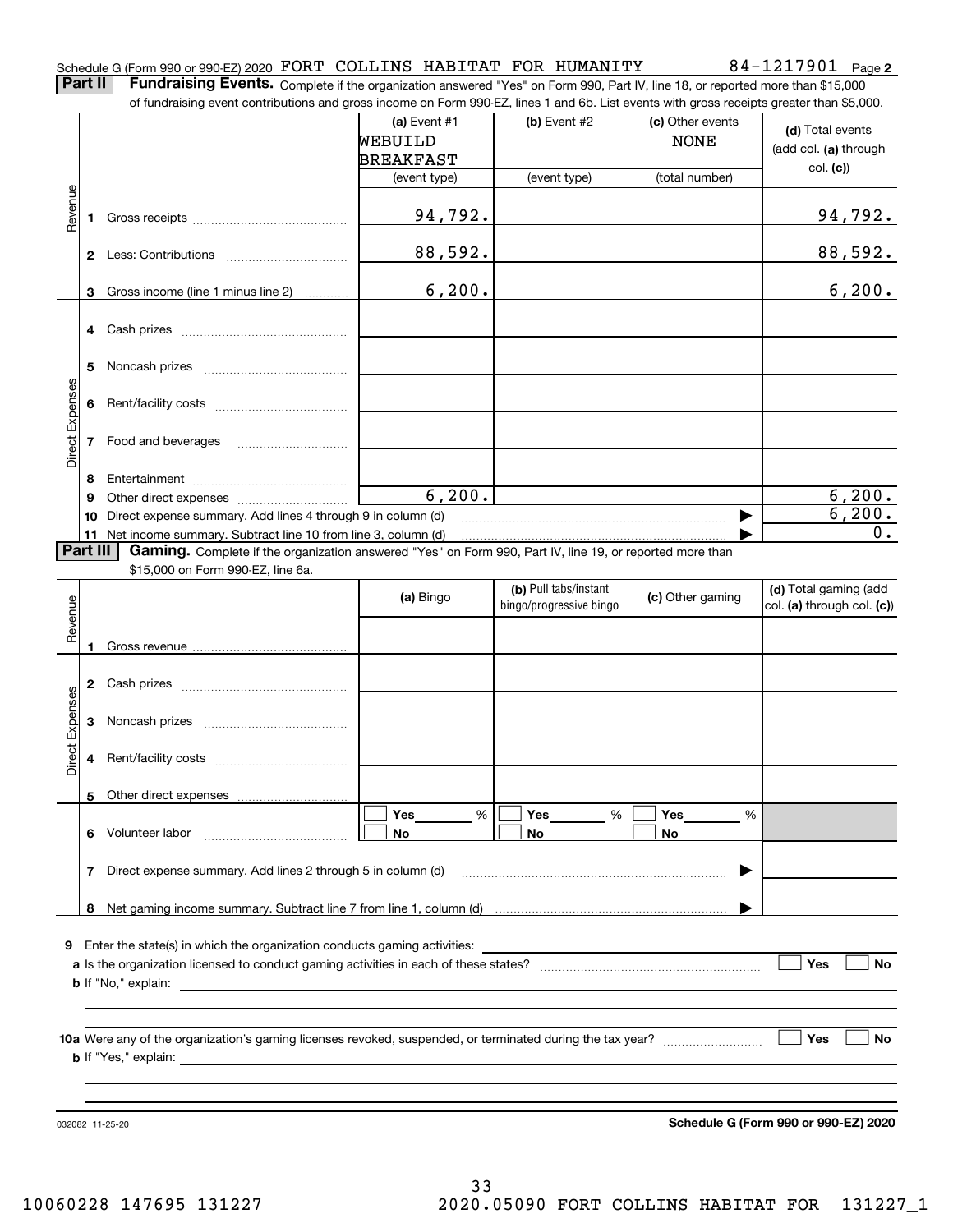|     | Schedule G (Form 990 or 990-EZ) 2020 FORT COLLINS HABITAT FOR HUMANITY                                                                             | 84-1217901 Page 3 |           |
|-----|----------------------------------------------------------------------------------------------------------------------------------------------------|-------------------|-----------|
| 11. |                                                                                                                                                    | Yes               | No        |
|     | 12 Is the organization a grantor, beneficiary or trustee of a trust, or a member of a partnership or other entity formed                           |                   |           |
|     |                                                                                                                                                    | Yes               | No        |
|     | 13 Indicate the percentage of gaming activity conducted in:                                                                                        |                   |           |
|     |                                                                                                                                                    | <b>13a</b>        | %         |
|     | <b>b</b> An outside facility <i>www.communicality www.communicality.communicality www.communicality www.communicality.com</i>                      | 13 <sub>b</sub>   | %         |
|     | 14 Enter the name and address of the person who prepares the organization's gaming/special events books and records:                               |                   |           |
|     |                                                                                                                                                    |                   |           |
|     |                                                                                                                                                    |                   |           |
|     |                                                                                                                                                    |                   |           |
|     |                                                                                                                                                    |                   |           |
|     |                                                                                                                                                    |                   |           |
|     |                                                                                                                                                    | Yes               | No        |
|     |                                                                                                                                                    |                   |           |
|     |                                                                                                                                                    |                   |           |
|     |                                                                                                                                                    |                   |           |
|     | c If "Yes," enter name and address of the third party:                                                                                             |                   |           |
|     |                                                                                                                                                    |                   |           |
|     | Name $\blacktriangleright$ $\lrcorner$                                                                                                             |                   |           |
|     |                                                                                                                                                    |                   |           |
|     |                                                                                                                                                    |                   |           |
|     |                                                                                                                                                    |                   |           |
|     | 16 Gaming manager information:                                                                                                                     |                   |           |
|     | Name $\blacktriangleright$ $\lrcorner$                                                                                                             |                   |           |
|     |                                                                                                                                                    |                   |           |
|     | Gaming manager compensation > \$                                                                                                                   |                   |           |
|     |                                                                                                                                                    |                   |           |
|     | $Description of services provided \triangleright$                                                                                                  |                   |           |
|     |                                                                                                                                                    |                   |           |
|     |                                                                                                                                                    |                   |           |
|     |                                                                                                                                                    |                   |           |
|     | Director/officer<br>Employee<br>Independent contractor                                                                                             |                   |           |
|     |                                                                                                                                                    |                   |           |
|     | <b>17</b> Mandatory distributions:                                                                                                                 |                   |           |
|     | a Is the organization required under state law to make charitable distributions from the gaming proceeds to                                        |                   |           |
|     | retain the state gaming license?                                                                                                                   | $\Box$ Yes        | $\Box$ No |
|     | <b>b</b> Enter the amount of distributions required under state law to be distributed to other exempt organizations or spent in the                |                   |           |
|     | organization's own exempt activities during the tax year $\triangleright$ \$                                                                       |                   |           |
|     | Supplemental Information. Provide the explanations required by Part I, line 2b, columns (iii) and (v); and Part III, lines 9, 9b, 10b,<br> Part IV |                   |           |
|     | 15b, 15c, 16, and 17b, as applicable. Also provide any additional information. See instructions.                                                   |                   |           |
|     |                                                                                                                                                    |                   |           |
|     |                                                                                                                                                    |                   |           |
|     |                                                                                                                                                    |                   |           |
|     |                                                                                                                                                    |                   |           |
|     |                                                                                                                                                    |                   |           |
|     |                                                                                                                                                    |                   |           |
|     |                                                                                                                                                    |                   |           |
|     |                                                                                                                                                    |                   |           |
|     |                                                                                                                                                    |                   |           |
|     |                                                                                                                                                    |                   |           |
|     |                                                                                                                                                    |                   |           |
|     |                                                                                                                                                    |                   |           |
|     |                                                                                                                                                    |                   |           |
|     |                                                                                                                                                    |                   |           |
|     |                                                                                                                                                    |                   |           |
|     |                                                                                                                                                    |                   |           |
|     | Schedule G (Form 990 or 990-EZ) 2020<br>032083 11-25-20                                                                                            |                   |           |
|     | 34                                                                                                                                                 |                   |           |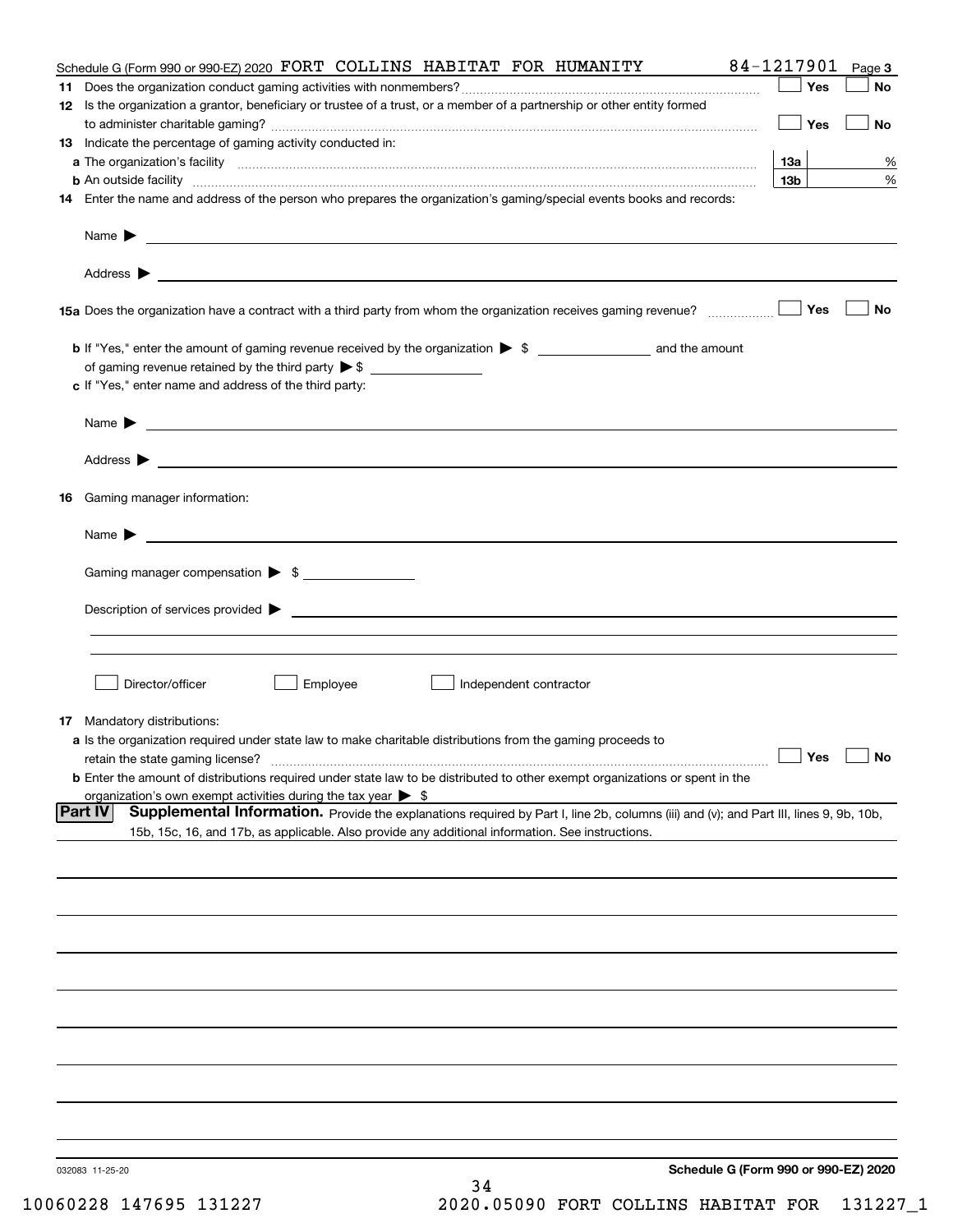| Schedule G (Form 990 or 990-EZ)                            |  |  | FORT COLLINS HABITAT FOR HUMANITY | 84-1217901 | Page 4 |
|------------------------------------------------------------|--|--|-----------------------------------|------------|--------|
| <b>Part IV</b>   Supplemental Information $_{(continued)}$ |  |  |                                   |            |        |

| <b>Part IV   Supplemental Information</b> (continued) |  |                                 |  |
|-------------------------------------------------------|--|---------------------------------|--|
|                                                       |  |                                 |  |
|                                                       |  |                                 |  |
|                                                       |  |                                 |  |
|                                                       |  |                                 |  |
|                                                       |  |                                 |  |
|                                                       |  |                                 |  |
|                                                       |  |                                 |  |
|                                                       |  |                                 |  |
|                                                       |  |                                 |  |
|                                                       |  |                                 |  |
|                                                       |  |                                 |  |
|                                                       |  |                                 |  |
|                                                       |  |                                 |  |
|                                                       |  |                                 |  |
|                                                       |  |                                 |  |
|                                                       |  |                                 |  |
|                                                       |  |                                 |  |
|                                                       |  |                                 |  |
|                                                       |  |                                 |  |
|                                                       |  |                                 |  |
|                                                       |  |                                 |  |
|                                                       |  |                                 |  |
|                                                       |  |                                 |  |
|                                                       |  |                                 |  |
|                                                       |  |                                 |  |
|                                                       |  |                                 |  |
|                                                       |  |                                 |  |
|                                                       |  |                                 |  |
|                                                       |  |                                 |  |
|                                                       |  | Schedule G (Form 990 or 990-EZ) |  |

032084 04-01-20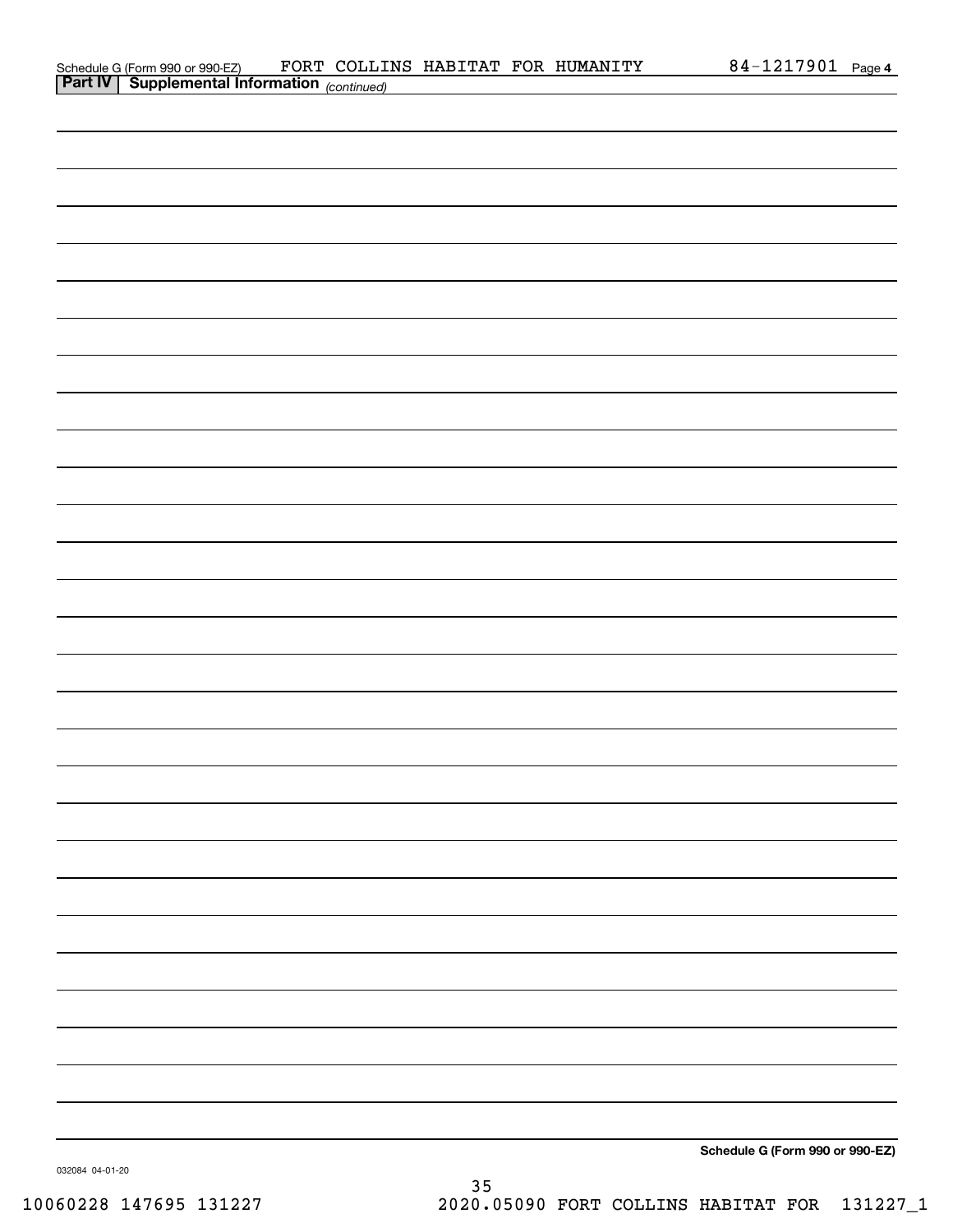| <b>SCHEDULE I</b><br>(Form 990)                                                | <b>Grants and Other Assistance to Organizations,</b><br>Governments, and Individuals in the United States<br>Complete if the organization answered "Yes" on Form 990, Part IV, line 21 or 22. |                          |                                    |                                                                              |                                         |                                                                |                                          |               | OMB No. 1545-0047<br>2020                           |                       |
|--------------------------------------------------------------------------------|-----------------------------------------------------------------------------------------------------------------------------------------------------------------------------------------------|--------------------------|------------------------------------|------------------------------------------------------------------------------|-----------------------------------------|----------------------------------------------------------------|------------------------------------------|---------------|-----------------------------------------------------|-----------------------|
| Department of the Treasury<br>Internal Revenue Service                         |                                                                                                                                                                                               |                          |                                    | Attach to Form 990.<br>Go to www.irs.gov/Form990 for the latest information. |                                         |                                                                |                                          |               | <b>Open to Public</b><br>Inspection                 |                       |
| Name of the organization                                                       |                                                                                                                                                                                               |                          | FORT COLLINS HABITAT FOR HUMANITY  |                                                                              |                                         |                                                                |                                          |               | <b>Employer identification number</b><br>84-1217901 |                       |
| Part I                                                                         | <b>General Information on Grants and Assistance</b>                                                                                                                                           |                          |                                    |                                                                              |                                         |                                                                |                                          |               |                                                     |                       |
| 1                                                                              | Does the organization maintain records to substantiate the amount of the grants or assistance, the grantees' eligibility for the grants or assistance, and the selection                      |                          |                                    |                                                                              |                                         |                                                                |                                          |               | Yes                                                 | $\boxed{\text{X}}$ No |
| $\mathbf{2}$                                                                   | Describe in Part IV the organization's procedures for monitoring the use of grant funds in the United States.                                                                                 |                          |                                    |                                                                              |                                         |                                                                |                                          |               |                                                     |                       |
| Part II                                                                        | Grants and Other Assistance to Domestic Organizations and Domestic Governments. Complete if the organization answered "Yes" on Form 990, Part IV, line 21, for any                            |                          |                                    |                                                                              |                                         |                                                                |                                          |               |                                                     |                       |
|                                                                                | recipient that received more than \$5,000. Part II can be duplicated if additional space is needed.<br>1 (a) Name and address of organization<br>or government                                | $(b)$ EIN                | (c) IRC section<br>(if applicable) | (d) Amount of<br>cash grant                                                  | (e) Amount of<br>non-cash<br>assistance | (f) Method of<br>valuation (book,<br>FMV, appraisal,<br>other) | (g) Description of<br>noncash assistance |               | (h) Purpose of grant<br>or assistance               |                       |
| HABITAT FOR HUMANITY INTERNATIONAL<br>121 HABITAT STREET<br>AMERICUS, GA 31709 |                                                                                                                                                                                               | $91-1914868$ $501(C)(3)$ |                                    | 58,404.                                                                      | 0.                                      |                                                                |                                          | TITHE PROGRAM |                                                     |                       |
|                                                                                |                                                                                                                                                                                               |                          |                                    |                                                                              |                                         |                                                                |                                          |               |                                                     |                       |
|                                                                                |                                                                                                                                                                                               |                          |                                    |                                                                              |                                         |                                                                |                                          |               |                                                     |                       |
|                                                                                |                                                                                                                                                                                               |                          |                                    |                                                                              |                                         |                                                                |                                          |               |                                                     |                       |
|                                                                                |                                                                                                                                                                                               |                          |                                    |                                                                              |                                         |                                                                |                                          |               |                                                     |                       |
|                                                                                |                                                                                                                                                                                               |                          |                                    |                                                                              |                                         |                                                                |                                          |               |                                                     |                       |
| $\mathbf{2}$                                                                   | Enter total number of section 501(c)(3) and government organizations listed in the line 1 table                                                                                               |                          |                                    |                                                                              |                                         |                                                                |                                          |               |                                                     | ı.                    |
| з                                                                              | Enter total number of other organizations listed in the line 1 table                                                                                                                          |                          |                                    |                                                                              |                                         |                                                                |                                          |               |                                                     | 0.                    |
|                                                                                | LHA For Paperwork Reduction Act Notice, see the Instructions for Form 990.                                                                                                                    |                          |                                    |                                                                              |                                         |                                                                |                                          |               | Schedule I (Form 990) 2020                          |                       |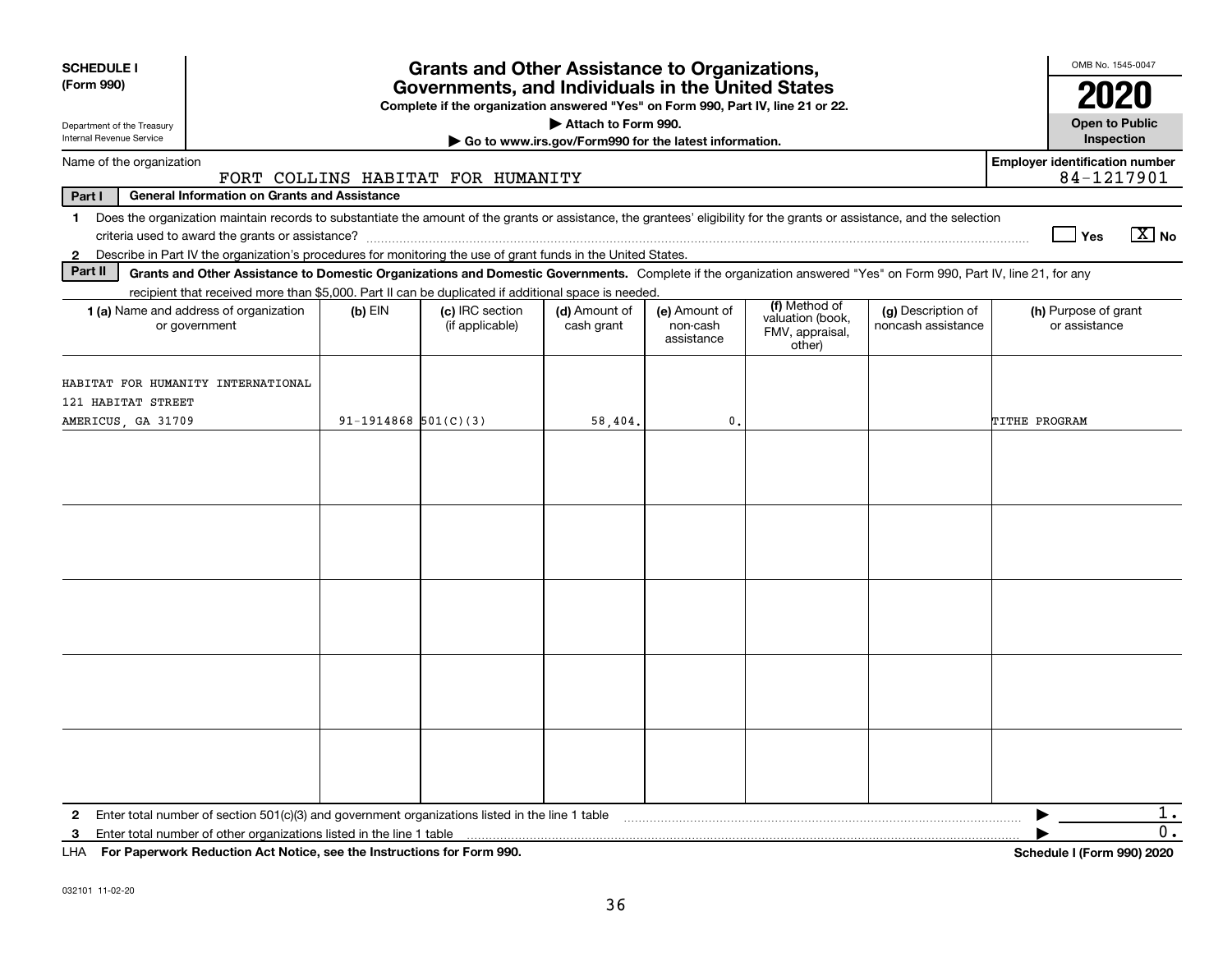Part III can be duplicated if additional space is needed.

| recipients | (c) Amount of<br>cash grant | cash assistance | (e) Method of valuation<br>(book, FMV, appraisal, other) | (f) Description of noncash assistance |
|------------|-----------------------------|-----------------|----------------------------------------------------------|---------------------------------------|
|            |                             |                 |                                                          |                                       |
|            |                             |                 |                                                          |                                       |
|            |                             |                 |                                                          |                                       |
|            |                             |                 |                                                          |                                       |
|            |                             |                 |                                                          |                                       |
|            |                             |                 |                                                          |                                       |
|            |                             |                 |                                                          |                                       |
|            |                             |                 |                                                          |                                       |
|            |                             |                 |                                                          |                                       |
|            |                             |                 |                                                          |                                       |
|            |                             | (b) Number of   |                                                          | (d) Amount of non-                    |

Part IV | Supplemental Information. Provide the information required in Part I, line 2; Part III, column (b); and any other additional information.

## Schedule I (Form 990) 2020 **FORT COLLINS HABITAT FOR HUMANITY** 8 4-12179 01 Page

**2**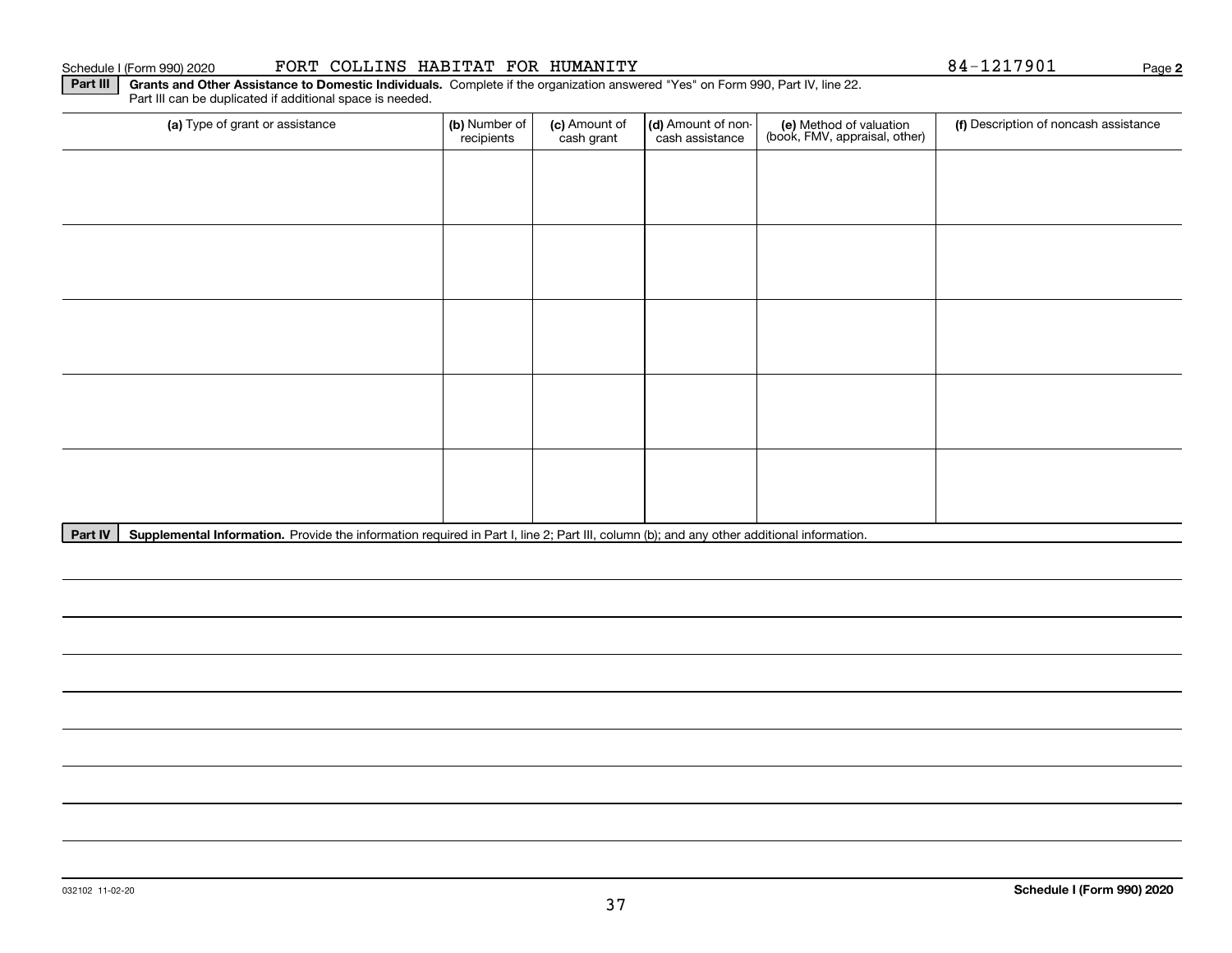**(Form 990 or 990-EZ)**

Department of the Treasury Internal Revenue Service Name of the organization

**SCHEDULE O Supplemental Information to Form 990 or 990-EZ**

**Complete to provide information for responses to specific questions on Form 990 or 990-EZ or to provide any additional information. | Attach to Form 990 or 990-EZ. | Go to www.irs.gov/Form990 for the latest information.**

**Open to Public Inspection2020**

OMB No. 1545-0047

FORT COLLINS HABITAT FOR HUMANITY 84-1217901

**Employer identification number**

FORM 990, PART I, LINE 1, DESCRIPTION OF ORGANIZATION MISSION:

COLORADO, WHOSE SOLE FUNCTION IS TO PROMOTE THE WELFARE OF LOW-INCOME

PERSONS OR FAMILIES WHO HAVE INADEQUATE HOUSING BY MAKING LOW- COST

HOUSING OWNERSHIP AVAILABLE TO SUCH PERSONS OR FAMILIES.

FORM 990, PART III, LINE 1, DESCRIPTION OF ORGANIZATION MISSION:

FAMILIES.

FORM 990, PART VI, SECTION B, LINE 11B:

THE BOARD OF DIRECTORS AND TREASURER REVIEW FORM 990 BEFORE FILING.

FORM 990, PART VI, SECTION B, LINE 12C:

(A) IF THE BOARD OR COMMITTEE HAS REASONABLE CAUSE TO BELIEVE THAT A MEMBER HAS FAILED TO DISCLOSE ACTUAL OR POSSIBLE CONFLICTS OF INTEREST, IT SHALL INFORM THE MEMBER OF THE BASIS FOR SUCH BELIEF AND AFFORD THE MEMBER AN OPPORTUNITY TO EXPLAIN THE ALLEGED FAILURE TO DISCLOSE.

(B) IF, AFTER HEARING THE RESPONSE OF THE MEMBER AND MAKING SUCH FURTHER INVESTIGATION AS MAY BE WARRANTED IN THE CIRCUMSTANCES, THE BOARD OR COMMITTEE DETERMINES THAT THE MEMBER HAS IN FACT FAILED TO DISCLOSE AN ACTUAL OR POSSIBLE CONFLICT OF INTEREST, IT SHALL TAKE APPROPRIATE DISCIPLINARY AND CORRECTIVE ACTION.

FORM 990, PART VI, SECTION B, LINE 15:

THE BOARD RECEIVES FEEDBACK FROM EMPLOYEES AND BOARD MEMBERS TO REVIEW THE

032211 11-20-20 LHA For Paperwork Reduction Act Notice, see the Instructions for Form 990 or 990-EZ. Schedule O (Form 990 or 990-EZ) 2020 TOP OFFICIAL'S PERFORMANCE. BASED ON THE ASSESSED PERFORMANCE AND FEED BACK

38